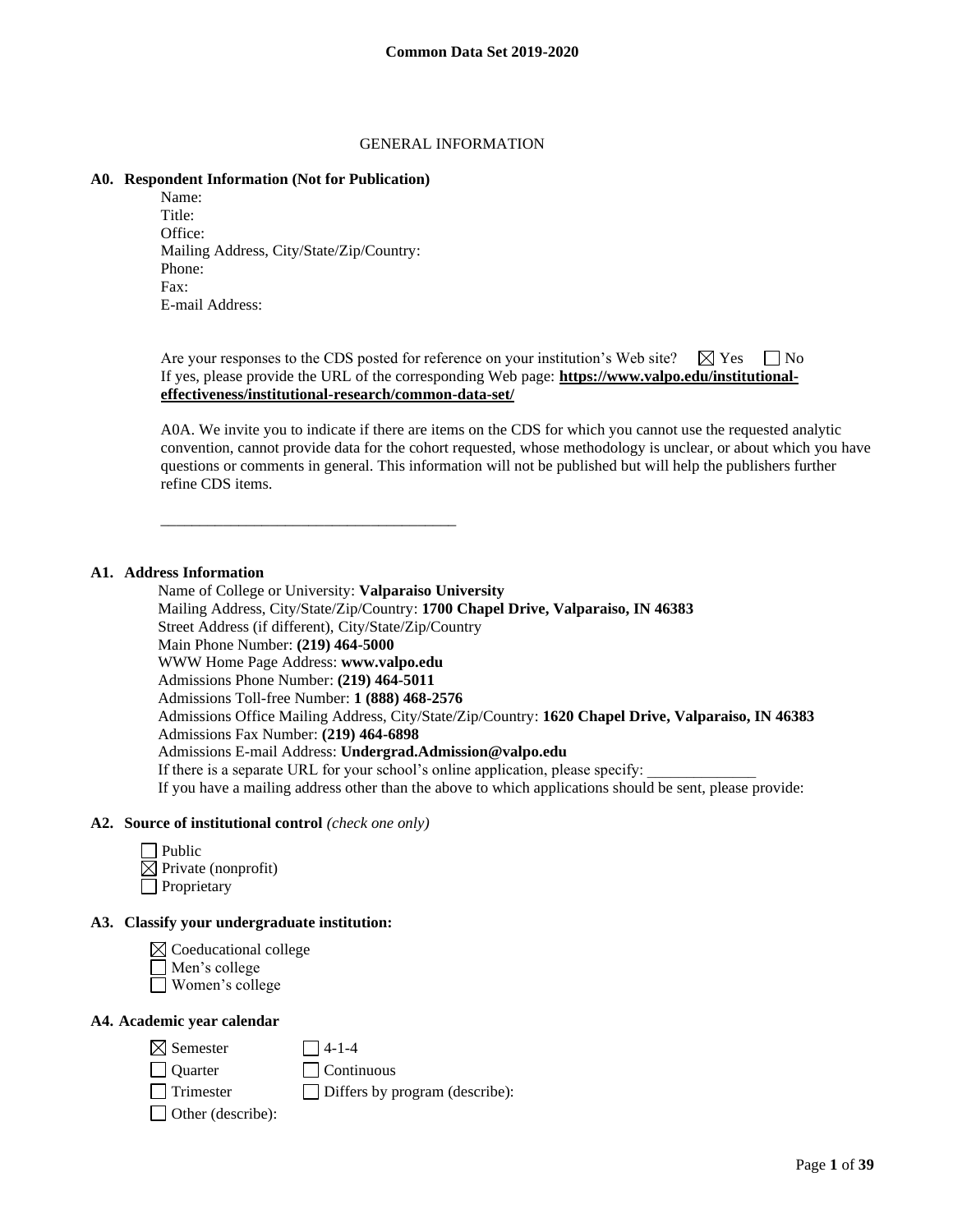## **A5. Degrees offered by your institution**

| Certificate            | $\boxtimes$ Postbachelor's certificate |
|------------------------|----------------------------------------|
| Diploma                | √ Master's                             |
| Associate              | $\boxtimes$ Post-master's certificate  |
| Transfer               | □ Doctoral degree                      |
|                        | research/scholarship                   |
| $\boxtimes$ Terminal   | $\boxtimes$ Doctoral degree –          |
|                        | professional practice                  |
| $\boxtimes$ Bachelor's | $\Box$ Doctoral degree – other         |
|                        |                                        |

## **B. ENROLLMENT AND PERSISTENCE**

**B1. Institutional Enrollment—Men and Women** Provide numbers of students for each of the following categories as of the institution's official fall reporting date or as of October 15, 2019. Note: Report students formerly designated as "first professional" in the graduate cells.

**Please see: https://nces.ed.gov/ipeds/pdf/Reporting\_Study\_Abroad%20Students\_5.31.17.pdf**

|                                                        | <b>FULL-TIME</b> |                | <b>PART-TIME</b> |                |
|--------------------------------------------------------|------------------|----------------|------------------|----------------|
|                                                        | Men              | Women          | Men              | Women          |
| <b>Undergraduates</b>                                  |                  |                |                  |                |
| Degree-seeking, first-time<br>freshmen                 | 296              | 350            | $\theta$         | 1              |
| Other first-year, degree-<br>seeking                   | 13               | $\overline{9}$ | 1                | $\overline{3}$ |
| All other degree-seeking                               | 994              | 1278           | 12               | 25             |
| Total degree-seeking                                   | 1303             | 1637           | 13               | 29             |
| All other undergraduates<br>enrolled in credit courses | 9                | $\overline{7}$ | 5                | 6              |
| Total undergraduates                                   | 1312             | 1644           | 18               | 35             |
| <b>Graduate</b>                                        |                  |                |                  |                |
| Degree-seeking, first-time                             | 55               | 87             | 20               | 27             |
| All other degree-seeking                               | 58               | 108            | 64               | 86             |
| All other graduates enrolled<br>in credit courses      | $\mathbf{0}$     | $\mathbf{0}$   | 1                | $\overline{4}$ |
| Total graduate                                         | 113              | 195            | 85               | 117            |

Total all undergraduates: **3009**

Total all graduate: **510**

GRAND TOTAL ALL STUDENTS: **3519**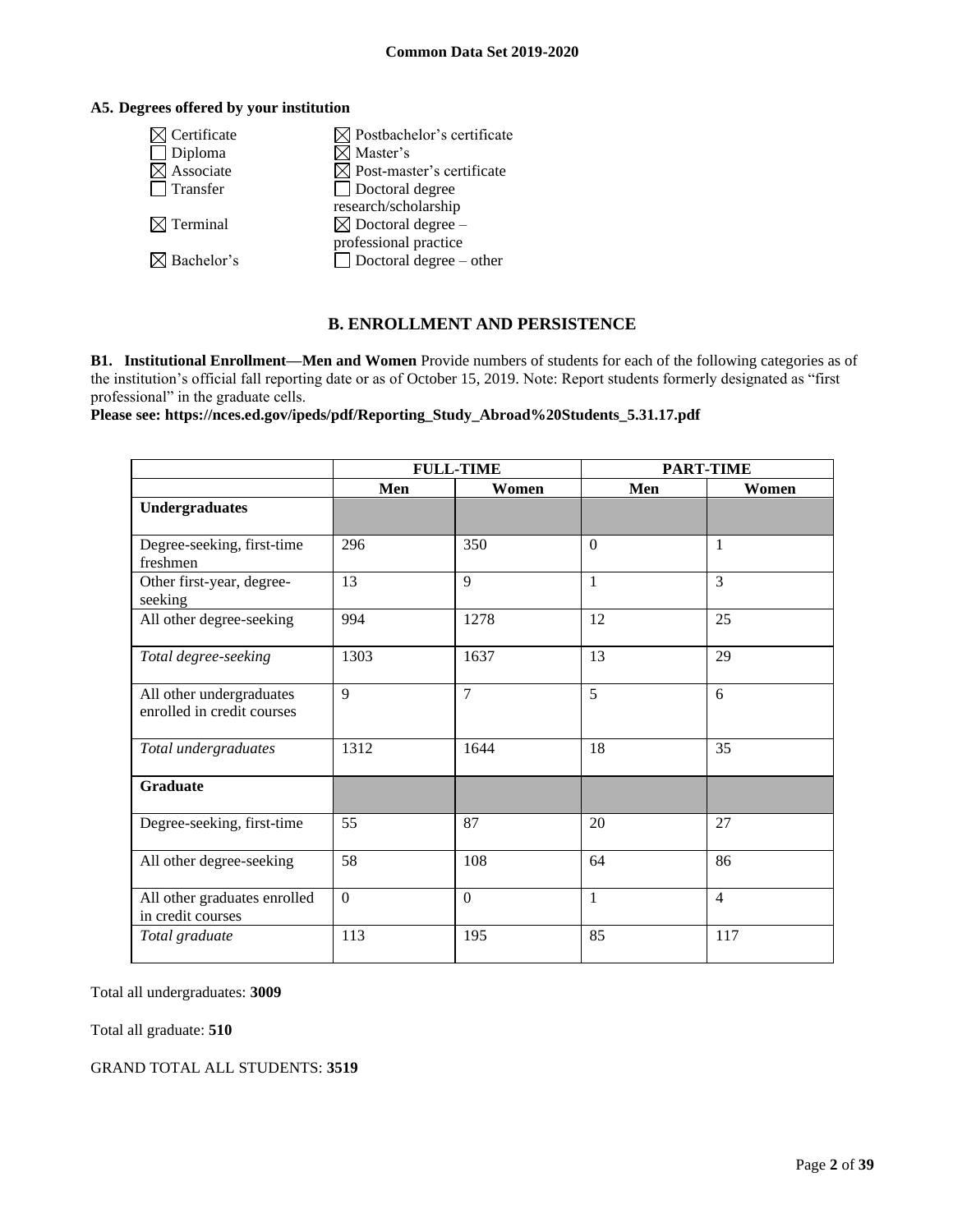**B2. Enrollment by Racial/Ethnic Category.** Provide numbers of undergraduate students for each of the following categories as of the institution's official fall reporting date or as of October 15, 2019. Include international students only in the category "Nonresident aliens." Complete the "Total Undergraduates" column only if you cannot provide data for the first two columns. Report as your institution reports to IPEDS: persons who are Hispanic should be reported only on the Hispanic line, not under any race, and persons who are non-Hispanic multi-racial should be reported only under "Two or more races."

|                                                            | Degree-seeking<br><b>First-time First year</b> | Degree-seeking<br><b>Undergraduates</b><br>(include first-time)<br>first-year) | <b>Total</b><br><b>Undergraduates</b><br>(both degree- and non-<br>degree-seeking) |
|------------------------------------------------------------|------------------------------------------------|--------------------------------------------------------------------------------|------------------------------------------------------------------------------------|
| Nonresident aliens                                         | 21                                             | 94                                                                             |                                                                                    |
| Hispanic/Latino                                            | 80                                             | 328                                                                            |                                                                                    |
| Black or African American, non-<br>Hispanic                | 42                                             | 160                                                                            |                                                                                    |
| White, non-Hispanic                                        | 459                                            | 2153                                                                           |                                                                                    |
| American Indian or Alaska Native, non-<br>Hispanic         | $\overline{c}$                                 | 4                                                                              |                                                                                    |
| Asian, non-Hispanic                                        | 17                                             | 66                                                                             |                                                                                    |
| Native Hawaiian or other Pacific<br>Islander, non-Hispanic | $\Omega$                                       |                                                                                |                                                                                    |
| Two or more races, non-Hispanic                            | 18                                             | 95                                                                             |                                                                                    |
| Race and/or ethnicity unknown                              | 8                                              | 81                                                                             |                                                                                    |
| Total                                                      | 647                                            | 2982                                                                           |                                                                                    |

## **Persistence**

#### **B3. Number of degrees awarded by your institution from July 1, 2018, to June 30, 2019.**

| Certificate/diploma                      |     |
|------------------------------------------|-----|
| Associate degrees                        |     |
| Bachelor's degrees                       | 783 |
| Postbachelor's certificates              | 41  |
| Master's degrees                         | 221 |
| Post-master's certificates               | o   |
| Doctoral degrees – research/scholarship  | 0   |
| Doctoral degrees – professional practice | 105 |
| Doctoral degrees – other                 |     |

#### **Graduation Rates**

The items in this section correspond to data elements collected by the IPEDS Web-based Data Collection System's Graduation Rate Survey (GRS). For complete instructions and definitions of data elements, see the IPEDS GRS Forms and Instructions for the 2019-20 Survey.

In the following section for bachelor's or equivalent programs, please disaggregate the Fall 2012 and Fall 2013 cohorts (formerly CDS B4-B11) into four groups:

- **Students who received a Federal Pell Grant\***
- **Recipients of a subsidized Stafford Loan who did not receive a Pell Grant**
- **Students who did not receive either a Pell Grant or a subsidized Stafford Loan**
- **Total (all students, regardless of Pell Grant or subsidized loan status)**

\*Students who received both a Federal Pell Grant and a subsidized Stafford Loan should be reported in the "Recipients of a Federal Pell Grant" column.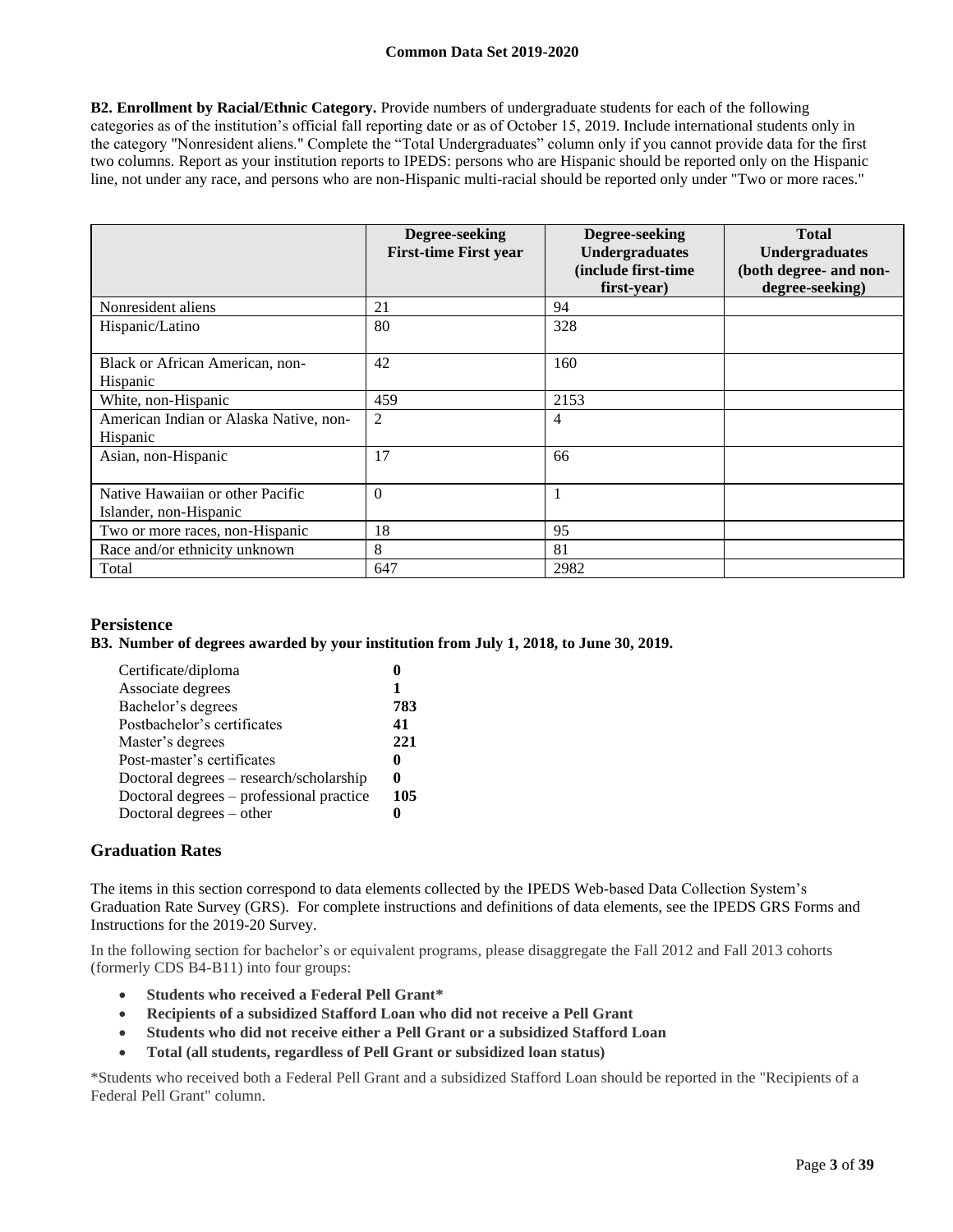For each graduation rate grid below, the numbers in the first three columns for Questions A-G should sum to the cohort total in the fourth column (formerly CDS B4-B11).

#### **For Bachelor's or Equivalent Programs**

Please provide data for the Fall 2013 cohort if available. If Fall 2013 cohort data are not available, provide data for the Fall 2012 cohort.

|                                              | <b>Recipients of a</b><br><b>Federal Pell</b><br>Grant | <b>Recipients of a</b><br><b>Subsidized</b><br><b>Stafford Loan</b><br>who did not<br>receive a Pell<br>Grant | <b>Students who</b><br>did not receive<br>either a Pell<br>Grant or a<br>subsidized<br><b>Stafford Loan</b> | Total (sum of 3<br>columns to the<br>left) |
|----------------------------------------------|--------------------------------------------------------|---------------------------------------------------------------------------------------------------------------|-------------------------------------------------------------------------------------------------------------|--------------------------------------------|
| A - Initial 2012 cohort of first-time, full- |                                                        |                                                                                                               |                                                                                                             |                                            |
| time, bachelor's (or equivalent) degree-     |                                                        |                                                                                                               |                                                                                                             | (formerly B4)                              |
| seeking undergraduate students               |                                                        |                                                                                                               |                                                                                                             |                                            |
| B - Of the initial 2012 cohort, how many     |                                                        |                                                                                                               |                                                                                                             |                                            |
| did not persist and did not graduate for     |                                                        |                                                                                                               |                                                                                                             |                                            |
| the following reasons: deceased,             |                                                        |                                                                                                               |                                                                                                             |                                            |
| permanently disabled, armed forces,          |                                                        |                                                                                                               |                                                                                                             |                                            |
| foreign aid service of the federal           |                                                        |                                                                                                               |                                                                                                             |                                            |
| government, or official church missions;     |                                                        |                                                                                                               |                                                                                                             | (formerly B5)                              |
| total allowable exclusions                   |                                                        |                                                                                                               |                                                                                                             |                                            |
| C - Final 2012 cohort, after adjusting for   |                                                        |                                                                                                               |                                                                                                             |                                            |
| allowable exclusions                         |                                                        |                                                                                                               |                                                                                                             | (formerly B6)                              |
| D - Of the initial 2012 cohort, how many     |                                                        |                                                                                                               |                                                                                                             |                                            |
| completed the program in four years or       |                                                        |                                                                                                               |                                                                                                             |                                            |
| less (by Aug. 31, 2016)                      |                                                        |                                                                                                               |                                                                                                             | (formerly B7)                              |
| E - Of the initial 2012 cohort, how many     |                                                        |                                                                                                               |                                                                                                             |                                            |
| completed the program in more than four      |                                                        |                                                                                                               |                                                                                                             |                                            |
| years but in five years or less (after Aug.  |                                                        |                                                                                                               |                                                                                                             |                                            |
| 31, 2016 and by Aug. 31, 2017)               |                                                        |                                                                                                               |                                                                                                             | (formerly B8)                              |
| F - Of the initial 2012 cohort, how many     |                                                        |                                                                                                               |                                                                                                             |                                            |
| completed the program in more than five      |                                                        |                                                                                                               |                                                                                                             |                                            |
| years but in six years or less (after Aug.   |                                                        |                                                                                                               |                                                                                                             |                                            |
| 31, 2017 and by Aug. 31, 2018)               |                                                        |                                                                                                               |                                                                                                             | (formerly B9)                              |
| G - Total graduating within six years (sum   |                                                        |                                                                                                               |                                                                                                             |                                            |
| of lines $D, E, and F$                       |                                                        |                                                                                                               |                                                                                                             | (formerly B10)                             |
| H - Six-year graduation rate for 2012        | $\frac{0}{0}$                                          | $\frac{0}{0}$                                                                                                 | $\frac{0}{0}$                                                                                               | $\frac{0}{0}$                              |
| cohort (G divided by C)                      |                                                        |                                                                                                               |                                                                                                             | (formerly B11)                             |

**Fall 2013 Cohort**

| <b>Recipients of a</b> | <b>Recipients of a</b> | <b>Students who</b>  | Total (sum of 3) |
|------------------------|------------------------|----------------------|------------------|
| <b>Federal Pell</b>    | <b>Subsidized</b>      | did not receive      | columns to the   |
| Grant                  | <b>Stafford Loan</b>   | either a Pell        | left)            |
|                        | who did not            | <b>Grant</b> or a    |                  |
|                        | receive a Pell         | subsidized           |                  |
|                        | <b>Grant</b>           | <b>Stafford Loan</b> |                  |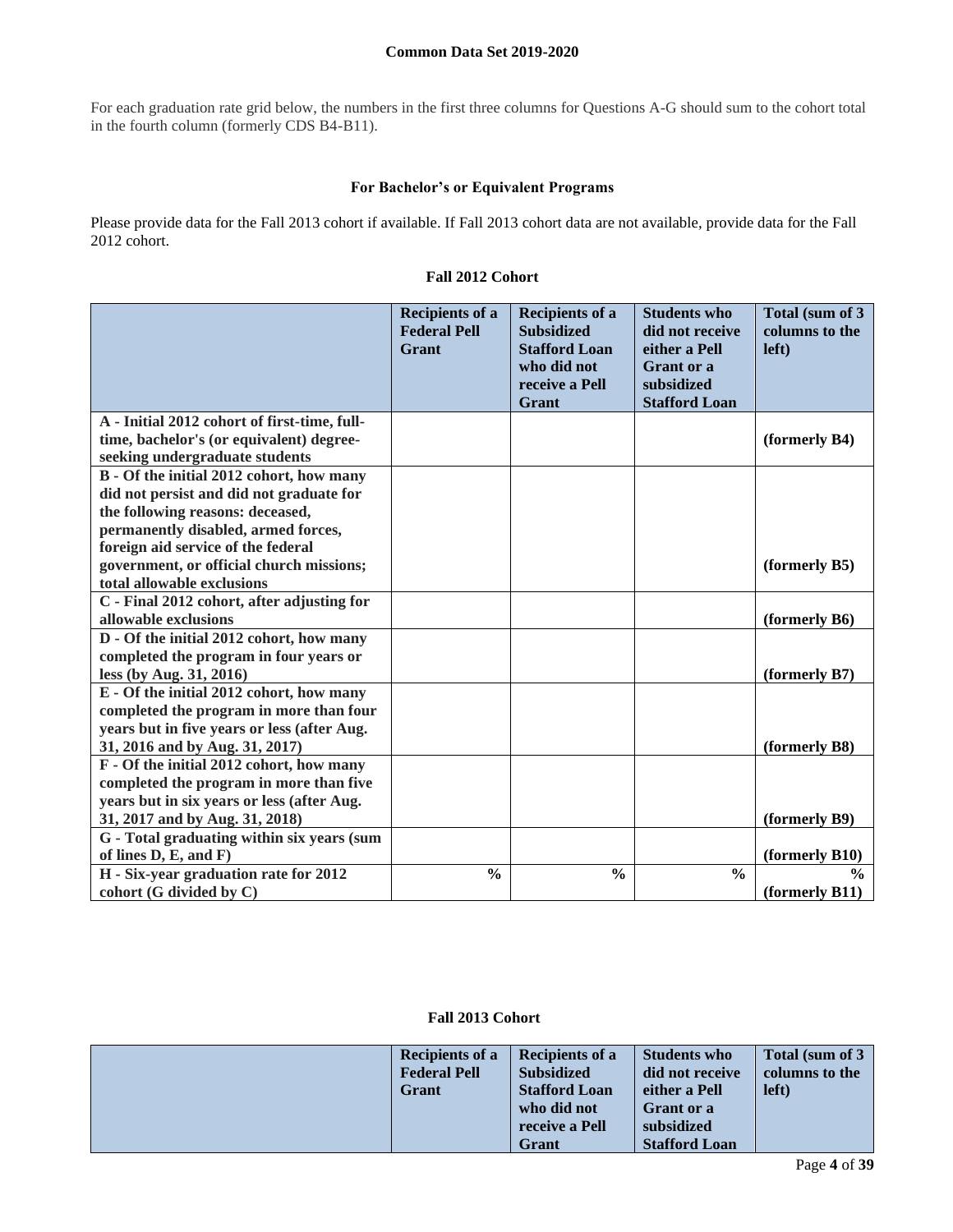| A - Initial 2013 cohort of first-time, full- | 241                     | 262          | 373          | 876                               |
|----------------------------------------------|-------------------------|--------------|--------------|-----------------------------------|
| time, bachelor's (or equivalent) degree-     |                         |              |              |                                   |
| seeking undergraduate students               |                         |              |              | (formerly B4)                     |
| B - Of the initial 2013 cohort, how many     | $\mathbf{0}$            | $\mathbf{0}$ | $\mathbf{0}$ | $\mathbf{0}$                      |
| did not persist and did not graduate for     |                         |              |              |                                   |
| the following reasons: deceased,             |                         |              |              |                                   |
| permanently disabled, armed forces,          |                         |              |              |                                   |
| foreign aid service of the federal           |                         |              |              |                                   |
| government, or official church missions;     |                         |              |              |                                   |
| total allowable exclusions                   |                         |              |              | (formerly B5)                     |
| C - Final 2013 cohort, after adjusting for   | 241                     | 262          | 373          | 876                               |
| allowable exclusions                         |                         |              |              | (formerly B6)                     |
| D - Of the initial 2013 cohort, how many     | 132                     | 168          | 246          | 546                               |
| completed the program in four years or       |                         |              |              |                                   |
| less (by Aug. 31, 2017)                      |                         |              |              | (formerly B7)                     |
| E - Of the initial 2013 cohort, how many     | 22                      | 22           | 26           | 70                                |
| completed the program in more than four      |                         |              |              |                                   |
| years but in five years or less (after Aug.  |                         |              |              |                                   |
| 31, 2017 and by Aug. 31, 2018)               |                         |              |              |                                   |
| F - Of the initial 2013 cohort, how many     | $\overline{\mathbf{4}}$ | $\mathbf{0}$ | 5            | $\boldsymbol{q}$                  |
| completed the program in more than five      |                         |              |              |                                   |
| years but in six years or less (after Aug.   |                         |              |              |                                   |
| 31, 2018 and by Aug. 31, 2019)               |                         |              |              | (formerly B9)                     |
| G - Total graduating within six years (sum   | 158                     | 190          | 277          | 625                               |
| of lines D, E, and F)                        |                         |              |              | (formerly B10)                    |
| H - Six-year graduation rate for 2013        | 65.6%                   | 72.5%        | 74.3%        | 71.3%                             |
| cohort (G divided by C)                      |                         |              |              | $(f \text{or} \text{merly } B11)$ |

## **For Two-Year Institutions**

Please provide data for the 2016 cohort if available. If 2016 cohort data are not available, provide data for the 2015 cohort.

| 2015 Cohort                                                      | 2016 Cohort                                                                                                     |
|------------------------------------------------------------------|-----------------------------------------------------------------------------------------------------------------|
| <b>B12.</b> Initial 2015 cohort, total of first-time, full-time  | <b>B12.</b> Initial 2016 cohort, total of first-time, full-time                                                 |
|                                                                  |                                                                                                                 |
| <b>B13.</b> Of the initial 2015 cohort, how many did not persist | <b>B13.</b> Of the initial 2016 cohort, how many did not persist                                                |
| and did not graduate for the following reasons: death,           | and did not graduate for the following reasons: death,                                                          |
| permanently disability, or service in the armed forces,          | permanently disability, or service in the armed forces,                                                         |
| foreign aid service of the federal government, or official       | foreign aid service of the federal government, or official                                                      |
| church missions; total allowable exclusions:                     | church missions; total allowable exclusions:                                                                    |
| <b>B14.</b> Final 2015 cohort, after adjusting for allowable     | <b>B14.</b> Final 2016 cohort, after adjusting for allowable                                                    |
|                                                                  |                                                                                                                 |
| (Subtract question B13 from question B12)                        | (Subtract question B13 from question B12)                                                                       |
| <b>B15.</b> Completers of programs of less than two years        | <b>B15.</b> Completers of programs of less than two years                                                       |
|                                                                  | duration (total): $\frac{1}{\sqrt{1-\frac{1}{2}}\sqrt{1-\frac{1}{2}}\sqrt{1-\frac{1}{2}}\sqrt{1-\frac{1}{2}}}}$ |
| <b>B16.</b> Completers of programs of less than two years        | <b>B16.</b> Completers of programs of less than two years                                                       |
|                                                                  |                                                                                                                 |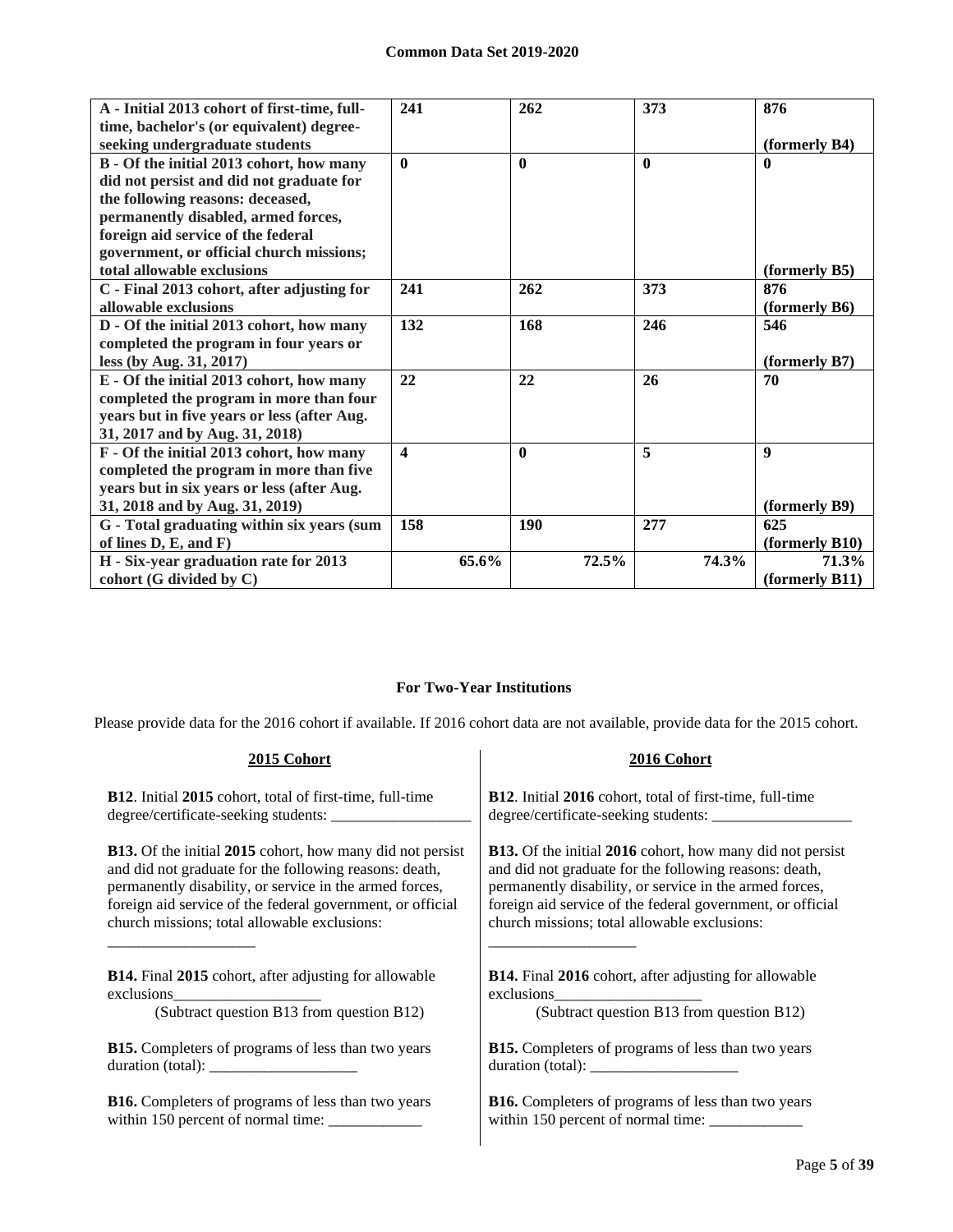| <b>B17.</b> Completers of programs of at least two but less than | <b>B17.</b> Completers of programs of at least two but less than                                                                                                                                                                                                                                  |
|------------------------------------------------------------------|---------------------------------------------------------------------------------------------------------------------------------------------------------------------------------------------------------------------------------------------------------------------------------------------------|
| four years (total): $\frac{1}{2}$                                | four years (total): $\frac{1}{2}$ = $\frac{1}{2}$ = $\frac{1}{2}$ = $\frac{1}{2}$ = $\frac{1}{2}$ = $\frac{1}{2}$ = $\frac{1}{2}$ = $\frac{1}{2}$ = $\frac{1}{2}$ = $\frac{1}{2}$ = $\frac{1}{2}$ = $\frac{1}{2}$ = $\frac{1}{2}$ = $\frac{1}{2}$ = $\frac{1}{2}$ = $\frac{1}{2}$ = $\frac{1}{2}$ |
| <b>B18.</b> Completers of programs of at least two but less than | <b>B18.</b> Completers of programs of at least two but less than                                                                                                                                                                                                                                  |
| four-years within 150 percent of normal time:                    | four-years within 150 percent of normal time:                                                                                                                                                                                                                                                     |
| <b>B19.</b> Total transfers-out (within three years) to other    | <b>B19.</b> Total transfers-out (within three years) to other                                                                                                                                                                                                                                     |
| institutions:                                                    |                                                                                                                                                                                                                                                                                                   |
| <b>B20.</b> Total transfers to two-year institutions:            | <b>B20.</b> Total transfers to two-year institutions:                                                                                                                                                                                                                                             |
| <b>B21.</b> Total transfers to four-year institutions:           | <b>B21.</b> Total transfers to four-year institutions:                                                                                                                                                                                                                                            |

#### **Retention Rates**

Report for the cohort of all full-time, first-time bachelor's (or equivalent) degree-seeking undergraduate students who entered in Fall 2018 (or the preceding summer term). The initial cohort may be adjusted for students who departed for the following reasons: death, permanent disability, or service in the armed forces, foreign aid service of the federal government or official church missions. No other adjustments to the initial cohort should be made.

**B22.** For the cohort of all full-time bachelor's (or equivalent) degree-seeking undergraduate students who entered your institution as freshmen in Fall 2018 (or the preceding summer term), what percentage was enrolled at your institution as of the date your institution calculates its official enrollment in Fall 2019? **84.4 %**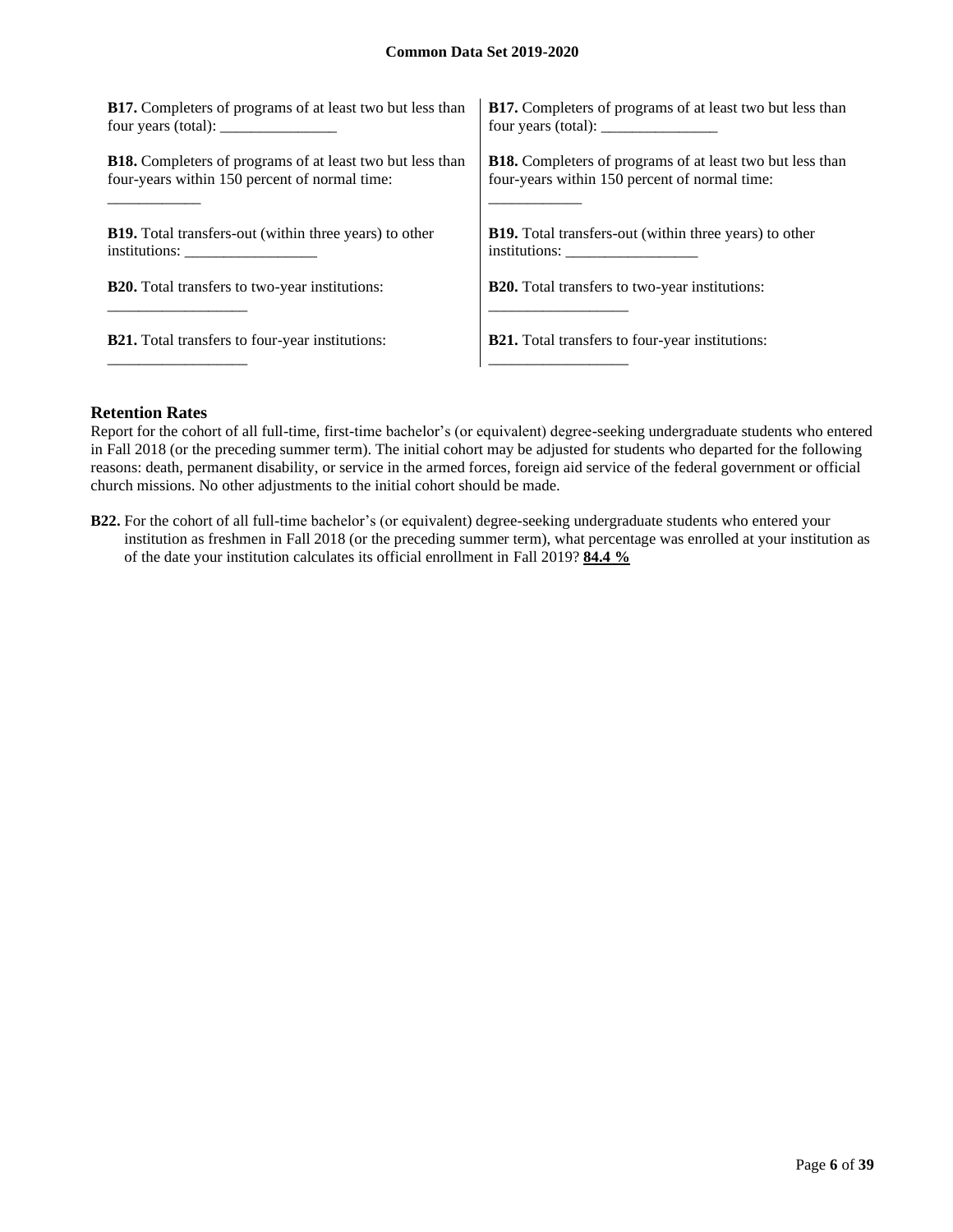## **C. FIRST-TIME, FIRST-YEAR (FRESHMAN) ADMISSION**

#### **Applications**

**C1. First-time, first-year (freshman) students:** Provide the number of degree-seeking, first-time, first-year students who applied, were admitted, and enrolled (full- or part-time) in Fall 2019. Include early decision, early action, and students who began studies during summer in this cohort. Applicants should include only those students who fulfilled the requirements for consideration for admission (i.e., who completed actionable applications) and who have been notified of one of the following actions: admission, non-admission, placement on waiting list, or application withdrawn (by applicant or institution). Admitted applicants should include wait-listed students who were subsequently offered admission.

| Total first-time, first-year (freshman) men who applied               | 2556     |
|-----------------------------------------------------------------------|----------|
| Total first-time, first-year (freshman) women who applied             | 2935     |
| Total first-time, first-year (freshman) men who were admitted         | 2192     |
| Total first-time, first-year (freshman) women who were admitted       | 2522     |
| Total full-time, first-time, first-year (freshman) men who enrolled   | 296      |
| Total part-time, first-time, first-year (freshman) men who enrolled   | $\bf{0}$ |
| Total full-time, first-time, first-year (freshman) women who enrolled | 350      |
| Total part-time, first-time, first-year (freshman) women who enrolled | 1        |

**C2. Freshman wait-listed students (students who met admission requirements but whose final admission was contingent on space availability)**

Do you have a policy of placing students on a waiting list?  $\Box$  Yes  $\boxtimes$  No If yes, please answer the questions below for Fall 2019 admissions:

Number of qualified applicants offered a place on waiting list Number accepting a place on the waiting list Number of wait-listed students admitted \_\_\_\_\_

Is your waiting list ranked?

If yes, do you release that information to students? Do you release that information to school counselors?

#### **Admission Requirements**

#### **C3. High school completion requirement**

- Check the appropriate box to identify your high school completion requirement for degree-seeking entering students:
	- $\boxtimes$  High school diploma is required and GED is accepted
	- $\Box$  High school diploma is required and GED is not accepted
	- $\Box$  High school diploma or equivalent is not required

#### **C4. Does your institution require or recommend a general college-preparatory program for degree-seeking students?**

| keauire |
|---------|
|         |

 $\boxtimes$  Recommend

Neither require nor recommend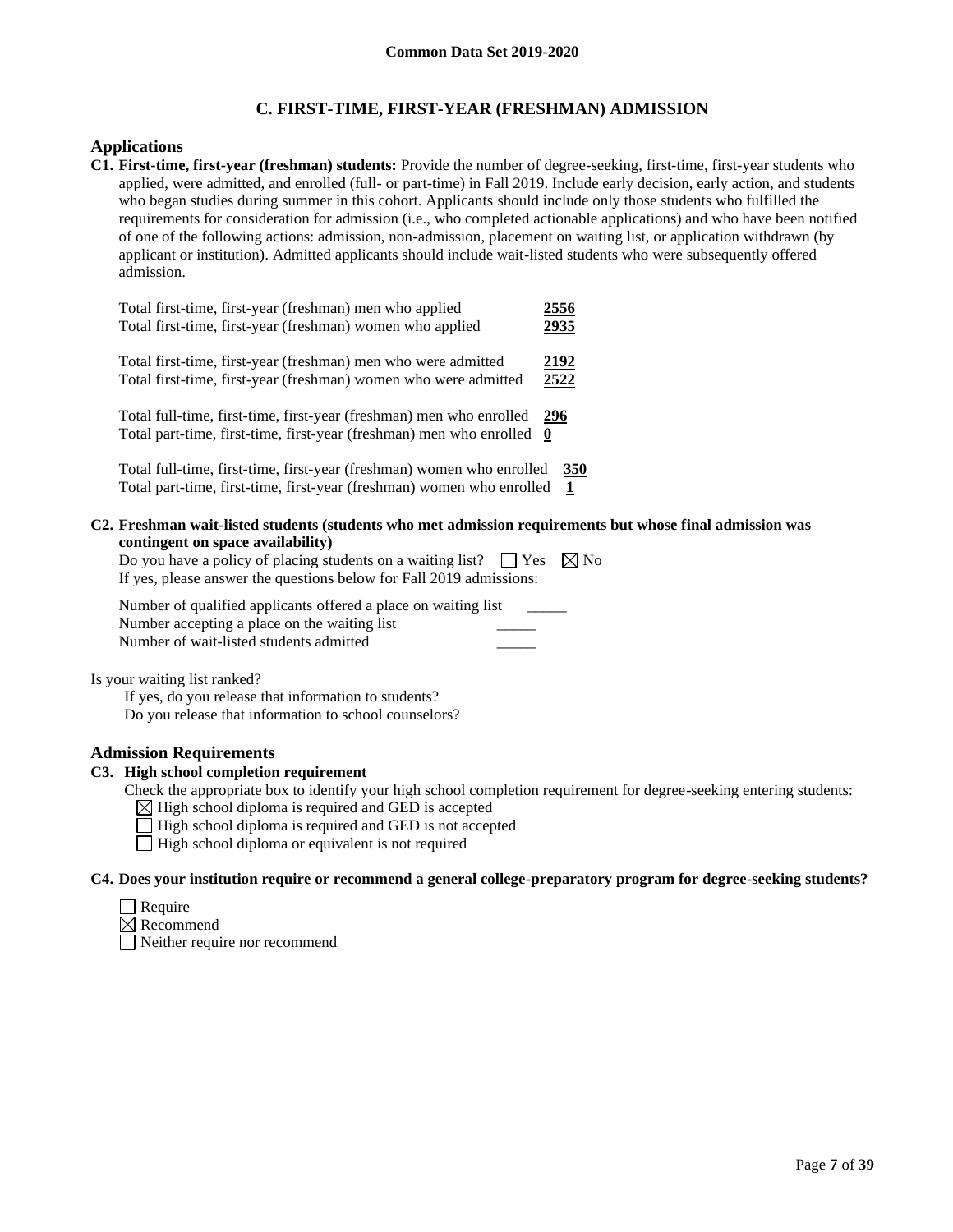**C5. Distribution of high school units required and/or recommended.** Specify the distribution of academic high school course units required and/or recommended of all or most degree-seeking students using Carnegie units (one unit equals one year of study or its equivalent). If you use a different system for calculating units, please convert.

|                                  | <b>Units Required</b> | <b>Units Recommended</b> |
|----------------------------------|-----------------------|--------------------------|
| Total academic units             | 16                    | 19                       |
| English                          | 4                     | 4                        |
| <b>Mathematics</b>               | 3                     | 4                        |
| Science                          | $\overline{2}$        | 3                        |
| Of these, units that must be lab | $\mathfrak{D}$        |                          |
| Foreign language                 | $\overline{2}$        | $\mathfrak{D}$           |
| Social studies                   |                       |                          |
| <b>History</b>                   | $\overline{2}$        | $\mathfrak{D}$           |
| Academic electives               | 3                     | 3                        |
| <b>Computer Science</b>          |                       |                          |
| Visual/Performing Arts           |                       |                          |
| Other (specify)                  |                       |                          |

#### **Basis for Selection**

**C6.** Do you have an open admission policy, under which virtually all secondary school graduates or students with GED equivalency diplomas are admitted without regard to academic record, test scores, or other qualifications? If so, check which applies:

Open admission policy as described above for all students \_\_\_

Open admission policy as described above for most students, but

selective admission for out-of-state students \_\_\_

selective admission to some programs \_\_\_ other (explain)

**C7. Relative importance of each of the following academic and nonacademic factors in your first-time, first-year, degree-seeking (freshman) admission decisions.**

|                                  | <b>Very Important</b> | Important | <b>Considered</b> | <b>Not Considered</b> |
|----------------------------------|-----------------------|-----------|-------------------|-----------------------|
| Academic                         |                       |           |                   |                       |
| Rigor of secondary school record |                       |           |                   |                       |
| Class rank                       |                       |           |                   |                       |
| Academic GPA                     |                       |           |                   |                       |
| Standardized test scores         | $\times$              |           |                   |                       |
| <b>Application Essay</b>         |                       |           |                   |                       |
| Recommendation                   |                       |           |                   |                       |
| Nonacademic                      |                       |           |                   |                       |
| Interview                        |                       |           |                   |                       |
| Extracurricular activities       |                       |           |                   |                       |
| Talent/ability                   |                       |           |                   |                       |
| Character/personal qualities     |                       |           |                   |                       |
| First generation                 |                       |           |                   |                       |
| Alumni/ae relation               |                       |           |                   |                       |
| Geographical residence           |                       |           |                   |                       |
| State residency                  |                       |           |                   |                       |
| Religious affiliation/commitment |                       |           |                   |                       |
| Racial/ethnic status             |                       |           |                   |                       |
| Volunteer work                   |                       |           |                   |                       |
| Work experience                  |                       |           |                   |                       |
| Level of applicant's interest    |                       |           |                   |                       |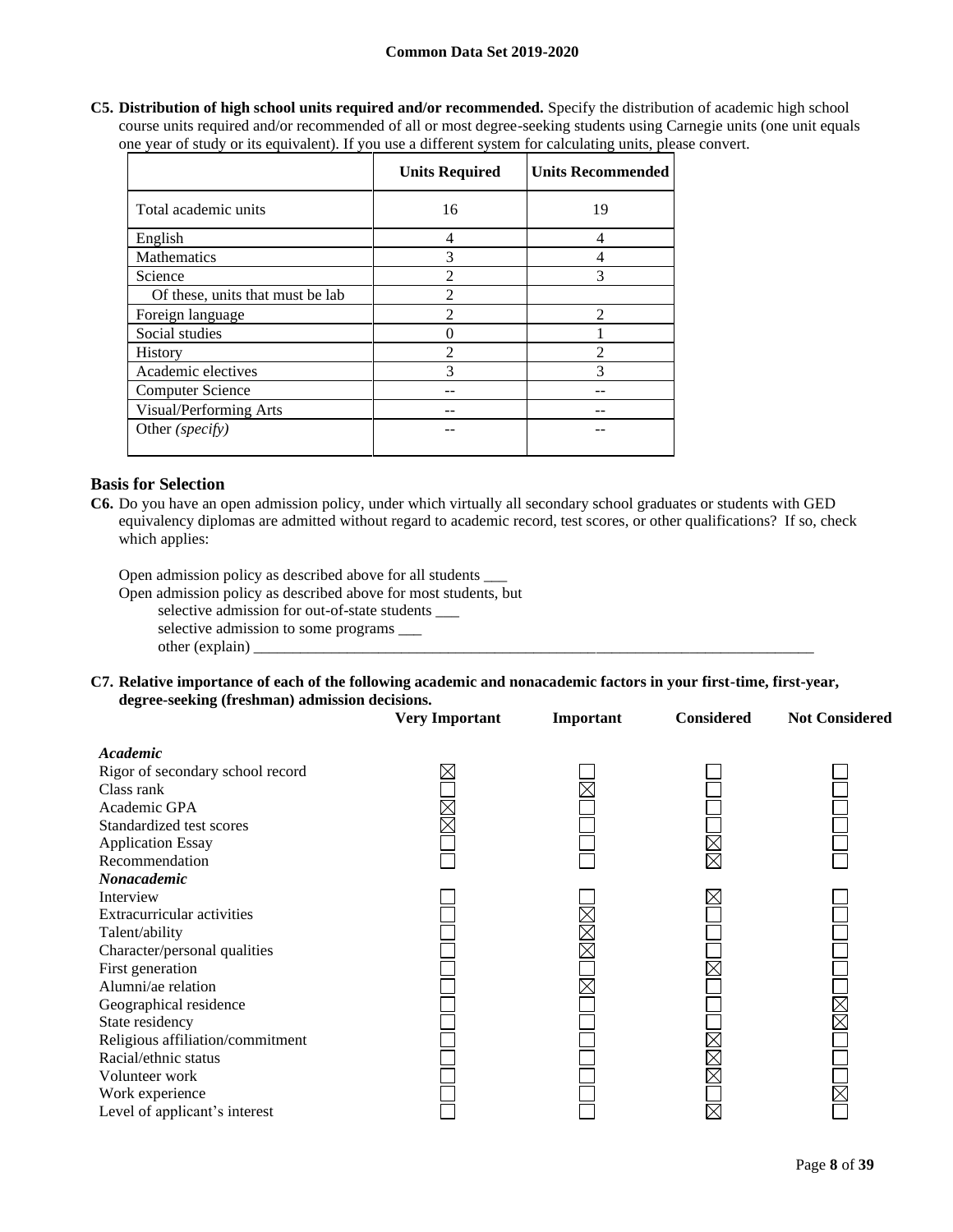## **SAT and ACT Policies**

## **C8. Entrance exams**

A. Does your institution make use of SAT, ACT, or SAT Subject Test scores in **admission** decisions for first-time, first-year, degree-seeking applicants?  $\boxtimes$  Yes  $\Box$  No

If yes, place check marks in the appropriate boxes below to reflect your institution's policies for use in admission for **Fall 2021.**



B. If your institution will make use of the ACT in admission decisions for first-time, first-year, degree-seeking applicants for Fall 2021 please indicate which ONE of the following applies (regardless of whether the writing score will be used in the admissions process):

\_\_\_ ACT with writing required **\_X\_**ACT with writing recommended.

\_\_\_ ACT with or without writing accepted

If your institution will make use of the SAT in admission decisions for first-time, first-year, degree-seeking applicants for Fall 2021 please indicate which ONE of the following applies (regardless of whether the Essay score will be used in the admissions process):

\_\_\_ SAT with Essay component required

\_\_\_ SAT with ESSAY component recommended

\_**X\_**SAT with or without ESSAY component accepted

C. Please indicate how your institution will use the SAT or ACT essay component; check all that apply.

|                                              | SAT essay | ACT essay |
|----------------------------------------------|-----------|-----------|
| For admission                                |           |           |
| For placement                                |           |           |
| For advising                                 |           |           |
| In place of an application essay             |           |           |
| As a validity check on the application essay |           |           |
| No college policy as of now                  |           |           |
| Not using essay component                    |           |           |

D. In addition, does your institution use applicants' test scores for academic advising? \_\_\_ yes **\_\_X\_** no

- E. Latest date by which SAT or ACT scores must be received for fall-term admission **08/01** Latest date by which SAT Subject Test scores must be received for fall-term admission\_
- F. If necessary, use this space to clarify your test policies (e.g., if tests are recommended for some students, or if tests are not required of some students):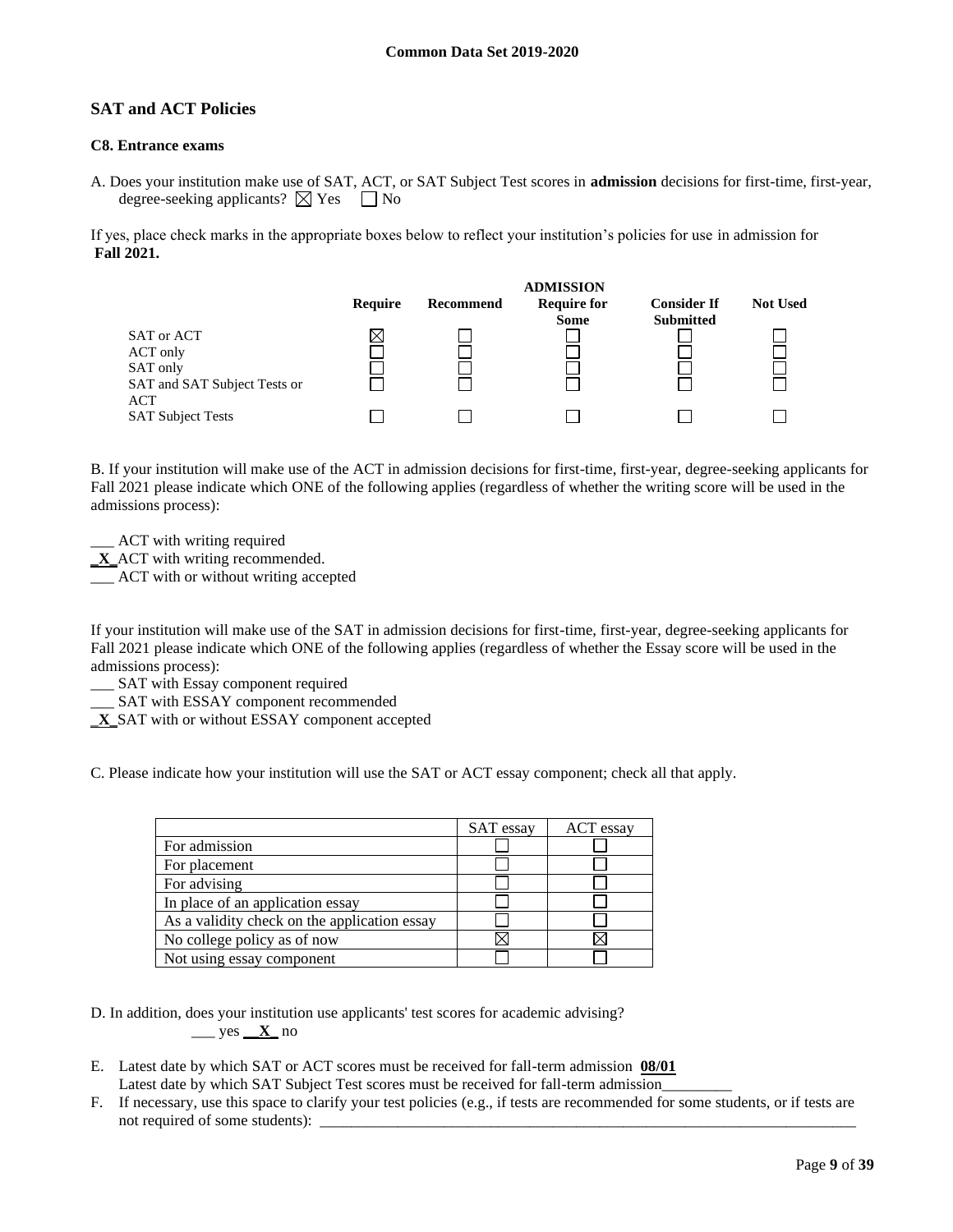G. Please indicate which tests your institution uses for **placement (e.g., state tests):**

| <b>SAT</b>                |   |
|---------------------------|---|
| ACT                       |   |
| <b>SAT Subject Tests</b>  |   |
| AP                        |   |
| <b>CLEP</b>               |   |
| <b>Institutional Exam</b> | M |
| State Exam (specify):     |   |

## **Freshman Profile**

Provide information for **ALL enrolled, degree-seeking, full-time and part-time, first-time, first-year (freshman) students**  enrolled in Fall 2019, including students who began studies during summer, international students/nonresident aliens, and students admitted under special arrangements.

**C9. Percent and number of first-time, first-year (freshman) students enrolled in Fall 2019 who submitted national standardized (SAT/ACT) test scores.** Include information for **ALL enrolled, degree-seeking, first-time, first-year (freshman) students who submitted test scores**. Do not include partial test scores (e.g., mathematics scores but not critical reading for a category of students) or combine other standardized test results (such as TOEFL) in this item. Do not convert SAT scores to ACT scores and vice versa.

**If a student submitted multiple sets of scores for a single test, report this information according to how you use the data. For example:** 

- If you consider the highest scores from either submission, use the highest combination of scores (e.g., verbal from one submission, math from the other).
- If you average the scores, use the average to report the scores.

| Percent submitting SAT scores | 65% | Number submitting SAT scores | 421 |
|-------------------------------|-----|------------------------------|-----|
| Percent submitting ACT scores | 43% | Number submitting ACT scores | 276 |

For each assessment listed below, report the score that represents the 25<sup>th</sup> percentile (the score that 25 percent of the freshman population scored at or below) and the 75<sup>th</sup> percentile score (the score that 25 percent scored at or above).

| Assessment                | 25th Percentile | <b>75th Percentile</b> |
|---------------------------|-----------------|------------------------|
|                           | <b>Score</b>    | <b>Score</b>           |
| <b>SAT Composite</b>      | 1090            | 1290                   |
| <b>SAT Evidence-Based</b> | 540             | 640                    |
| Reading and Writing       |                 |                        |
| <b>SAT Math</b>           | 530             | 650                    |
| <b>ACT</b> Composite      | 22              | 29                     |
| <b>ACT Math</b>           | 22              | 28                     |
| <b>ACT</b> English        | 21              | 29                     |
| <b>ACT Writing</b>        |                 |                        |

Percent of first-time, first-year (freshman) students with scores in each range:

| Score   | <b>SAT Evidence-Based</b>  | <b>SAT Math</b> |
|---------|----------------------------|-----------------|
| Range   | <b>Reading and Writing</b> |                 |
| 700-800 | 8%                         | 13%             |
| 600-699 | 37%                        | 31%             |
| 500-599 | 46%                        | 48%             |
| 400-499 | 9%                         | 8%              |
| 300-399 | 0%                         | 0%              |
| 200-299 | $0\%$                      | 0%              |
|         | 100%                       | 100%            |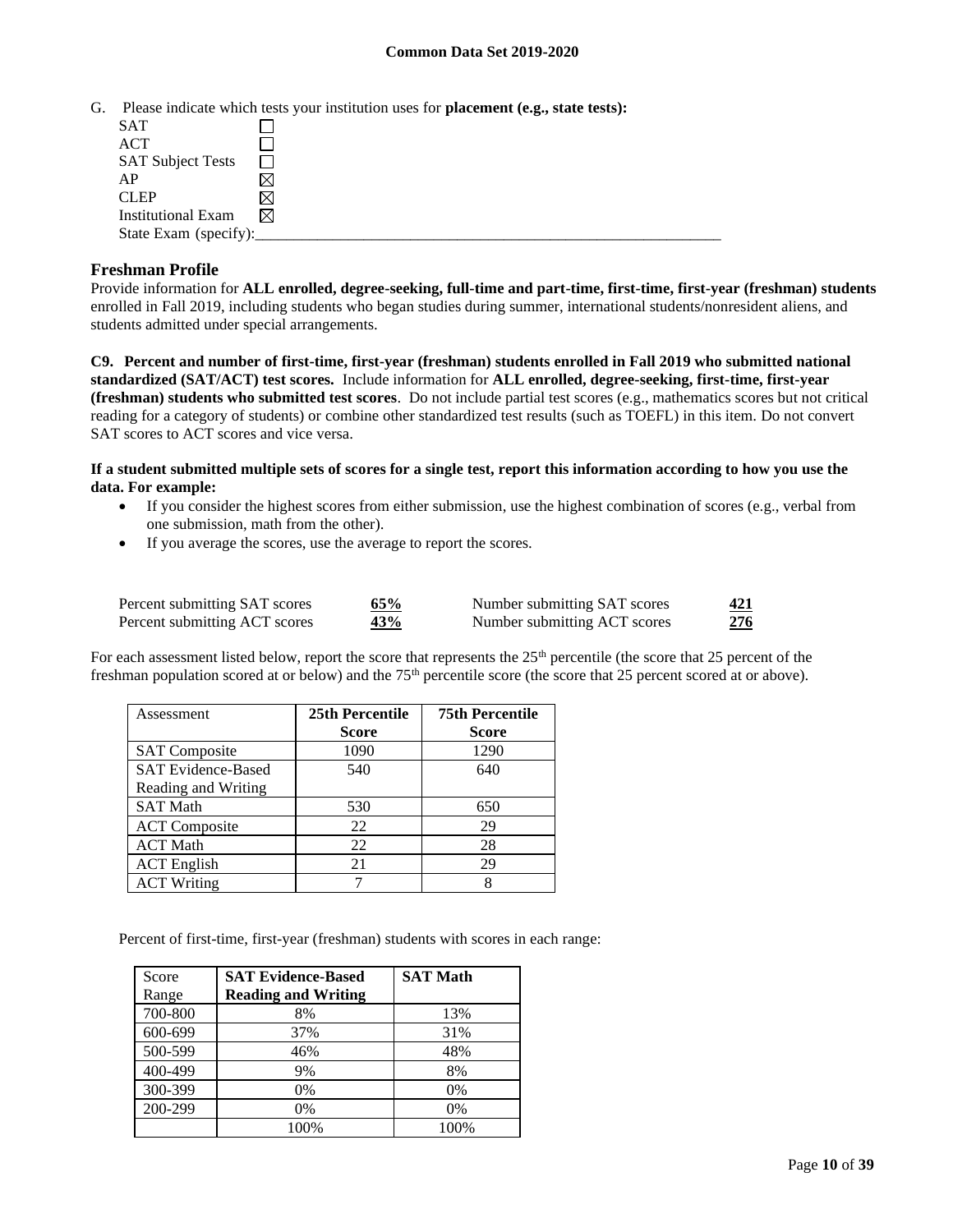| Score Range | <b>SAT Composite</b> |
|-------------|----------------------|
| 1400-1600   | 8%                   |
| 1200-1399   | 36%                  |
| 1000-1199   | 48%                  |
| 800-999     | 8%                   |
| 600-799     | 0%                   |
| 400-599     | 0%                   |
|             | 100%                 |

| <b>Score Range</b> | ACT       | <b>ACT English</b> | <b>ACT Math</b> |
|--------------------|-----------|--------------------|-----------------|
|                    | Composite |                    |                 |
| $30 - 36$          | 22%       | 25%                | 16%             |
| 24-29              | 42%       | 32%                | 51%             |
| 18-23              | 34%       | 35%                | 25%             |
| $12 - 17$          | 2%        | 8%                 | 8%              |
| $6 - 11$           | 0%        | 0%                 | 0%              |
| Below 6            | 0%        | 0%                 | 0%              |
|                    | 100%      | 100%               | 100%            |

#### **C10. Percent of all degree-seeking, first-time, first-year (freshman) students who had high school class rank within each of the following ranges (report information for those students from whom you collected high school rank information).**

Percent in top tenth of high school graduating class **36%**<br>Percent in top quarter of high school graduating class **65%** Percent in top quarter of high school graduating class **65%**<br>Percent in top half of high school graduating class **93%** Percent in top half of high school graduating class **93%**<br>Percent in bottom half of high school graduating class **7%** Percent in bottom half of high school graduating class

 $\}$  Top half + bottom half = 100%.

Percent in bottom quarter of high school graduating class **0%**

Percent of total first-time, first-year (freshman) students who submitted high school class rank: **51%**

**C11. Percentage of all enrolled, degree-seeking, first-time, first-year (freshman) students who had high school gradepoint averages within each of the following ranges (using 4.0 scale). Report information only for those students from whom you collected high school GPA.**

| Percent who had GPA of 4.0                                                            | 35%         |
|---------------------------------------------------------------------------------------|-------------|
| Percent who had GPA between 3.75 and 3.99                                             | 22%         |
| Percent who had GPA between 3.50 and 3.74                                             | 16%         |
| Percent who had GPA between 3.25 and 3.49                                             | 14%         |
| Percent who had GPA between 3.00 and 3.24                                             | 8%          |
| Percent who had GPA between 2.50 and 2.99<br>Percent who had GPA between 2.0 and 2.49 | 5%<br>$0\%$ |
| Percent who had GPA between 1.0 and 1.99<br>Percent who had GPA below 1.0             | $0\%$<br>0% |

**C12. Average high school GPA of all degree-seeking, first-time, first-year (freshman) students who submitted GPA: 3.76**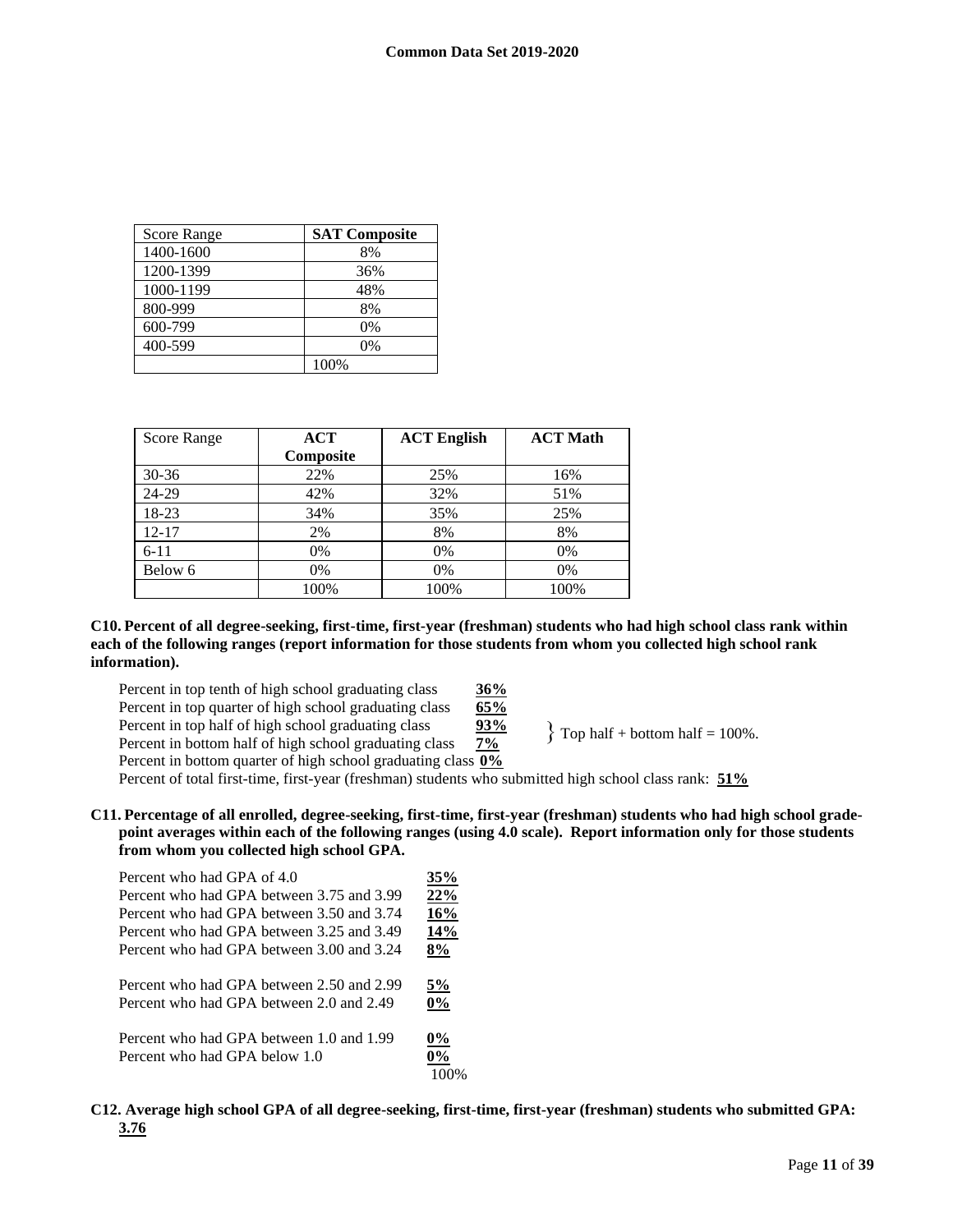Percent of total first-time, first-year (freshman) students who submitted high school GPA: **100%**

## **Admission Policies**

| C13. Application fee                                                                                                                                            |            |                |
|-----------------------------------------------------------------------------------------------------------------------------------------------------------------|------------|----------------|
| Does your institution have an application fee?<br>Amount of application fee: _________                                                                          | $\Box$ Yes | $\boxtimes$ No |
| Can it be waived for applicants with financial need?                                                                                                            | $\Box$ Yes | $\Box$ No      |
| If you have an application fee and an on-line application option, please indicate policy for students who apply on-line:<br>Same fee:<br>Free:<br>Reduced: ____ |            |                |
| Can on-line application fee be waived for applicants with financial need? Yes/no                                                                                |            |                |
| C14. Application closing date                                                                                                                                   |            |                |
| Does your institution have an application closing date?<br>Application closing date (fall): __________<br>Priority date: 12/01                                  | $\Box$ Yes | $\boxtimes$ No |
| C15. Are first-time, first-year students accepted for terms other than the fall? $\boxtimes$ Yes $\Box$ No                                                      |            |                |
| <b>C16.</b> Notification to applicants of admission decision sent (fill in one only)                                                                            |            |                |
| On a rolling basis beginning (date): $10/01$<br>Other: $\frac{1}{\sqrt{1-\frac{1}{2}}\cdot\frac{1}{2}}$                                                         |            |                |
| C17. Reply policy for admitted applicants (fill in one only)                                                                                                    |            |                |
| No set date: $\overline{\phantom{a}}$                                                                                                                           |            |                |
| Must reply by May 1 or within $\overline{4}$ weeks if notified thereafter                                                                                       |            |                |

Deadline for housing deposit (MMDD): **05/01** Amount of housing deposit: **\$200** Refundable if student does not enroll? **\_X**\_ Yes, in full \_\_\_ Yes, in part  $\_\_\_\$  No

**C18. Deferred admission:** Does your institution allow students to postpone enrollment after admission?<br> $\boxtimes$  Yes  $\Box$  No

 $\Box$  No

Other:  $\overline{\phantom{a}}$ 

If yes, maximum period of postponement: **1 year**

**C19. Early admission of high school students:** Does your institution allow high school students to enroll as full-time, firsttime, first-year (freshman) students one year or more before high school graduation?  $\Box$  Yes  $\boxtimes$  No

**C20. Common Application:** Question removed from CDS. (Initiated during 2006-2007 cycle)

#### **Early Decision and Early Action Plans**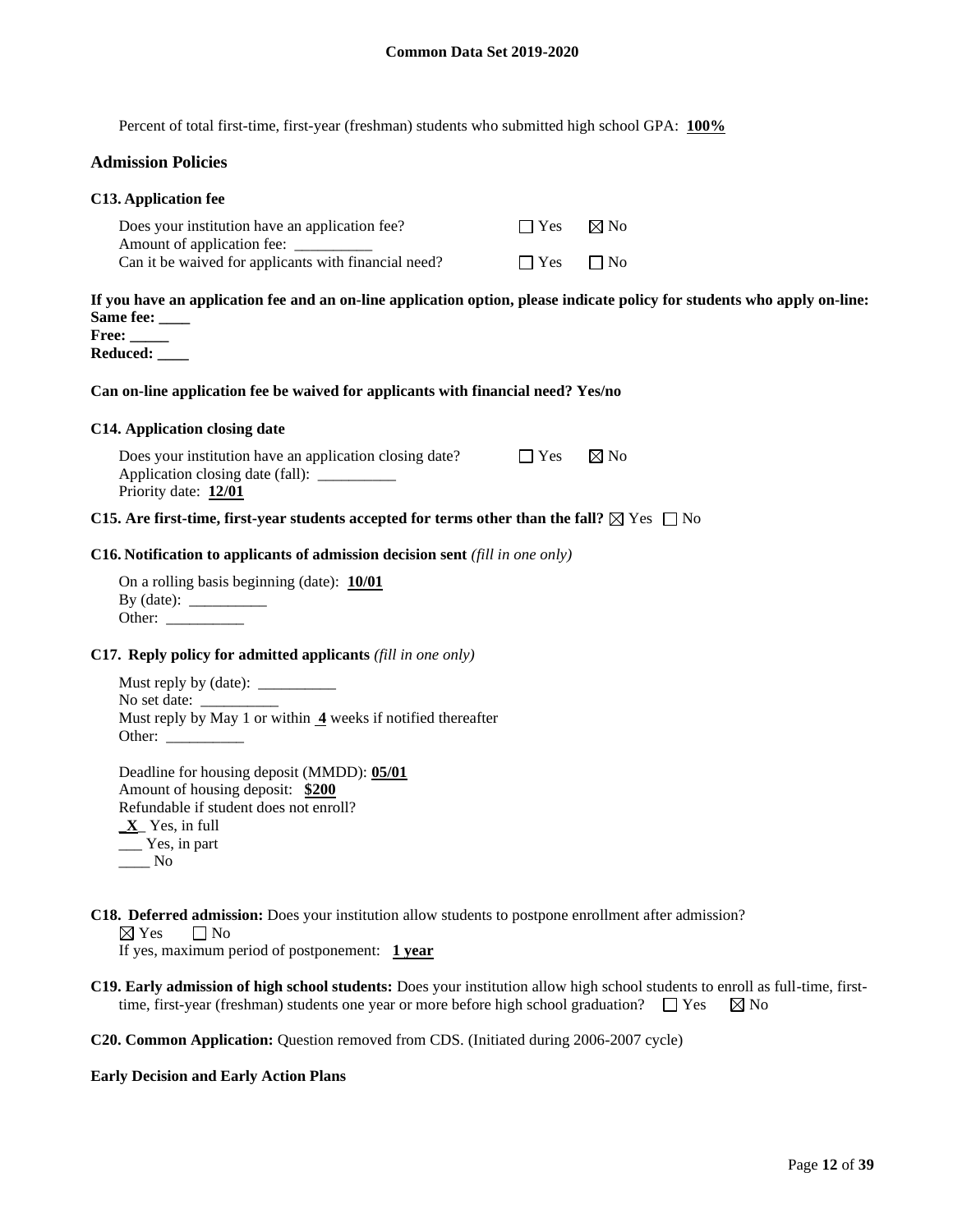**C21. Early decision:** Does your institution offer an early decision plan (an admission plan that permits students to apply and be notified of an admission decision well in advance of the regular notification date and that asks students to commit to attending if accepted) for first-time, first-year (freshman) applicants for fall enrollment?  $\square$  Yes  $\boxtimes$  No

| If "yes," please complete the following:                                                                                      |  |
|-------------------------------------------------------------------------------------------------------------------------------|--|
| First or only early decision plan closing date<br>First or only early decision plan notification date                         |  |
| Other early decision plan closing date<br>Other early decision plan notification date                                         |  |
| For the Fall 2019 entering class:                                                                                             |  |
| Number of early decision applications received by your institution<br>Number of applicants admitted under early decision plan |  |
| Please provide significant details about your early decision plan:                                                            |  |

**C22. Early action:** Do you have a nonbinding early action plan whereby students are notified of an admission decision well in advance of the regular notification date but do not have to commit to attending your college?

 $\Box$  Yes  $\boxtimes$  No

If "yes," please complete the following:

Early action closing date Early action notification date \_\_\_\_\_\_\_\_\_\_

Is your early action plan a "restrictive" plan under which you limit students from applying to other early plans?

 $\Box$  Yes  $\Box$  No

## **D. TRANSFER ADMISSION**

#### **Fall Applicants**

- **D1.** Does your institution enroll transfer students?  $\boxtimes$  Yes  $\Box$  No (If no, please skip to Section E) If yes, may transfer students earn advanced standing credit by transferring credits earned from course work completed at other colleges/universities?  $\boxtimes$  Yes  $\Box$  No
- **D2.** Provide the number of students who applied, were admitted, and enrolled as degree-seeking transfer students in Fall 2019.

|       | <b>Applicants</b> | <b>Admitted Applicants</b> | <b>Enrolled Applicants</b> |
|-------|-------------------|----------------------------|----------------------------|
| Men   | -34               |                            | 50                         |
| Women | າ 1 າ             | 76.                        | ۵                          |
| Total | 346               | 297                        | 43                         |

#### **Application for Admission**

**D3.** Indicate terms for which transfers may enroll:  $\boxtimes$  Fall  $\Box$  Winter  $\boxtimes$  Spring  $\boxtimes$  Summer

**D4.** Must a transfer applicant have a minimum number of credits completed or else must apply as an entering freshman?  $\Box$  Yes  $\Box$  No

If yes, what is the minimum number of credits and the unit of measure?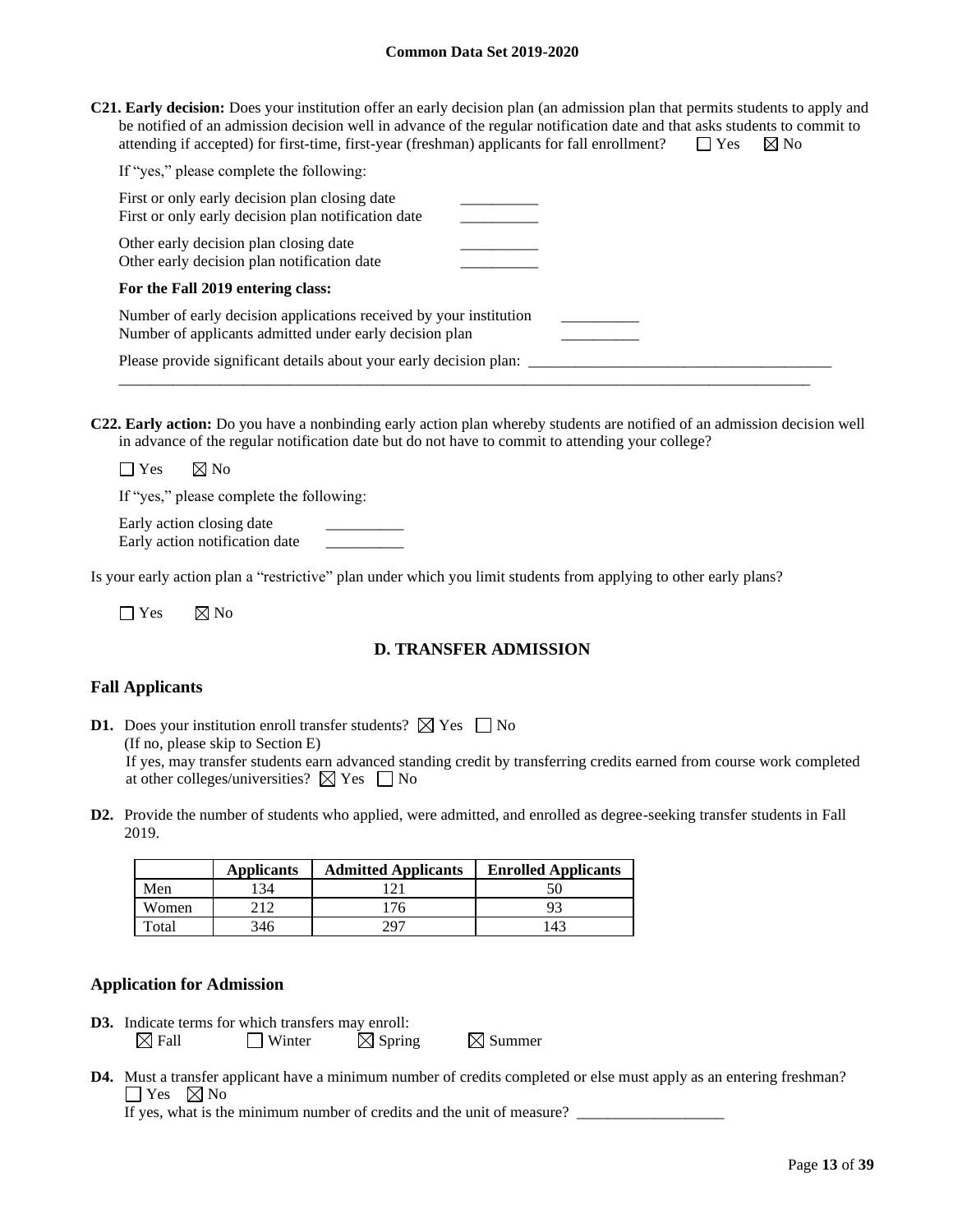**D5.** Indicate all items required of transfer students to apply for admission:

|                                                         | <b>Required</b><br>of All | Recommended<br>of All | Recommended<br>of Some | <b>Required of</b><br><b>Some</b> | Not required |
|---------------------------------------------------------|---------------------------|-----------------------|------------------------|-----------------------------------|--------------|
| High school transcript                                  |                           |                       |                        | Х                                 |              |
| College transcript $(s)$                                |                           |                       |                        |                                   |              |
| Essay or personal statement                             | $\Lambda$                 |                       |                        |                                   |              |
| Interview                                               |                           |                       |                        |                                   |              |
| Standardized test scores                                |                           |                       |                        | X                                 |              |
| Statement of good standing<br>from prior institution(s) | X                         |                       |                        |                                   |              |

- **D6.** If a minimum high school grade point average is required of transfer applicants, specify (on a 4.0 scale): \_\_\_\_\_\_\_\_\_\_\_\_\_
- **D7**. If a minimum college grade point average is required of transfer applicants, specify (on a 4.0 scale): **2.5**
- **D8**. List any other application requirements specific to transfer applicants: **Certain programs may require a higher GPA for transfer admissions.**
- **D9.** List application priority, closing, notification, and candidate reply dates for transfer students. If applications are reviewed on a continuous or rolling basis, place a check mark in the "Rolling admission" column.

|        | <b>Priority Date</b> | <b>Closing Date</b> | <b>Notification Date</b> | <b>Reply Date</b> | <b>Rolling</b><br><b>Admission</b> |
|--------|----------------------|---------------------|--------------------------|-------------------|------------------------------------|
| Fall   | 03/01                |                     |                          |                   |                                    |
| Winter |                      |                     |                          |                   |                                    |
| Spring |                      |                     |                          |                   |                                    |
| Summer |                      |                     |                          |                   |                                    |

- **D10.** Does an open admission policy, if reported, apply to transfer students?  $\Box$  Yes  $\boxtimes$  No
- **D11**. Describe additional requirements for transfer admission, if applicable: **Recent academic work most important.**

#### **Transfer Credit Policies**

- **D12.** Report the lowest grade earned for any course that may be transferred for credit: **C-**
- **D13.** Maximum number of credits or courses that may be transferred from a two-year institution: Number **94** Unit type **Credits**
- **D14**. Maximum number of credits or courses that may be transferred from a four-year institution: Number **94** Unit type **Credits**
- **D15.** Minimum number of credits that transfers must complete at your institution to earn an associate degree: **30**
- **D16.** Minimum number of credits that transfers must complete at your institution to earn a bachelor's degree: **30**
- **D17.** Describe other transfer credit policies:

**30 of the last 40 credits earned for the degree and half the credits for any major or minor must be in residence. Maximum 4 credits physical education; 12 credits applied music; 4 credits ensemble music transferable. Students enrolled in the College of Engineering may transfer 102 credits maximum. One course in theology must be taken**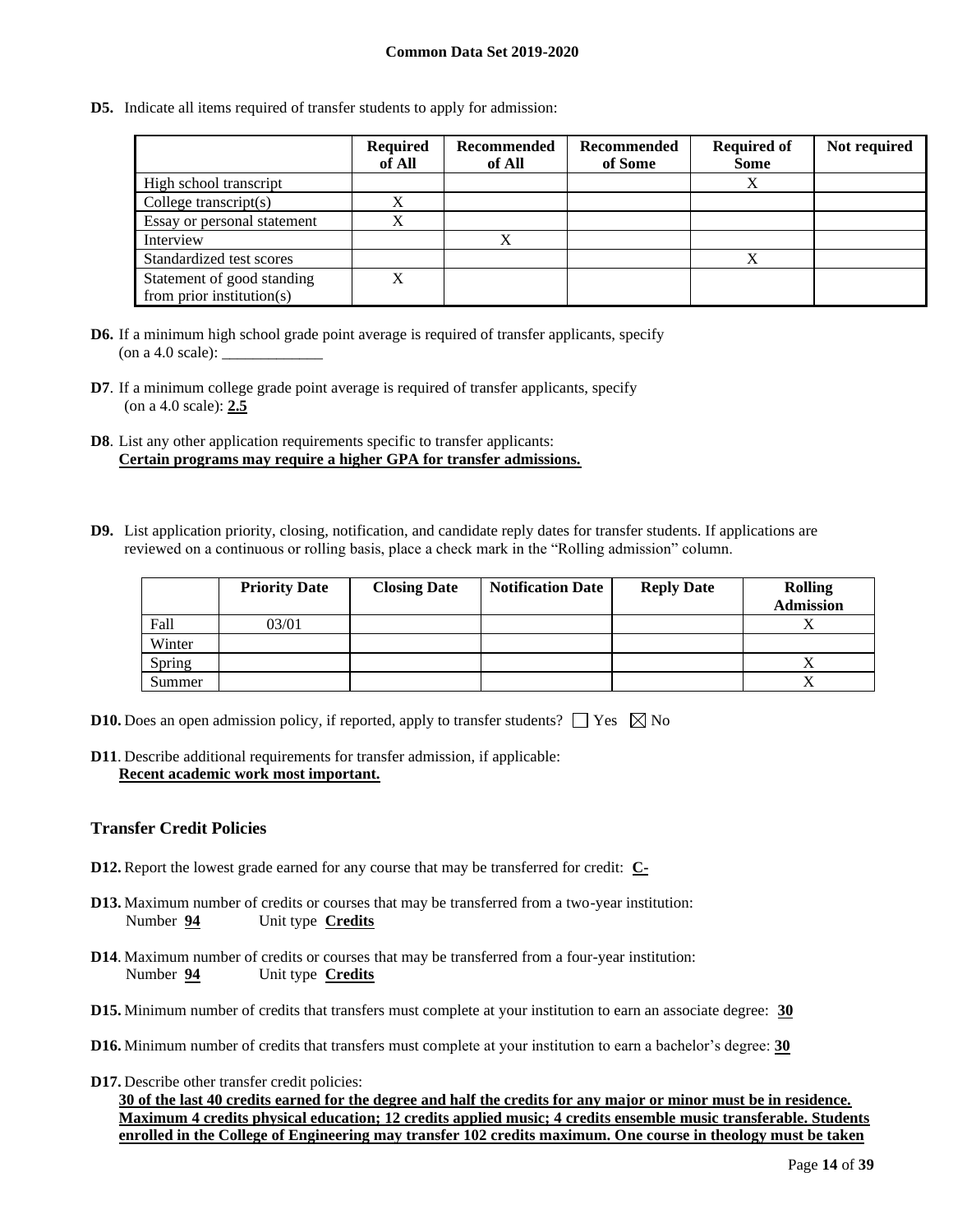#### **in residence. Credits earned more than 15 years before application for admission are accepted toward graduation on a provisional basis, subject to validation by the first 30 semester hours completed in residence with a 2.0 GPA**

## **Military Service Transfer Credit Policies**

**D18.** Does your institution accept the following military/veteran transfer credits:

| American Council on Education (ACE)      | $\boxtimes$ Yes $\Box$ No |  |
|------------------------------------------|---------------------------|--|
| College Level Examination Program (CLEP) | $\boxtimes$ Yes $\Box$ No |  |
| DANTES Subject Standardized Tests (DSST) | $\boxtimes$ Yes $\Box$ No |  |

| $\boxtimes$ Yes | $\Box$ No |
|-----------------|-----------|
| $\boxtimes$ Yes | $\Box$ No |
| ∣XI Yes         | ∣ INc     |

**D19.** Maximum number of credits or courses that may be transferred based on military education evaluated by the American Council on Education (ACE):

Number **94** Unit type **Credits**

**D20.** Maximum number of credits or courses that may be transferred based on Department of Defense supported prior learning assessments (College Level Examination Program (CLEP) or DANTES Subject Standardized Tests (DSST)):

Number **No max** Unit type **Credits**

**D21.** Are the military/veteran credit transfer policies published on your website?  $\Box$  Yes  $\boxtimes$  No

If yes, please provide the URL where the policy can be located:

**D22.** Describe other military/veteran transfer credit policies unique to your institution:

**30 of the last 40 credits earned for the degree and half the credits for any major or minor must be in residence. Maximum 4 credits physical education; 12 credits applied music; 4 credits ensemble music transferable. Students enrolled in the College of Engineering may transfer 102 credits maximum. One course in theology must be taken in residence. Credits earned more than 15 years before application for admission are accepted toward graduation on a provisional basis, subject to validation by the first 30 semester hours completed in residence with a 2.0 GPA**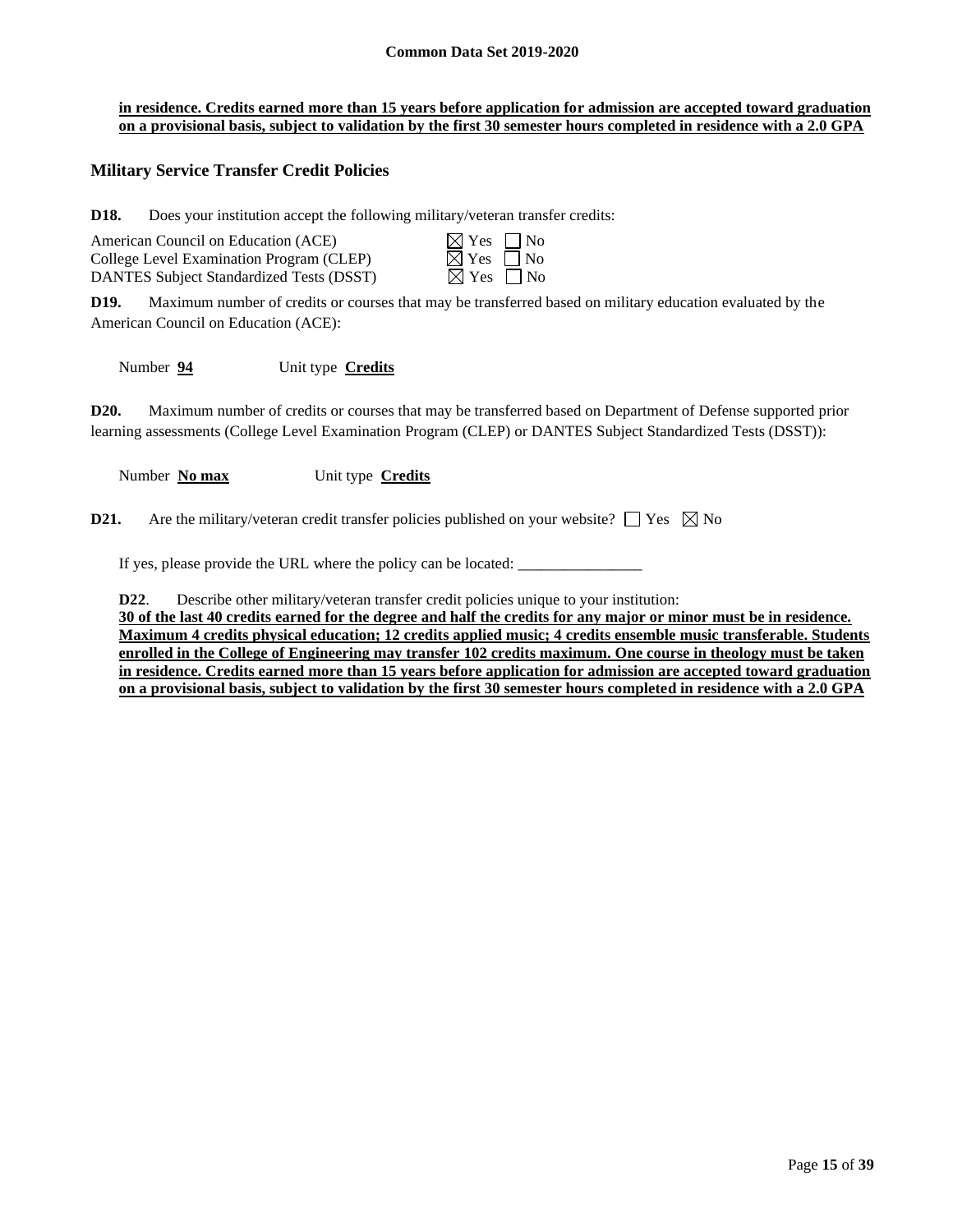# **E. ACADEMIC OFFERINGS AND POLICIES**

**E1. Special study options:** Identify those programs available at your institution. Refer to the glossary for definitions.

 $\boxtimes$  Accelerated program  $\boxtimes$  Honors program  $\boxtimes$  Cooperative education program  $\boxtimes$  Independent study  $\boxtimes$  Cross-registration  $\boxtimes$  Internships  $\boxtimes$  Distance learning  $\boxtimes$  Liberal arts/career combination  $\boxtimes$  Double major  $\boxtimes$  Student-designed major  $\boxtimes$  Dual enrollment  $\boxtimes$  Study abroad  $\Box$  English as a Second Language (ESL)  $\Box$  Teacher certification program  $\boxtimes$  Exchange student program (domestic)  $\Box$  Weekend college External degree program  $\Box$  Other (specify):

#### **E2. Has been removed from the CDS.**

#### **E3. Areas in which all or most students are required to complete some course work prior to graduation:**

 $\Box$  Arts/fine arts  $\boxtimes$  Humanities □ Computer literacy △ □ Mathematics English (including composition) Philosophy  $\boxtimes$  Foreign languages  $\boxtimes$  Sciences (biological or physical)  $\Box$  History  $\boxtimes$  Social science  $\boxtimes$  Other (describe):

## **Other: Theology, Cultural Diversity, Valpo CORE (English Composition), Quantitative Analysis, Humanities (2 subjects from History, Philosophy, Literature, Arts/Fin Arts, Kinesiology, Writing Intensive Course**

## **F. STUDENT LIFE**

**F1. Percentages of first-time, first-year (freshman) degree-seeking students and degree-seeking undergraduates enrolled in Fall 2019 who fit the following categories:**

|                                                                      | First-time, first-year<br>(freshman) students | Undergraduates   |
|----------------------------------------------------------------------|-----------------------------------------------|------------------|
| Percent who are from out of state (exclude international/nonresident |                                               |                  |
| aliens from the numerator and denominator)                           | 50%                                           | 54%              |
| Percent of men who join fraternities                                 | 29%                                           | 29%              |
| Percent of women who join sororities                                 | 29%                                           | 29%              |
| Percent who live in college-owned, -operated, or -affiliated housing | 78%                                           | 60%              |
| Percent who live off campus or commute                               | 22%                                           | 40%              |
| Percent of students age 25 and older                                 | $0\%$                                         | 4%               |
| Average age of full-time students                                    | 18                                            | $\underline{20}$ |
| Average age of all students (full- and part-time)                    | 18                                            | 20               |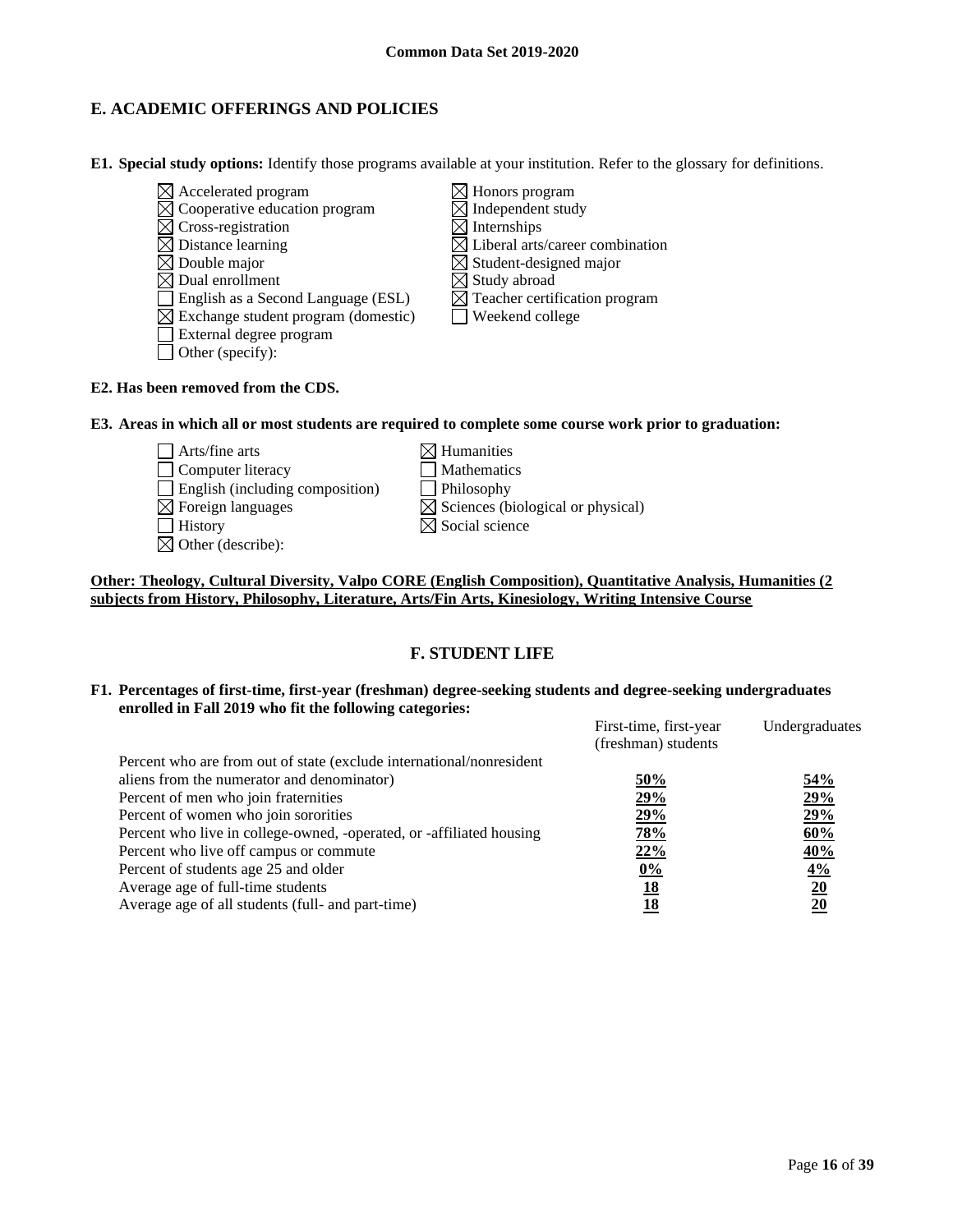**F2. Activities offered** Identify those programs available at your institution.

| $\boxtimes$ Campus Ministries     | $\boxtimes$ Literary magazine | $\boxtimes$ Radio station      |
|-----------------------------------|-------------------------------|--------------------------------|
| $\boxtimes$ Choral groups         | Marching band                 | $\boxtimes$ Student government |
| $\boxtimes$ Concert band          | Model UN                      | $\boxtimes$ Student newspaper  |
| $\times$ l Dance                  | $\boxtimes$ Music ensembles   | Student-run film society       |
| $\boxtimes$ Drama/theater         | $\boxtimes$ Musical theater   | $\boxtimes$ Symphony orchestra |
| $\boxtimes$ International Student | <b>Opera</b>                  | $\boxtimes$ Television station |
| Organization                      |                               |                                |
| $\boxtimes$ Jazz band             | $\boxtimes$ Pep band          | $\boxtimes$ Yearbook           |

**F3. ROTC** (program offered in cooperation with Reserve Officers' Training Corps)

| Army ROTC is offered:                                                   |  |
|-------------------------------------------------------------------------|--|
| $\Box$ On campus                                                        |  |
| $\boxtimes$ At cooperating institution (name): University of Notre Dame |  |

Naval ROTC is offered: On campus At cooperating institution (name): \_\_\_\_\_\_\_\_\_\_\_\_\_\_\_\_\_\_\_\_\_\_\_\_\_\_\_\_\_\_\_\_\_\_\_\_\_\_\_\_\_\_\_\_\_\_\_\_\_\_

Air Force ROTC is offered:

□ On campus

At cooperating institution (name): **University of Notre Dame**

- **F4. Housing:** Check all types of college-owned, -operated, or -affiliated housing available for undergraduates at your institution.
	- Coed dorms  $\boxtimes$  Special housing for disabled students Men's dorms  $\Box$  Special housing for international students Women's dorms<br>
	Momen's dorms<br>  $\Box$  Fraternity/sorority housing<br>  $\Box$  Apartments for married students<br>  $\Box$  Cooperative housing  $\Box$  Apartments for married students  $\Box$  Cooperative hou $\boxtimes$  Apartments for single students  $\boxtimes$  Theme housing

 $\boxtimes$  Apartments for single students

 $\Box$  Wellness housing

Other housing options (specify): **Housing for disabled students determined on a case-by-case basis**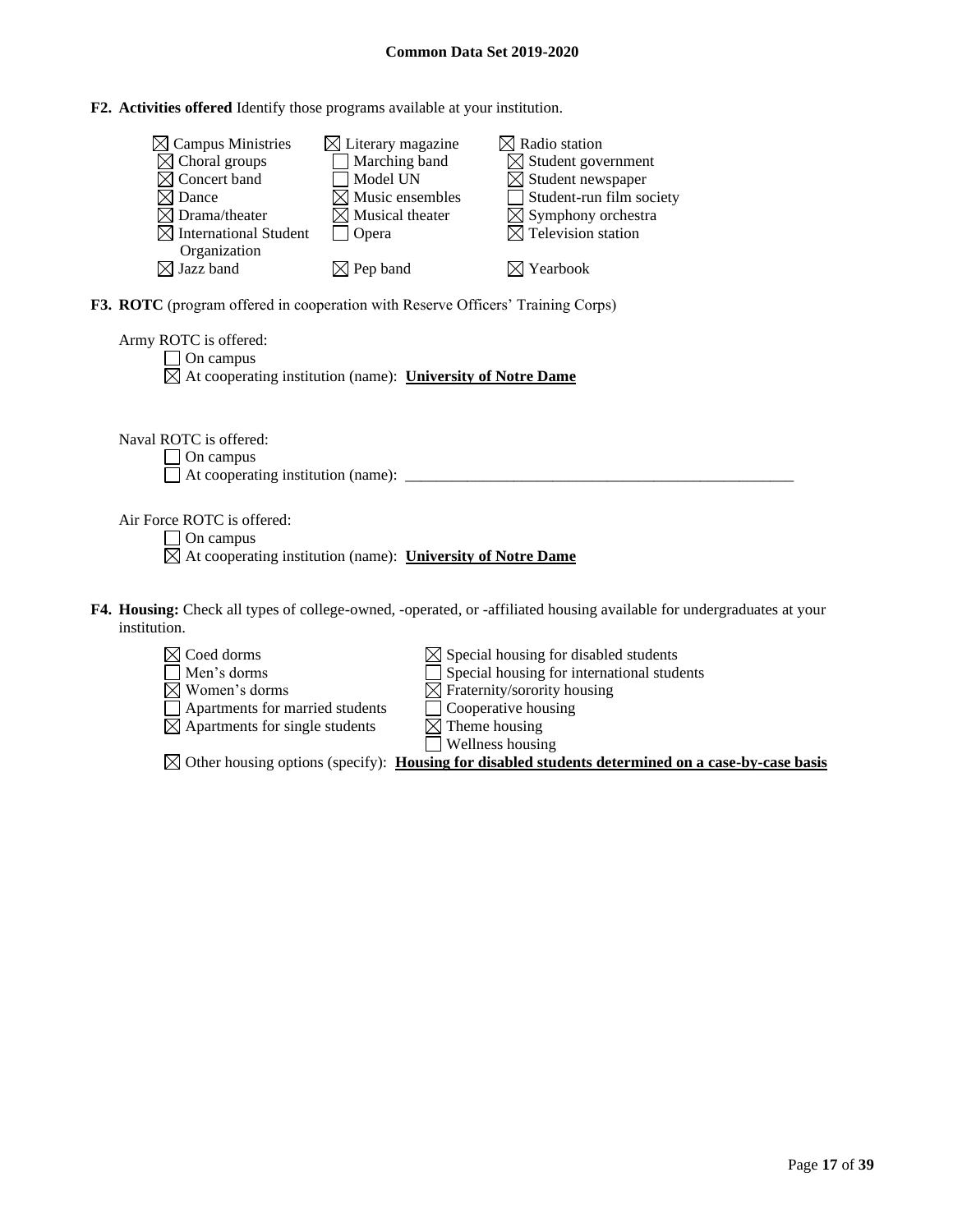## **G. ANNUAL EXPENSES**

#### **G0. Please provide the URL of your institution's net price calculator: <https://www.shoppingsheet.com/Shopping/Landing/valpo>**

#### **Provide 2020-2021 academic year costs of attendance for the following categories that are applicable to your institution.**

Check here if your institution's 2020-2021 academic year costs of attendance are not available at this time and provide an approximate date (i.e., month/day) when your institution's final 2020-2021 academic year costs of attendance will be available: **\_\_\_\_**

#### **G1. Undergraduate full-time tuition, required fees, room and board**

List the typical tuition, required fees, and room and board for a full-time undergraduate student for the FULL 2020-2021 academic year (30 semester hours or 45 quarter hours for institutions that derive annual tuition by multiplying credit hour cost by number of credits). A full academic year refers to the period of time generally extending from September to June; usually equated to two semesters, two trimesters, three quarters, or the period covered by a four-one-four plan. Room and board is defined as double occupancy and 19 meals per week or the maximum meal plan. **Required fees** include only charges that all full-time students must pay that are *not* included in tuition (e.g., registration, health, or activity fees.) Do *not* include optional fees (e.g., parking, laboratory use).

|                                   | <b>FIRST-YEAR</b> | <b>UNDERGRADUATES</b> |
|-----------------------------------|-------------------|-----------------------|
| PRIVATE INSTITUTION               | \$41,940          | \$41,940              |
| Tuition:                          |                   |                       |
| <b>PUBLIC INSTITUTION</b>         |                   |                       |
| Tuition:                          |                   |                       |
| In-district:                      |                   |                       |
| In-state (out-of-district):       |                   |                       |
|                                   |                   |                       |
| Out-of-state:                     |                   |                       |
| <b>NONRESIDENT ALIEN:</b>         |                   |                       |
| Tuition:                          |                   |                       |
| <b>REQUIRED FEES:</b>             | \$1346            | \$1346                |
|                                   |                   |                       |
| <b>ROOM AND BOARD:</b>            |                   |                       |
| (on-campus)<br><b>ROOM ONLY:</b>  | \$7800            | \$7800                |
|                                   |                   |                       |
| (on-campus)<br><b>BOARD ONLY:</b> |                   |                       |
|                                   | \$4820            | \$4820                |
| (on-campus meal plan)             |                   |                       |

Comprehensive tuition and room and board fee (if your college cannot provide separate tuition and room and board  $fees)$ :

Other: **Engineering students pay an additional \$800 fee**

| G2. Number of credits per term a student can take for the stated full-time tuition | 12 minimum<br>19 maximum                            |
|------------------------------------------------------------------------------------|-----------------------------------------------------|
| G3. Do tuition and fees vary by year of study (e.g., sophomore, junior, senior)?   | $\boxtimes$ No<br>$\blacksquare$ $\blacksquare$ Yes |
| G4. Do tuition and fees vary by undergraduate instructional program?               | $\boxtimes$ Yes $\_\_\_\_\_\_\_\_\_\_\$ No          |

**If yes, what percentage of full-time undergraduates pay more than the tuition and fees reported in G1? Engineering students pay an additional \$800 fee (17% of Full-Time Undergraduates are in the College of Engineering)**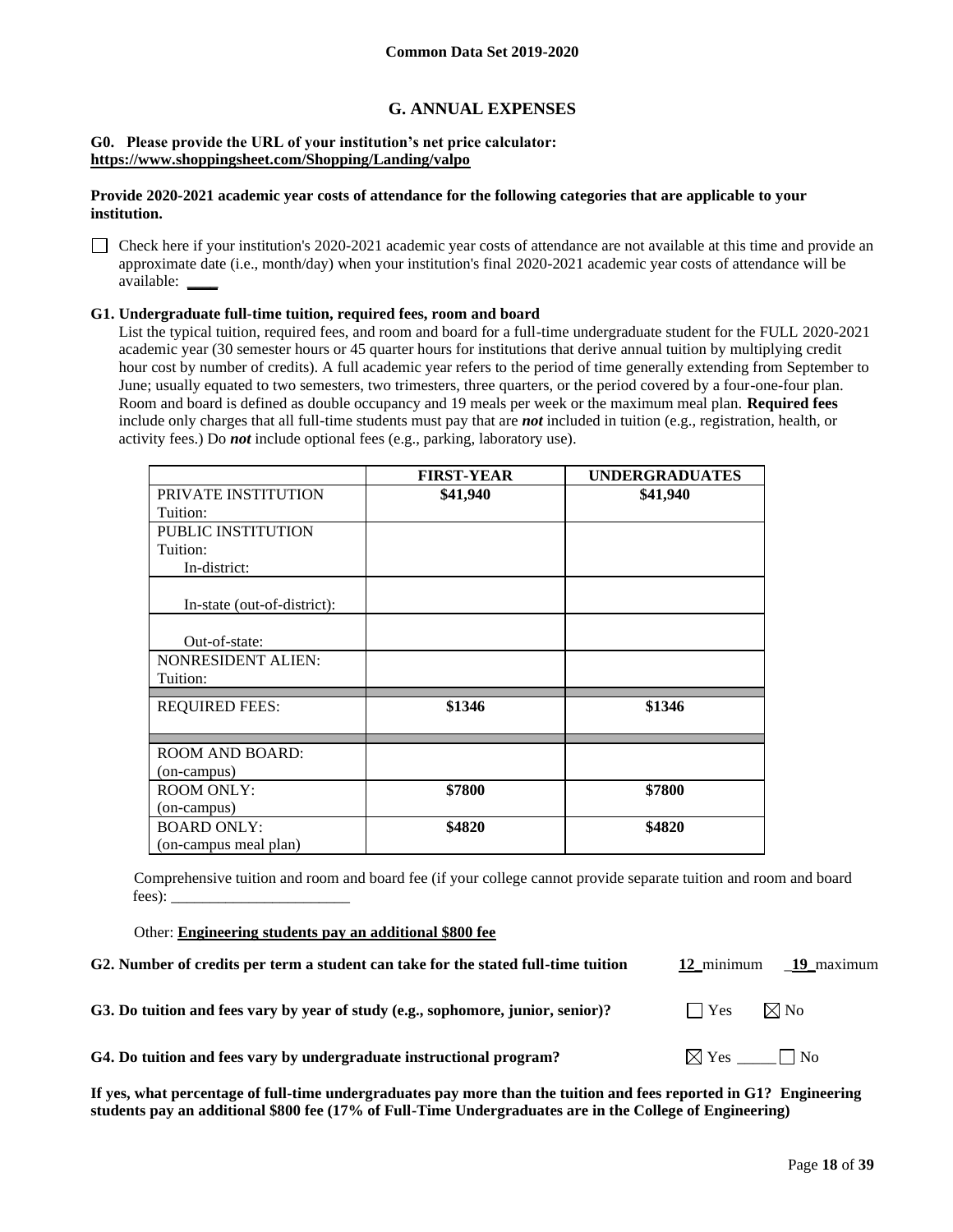# **G5. Provide the estimated expenses for a typical full-time undergraduate student:**

|                                                                                                                                     | <b>Residents</b> | <b>Commuters</b><br>(living at home) | <b>Commuters</b><br>(not living at home) |
|-------------------------------------------------------------------------------------------------------------------------------------|------------------|--------------------------------------|------------------------------------------|
| Books and supplies:                                                                                                                 | \$1200           | \$1200                               | \$1200                                   |
| Room only:                                                                                                                          |                  |                                      | \$5400                                   |
| Board only:                                                                                                                         |                  | \$3500                               | \$3500                                   |
| Room and board total (if<br>your college cannot provide<br>separate room and board<br>figures for commuters not<br>living at home): |                  |                                      |                                          |
| Transportation:                                                                                                                     | \$750            | \$750                                | \$750                                    |
| Other expenses:                                                                                                                     | \$870            | \$870                                | \$870                                    |

## **G6. Undergraduate per-credit-hour charges (tuition only):**

| <b>PRIVATE INSTITUTIONS:</b>               | \$1840 |
|--------------------------------------------|--------|
| <b>PUBLIC INSTITUTIONS</b><br>In-district: |        |
| In-state (out-of-district):                |        |
| Out-of-state:                              |        |
| <b>NONRESIDENT ALIENS:</b>                 |        |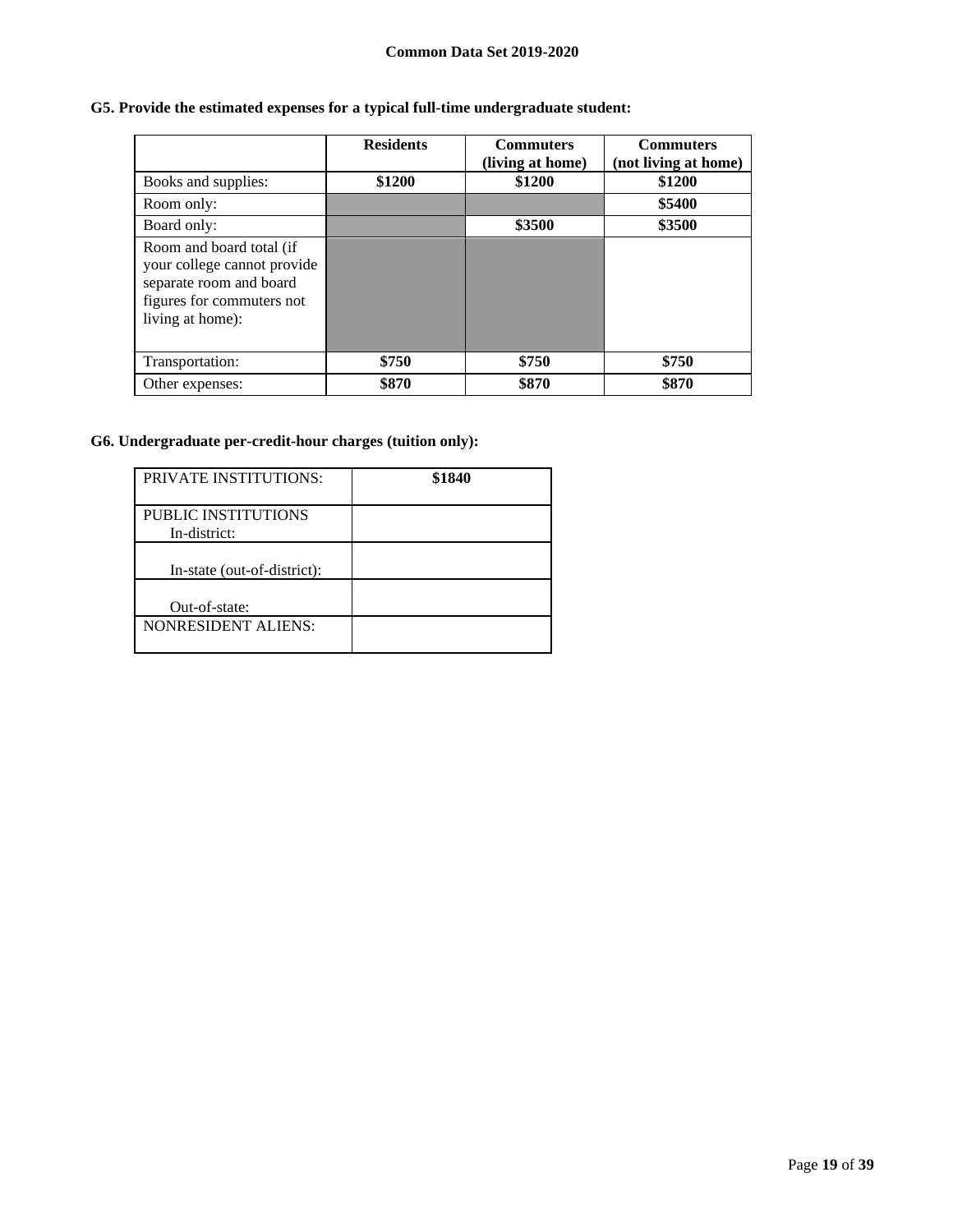## **H. FINANCIAL AID**

## **Please refer to the following financial aid definitions when completing Section H.**

**Awarded aid:** The dollar amounts offered to financial aid applicants.

**Financial aid applicant:** Any applicant who submits **any one of** the institutionally required financial aid applications/forms, such as the FAFSA.

**Indebtedness:** Aggregate dollar amount borrowed through any loan program (federal, state, subsidized, unsubsidized, private, etc.; excluding parent loans) while the student was enrolled at an institution. Student loans co-signed by a parent are assumed to be the responsibility of the student and **should** be included.

**Institutional scholarships and grants**: Endowed scholarships, annual gifts and tuition funded grants for which the institution determines the recipient.

**Financial need:** As determined by your institution using the federal methodology and/or your institution's own standards.

**Need-based aid:** College-funded or college-administered award from institutional, state, federal, or other sources for which a student must have financial need to qualify. This includes both institutional and non-institutional student aid (grants, jobs, and loans).

**Need-based scholarship or grant aid:** Scholarships and grants from institutional, state, federal, or other sources for which a student must have financial need to qualify.

**Need-based self-help aid:** Loans and jobs from institutional, state, federal, or other sources for which a student must demonstrate financial need to qualify.

**Non-need-based scholarship or grant aid:** Scholarships and grants, gifts, or merit-based aid from institutional, state, federal, or other sources (including unrestricted funds or gifts and endowment income) awarded solely on the basis of academic achievement, merit, or any other non-need-based reason. When reporting questions H1 and H2, non-need-based aid that is used to meet need should be counted as need-based aid.

**Note: Suggested order of precedence for counting non-need money as need-based:**

Non-need institutional grants Non-need tuition waivers Non-need athletic awards Non-need federal grants Non-need state grants Non-need outside grants Non-need student loans Non-need parent loans Non-need work

**Non-need-based self-help aid:** Loans and jobs from institutional, state, or other sources for which a student need not demonstrate financial need to qualify.

**Private student loans**: A nonfederal loan made by a lender such as a bank, credit union or private lender used to pay for up to the annual cost of education, less any financial aid received.

**External scholarships and grants:** Scholarships and grants received from outside (private) sources that students bring with them (e.g., Kiwanis, National Merit scholarships). The institution may process paperwork to receive the dollars, but it has no role in determining the recipient or the dollar amount awarded.

**Work study and employment**: Federal and state work study aid, and any employment packaged by your institution in financial aid awards.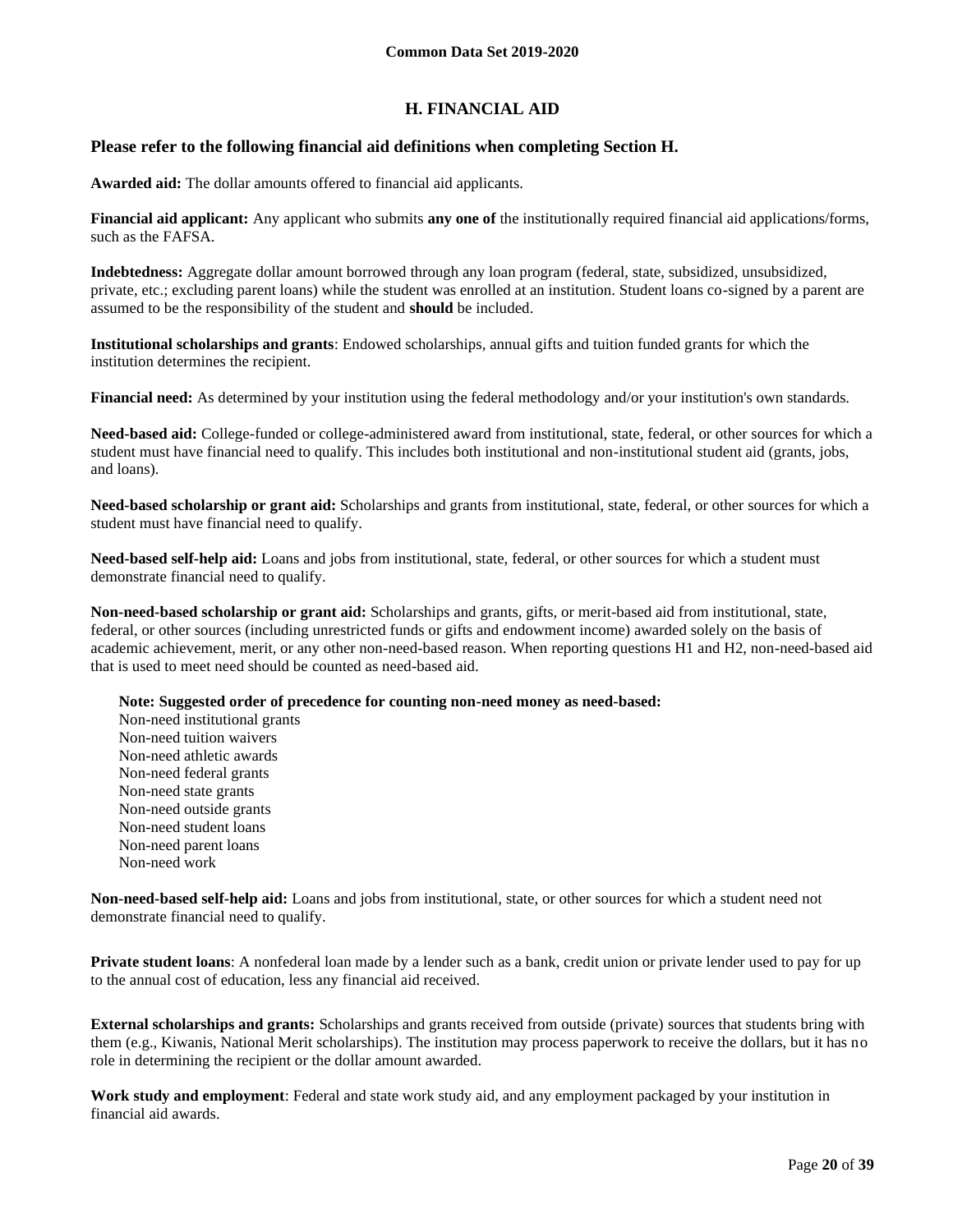## **Aid Awarded to Enrolled Undergraduates**

**H1.** Enter total dollar amounts **awarded** to enrolled full-time and less than full-time degree-seeking undergraduates **(using the same cohort reported in CDS Question B1, "total degree-seeking" undergraduates)** in the following categories. (Note: If the data being reported are final figures for the 2018-2019 academic year (see the next item below), use the 2018-2019 academic year's CDS Question B1 cohort.) Include aid awarded to international students (i.e., those not qualifying for federal aid). **Aid that is non-need-based but that was used to meet need should be reported in the need-based aid column. (For a suggested order of precedence in assigning categories of aid to cover need, see the entry for "non-need-based scholarship or grant aid" on the last page of the definitions section.)**

Indicate the academic year for which data are reported for **items H1**, **H2**, **H2A**, and **H6** below: 2019-2020 estimated or  $\boxtimes$  2018-2019 final

Which needs-analysis methodology does your institution use in awarding institutional aid? **(Formerly H3)**

\_\_\_ Federal methodology (FM) \_\_\_ Institutional methodology (IM)

**X** Both FM and IM

|                                                                                                                                                                                         | <b>Need-based</b>                                 | Non-need-based                                    |
|-----------------------------------------------------------------------------------------------------------------------------------------------------------------------------------------|---------------------------------------------------|---------------------------------------------------|
|                                                                                                                                                                                         | (Include non-need-based<br>aid use to meet need.) | (Exclude non-need-based<br>aid use to meet need.) |
|                                                                                                                                                                                         | \$                                                | S                                                 |
| <b>Scholarships/Grants</b>                                                                                                                                                              |                                                   |                                                   |
| Federal                                                                                                                                                                                 | 5,949,398                                         | $\Omega$                                          |
| State (i.e., all states, not only the state in<br>which your institution is located)                                                                                                    | 4,183,680                                         | $\overline{0}$                                    |
| Institutional: Endowed scholarships,<br>annual gifts and tuition funded grants,<br>awarded by the college, excluding athletic<br>aid and tuition waivers (which are<br>reported below). | 47,032,721                                        | 23,720,363                                        |
| Scholarships/grants from external sources<br>(e.g., Kiwanis, National Merit) not<br>awarded by the college                                                                              | 837,185                                           | 1,053,553                                         |
| <b>Total Scholarships/Grants</b>                                                                                                                                                        | 57,451,984                                        | 24,773,916                                        |
| Self-Help                                                                                                                                                                               |                                                   |                                                   |
| Student loans from all sources (excluding<br>parent loans)                                                                                                                              | 13,451,956                                        | 3,283,898                                         |
| Federal Work-Study                                                                                                                                                                      | 697,132                                           |                                                   |
| State and other (e.g., institutional) work-<br>study/employment (Note: Excludes<br>Federal Work-Study captured above.)                                                                  | 676,850                                           | 729,300                                           |
| <b>Total Self-Help</b>                                                                                                                                                                  | 14,825,938                                        | 4,013,198                                         |
| <b>Parent Loans</b>                                                                                                                                                                     | 3,651,113                                         | 1,028,210                                         |
| <b>Tuition Waivers</b><br>Note: Reporting is optional. Report tuition<br>waivers in this row if you choose to report<br>them. Do not report tuition waivers<br>elsewhere.               |                                                   |                                                   |
| <b>Athletic Awards</b>                                                                                                                                                                  | 448.494                                           | 4.491.465                                         |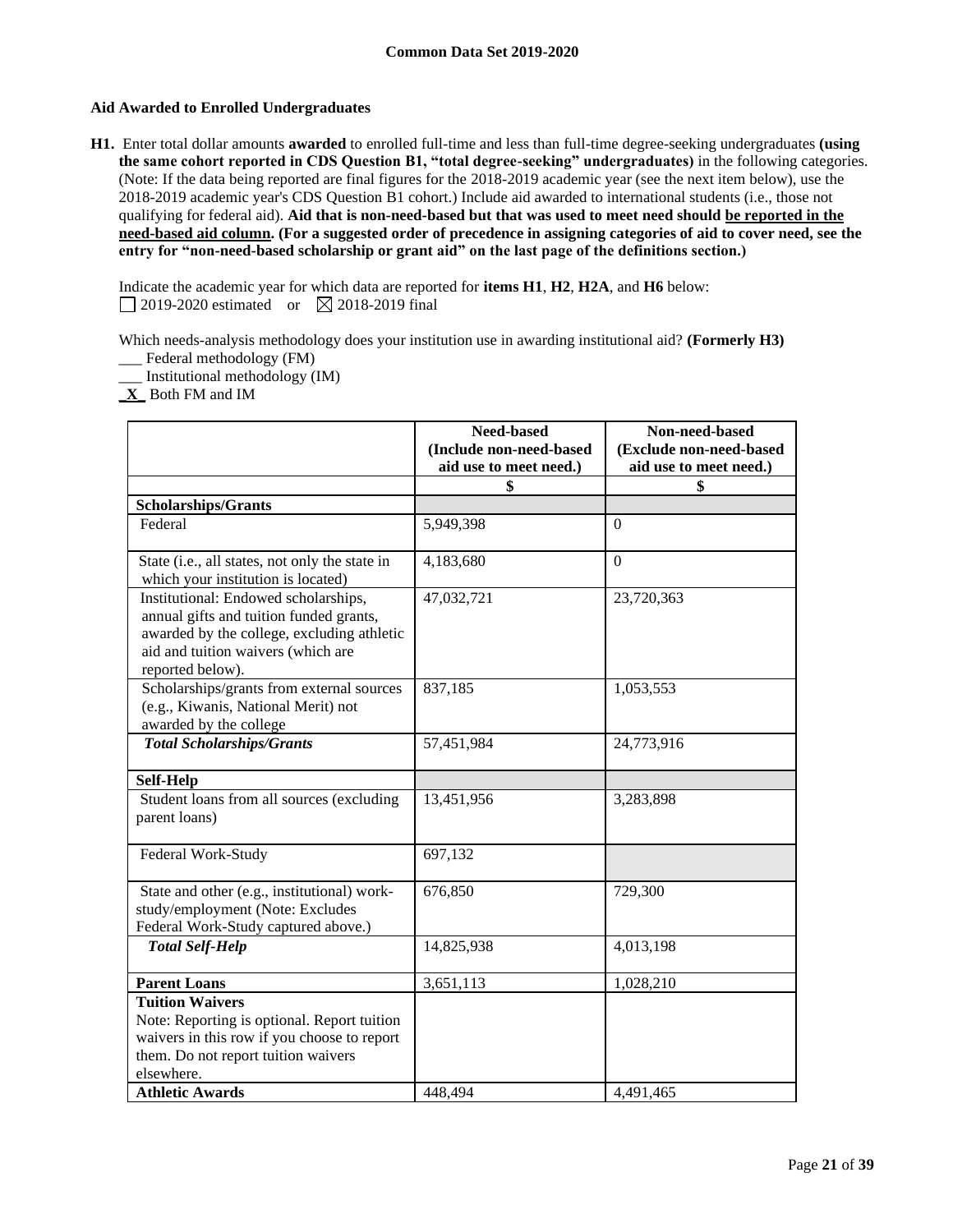**H2. Number of Enrolled Students Awarded Aid:** List the number of degree-seeking full-time and less-than-full-time undergraduates who applied for and were awarded financial aid from any source. **Aid that is non-need-based but that was used to meet need should be counted as need-based aid.** Numbers should reflect the cohort awarded the dollars reported in H1. Note: In the chart below, students may be counted in more than one row, and full-time freshmen should also be counted as full-time undergraduates.

|                  |                                                                                                                                                                                                                                                                                        | <b>First-time</b> | <b>Full-time</b> | <b>Less Than</b> |
|------------------|----------------------------------------------------------------------------------------------------------------------------------------------------------------------------------------------------------------------------------------------------------------------------------------|-------------------|------------------|------------------|
|                  |                                                                                                                                                                                                                                                                                        | <b>Full-time</b>  | Undergrad        | <b>Full-time</b> |
|                  |                                                                                                                                                                                                                                                                                        | Freshmen          | (Incl. Fresh)    | Undergrad        |
| a)               | Number of degree-seeking undergraduate students (CDS Item B1 if<br>reporting on Fall 2019 cohort)                                                                                                                                                                                      | 756               | 3123             | 65               |
| b)               | Number of students in line a who applied for need-based financial aid                                                                                                                                                                                                                  | 721               | 2654             | 34               |
| $\mathbf{c}$ )   | Number of students in line <b>b</b> who were determined to have financial need                                                                                                                                                                                                         | 632               | 2413             | 30               |
| d)               | Number of students in line c who were awarded any financial aid                                                                                                                                                                                                                        | 632               | 2413             | 30               |
| e)               | Number of students in line d who were awarded any need-based<br>scholarship or grant aid                                                                                                                                                                                               | 632               | 2410             | 20               |
| f)               | Number of students in line d who were awarded any need-based self-help<br>aid                                                                                                                                                                                                          | 263               | 1514             | 17               |
| g)               | Number of students in line d who were awarded any non-need-based<br>scholarship or grant aid                                                                                                                                                                                           | 159               | 462              | $\overline{2}$   |
| h)               | Number of students in line d whose need was fully met (exclude PLUS<br>loans, unsubsidized loans, and private alternative loans)                                                                                                                                                       | 318               | 1092             | 5                |
| $\mathbf{i}$     | On average, the percentage of need that was met of students who were<br>awarded any need-based aid. Exclude any aid that was awarded in excess<br>of need as well as any resources that were awarded to replace EFC<br>(PLUS loans, unsubsidized loans, and private alternative loans) | 94%               | 94%              | 64%              |
| $\mathbf{j}$     | The average financial aid package of those in line <b>d.</b> Exclude any<br>resources that were awarded to replace EFC (PLUS loans, unsubsidized<br>loans, and private alternative loans)                                                                                              | \$33,195          | \$32,990         | \$9,562          |
| $\bf k$          | Average need-based scholarship or grant award of those in line e                                                                                                                                                                                                                       | \$31,012          | \$28,935         | \$10,006         |
| $\left  \right $ | Average need-based self-help award (excluding PLUS loans,<br>unsubsidized loans, and private alternative loans) of those in line f                                                                                                                                                     | \$3,548           | \$4,744          | \$3,350          |
| m)               | Average need-based loan (excluding PLUS loans, unsubsidized loans,<br>and private alternative loans) of those in line f who were awarded a need-                                                                                                                                       |                   |                  |                  |
|                  | based loan                                                                                                                                                                                                                                                                             | \$3,426           | \$4,470          | \$3,114          |

**H2A. Number of Enrolled Students Awarded Non-need-based Scholarships and Grants:** List the number of degreeseeking full-time and less-than-full-time undergraduates who had no financial need and who were awarded institutional non-need-based scholarship or grant aid. Numbers should reflect the cohort awarded the dollars reported in H1. Note: In the chart below, students may be counted in more than one row, and full-time freshmen should also be counted as full-time undergraduates.

|          |                                                                            | <b>First-time</b> | <b>Full-time</b> | <b>Less Than</b> |
|----------|----------------------------------------------------------------------------|-------------------|------------------|------------------|
|          |                                                                            | <b>Full-time</b>  | Undergrad        | <b>Full-time</b> |
|          |                                                                            | Freshmen          | (Incl. Fresh)    | Undergrad        |
| n)       | Number of students in line <b>a</b> who had no financial need and who were | 117               | 647              | $\overline{c}$   |
|          | awarded institutional non-need-based scholarship or grant aid (exclude     |                   |                  |                  |
|          | those who were awarded athletic awards and tuition benefits)               |                   |                  |                  |
| $\Omega$ | Average dollar amount of institutional non-need-based scholarship and      |                   |                  |                  |
|          | grant aid awarded to students in line <b>n</b>                             | \$23,369          | \$20,367         | \$12,420         |
| p)       | Number of students in line a who were awarded an institutional non-        | 14                | 104              | $\Omega$         |
|          | need-based athletic scholarship or grant                                   |                   |                  |                  |
| q)       | Average dollar amount of institutional non-need-based athletic             |                   |                  |                  |
|          | scholarships and grants awarded to students in line p                      | \$26,366          | \$30,952         | \$0              |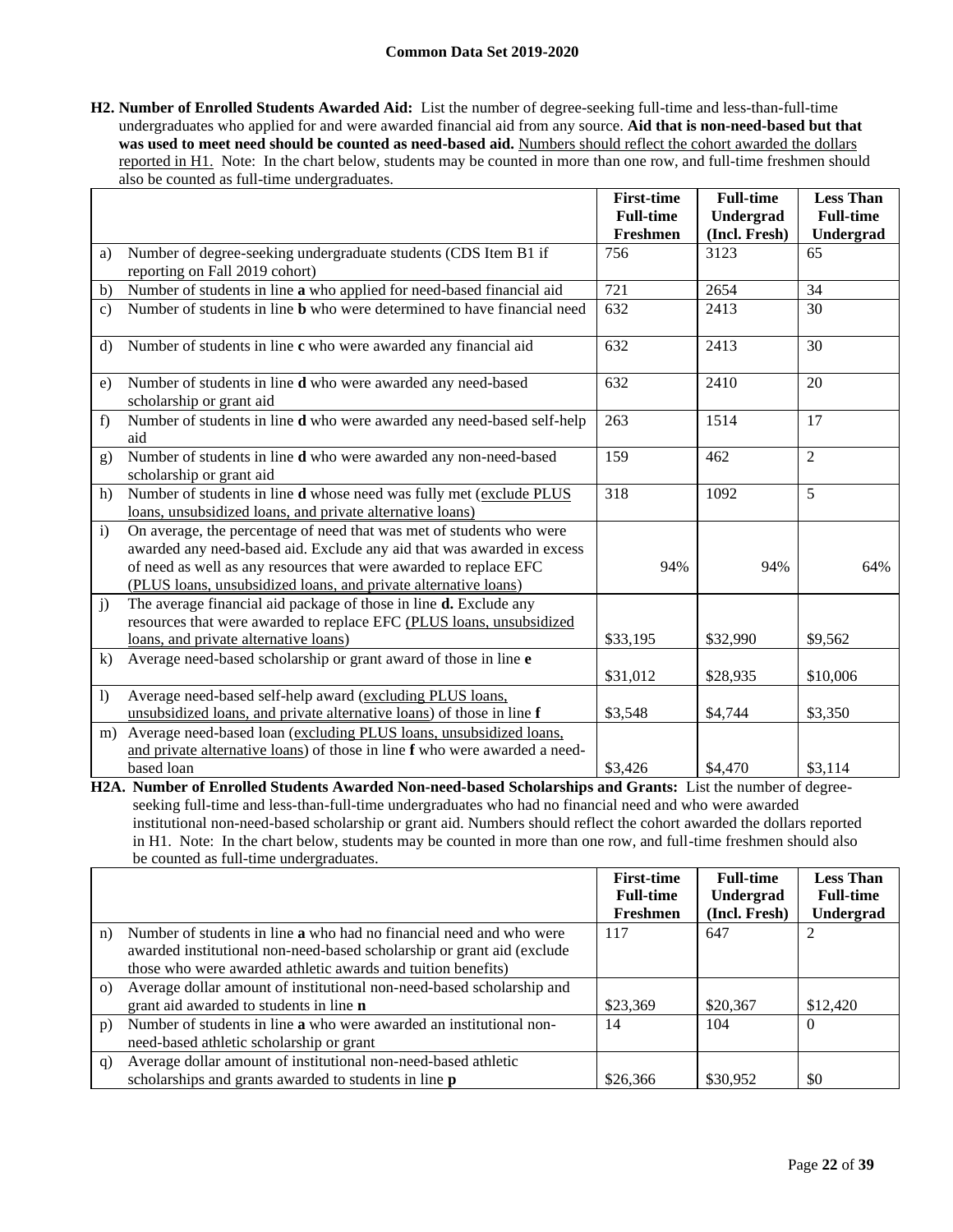Note: These are the graduates and loan types to include and exclude in order to fill out CDS H4 and H5. Include:

- \* 2019 undergraduate class: all students who started at your institution as first-time students and received a bachelor's degree between July 1, 2018 and June 30, 2019.
- \* only loans made to students who borrowed while enrolled at your institution.
- \* co-signed loans.

#### Exclude:

- \* students who transferred in.<br>\* monoy berround at other in
- \* money borrowed at other institutions.
- parent loans
- \* students who did not graduate or who graduated with another degree or certificate (but no bachelor's degree.

H4. Provide the number of students in the 2019 undergraduate class who started at your institution as first-time students and received a bachelor's degree between July 1, 2018 and June 30, 2019. Exclude students who transferred into your institution. **572**

H5. Number and percent of students in class (defined in H4 above) borrowing from federal, non-federal, and any loan sources, and the average (or mean) amount borrowed. NOTE: The "Average per-undergraduate-borrower cumulative principal borrowed," is designed to provide better information about student borrowing from federal and nonfederal (institutional, state, commercial) sources. The numbers, percentages, and averages for each row should be based only on the loan source specified for the particular row. For example, the federal loans average (row b) should only be the cumulative average of federal loans and the private loans average (row e) should only be the cumulative average of private loans.

| Source/Type of Loan |                                                                                                                                                                                                                                                              | Number in the<br>class (defined in<br>H <sub>4</sub> above) who<br>borrowed from<br>the types of loans<br>specified in the<br>first column | Percent of the<br>class (defined<br>above) who<br>borrowed from<br>the types of<br>loans specified in<br>the first<br>column (nearest<br>$1\%$ ) | Average per-undergraduate-<br>borrower cumulative principal<br>borrowed from the types of<br>loans specified in the first<br>column (nearest \$1) |
|---------------------|--------------------------------------------------------------------------------------------------------------------------------------------------------------------------------------------------------------------------------------------------------------|--------------------------------------------------------------------------------------------------------------------------------------------|--------------------------------------------------------------------------------------------------------------------------------------------------|---------------------------------------------------------------------------------------------------------------------------------------------------|
| a)                  | Any loan program: Federal Perkins,<br>Federal Stafford Subsidized and<br>Unsubsidized, institutional, state,<br>private loans that your institution is<br>aware of, etc. Include both Federal<br>Direct Student Loans and Federal<br>Family Education Loans. | 414                                                                                                                                        | 72%                                                                                                                                              | \$35,968                                                                                                                                          |
| b)                  | Federal loan programs: Federal<br>Perkins, Federal Stafford Subsidized<br>and Unsubsidized. Include both<br>Federal Direct Student Loans and<br>Federal Family Education Loans.                                                                              | 410                                                                                                                                        | 72%                                                                                                                                              | \$27,818                                                                                                                                          |
| $\mathbf{c}$ )      | Institutional loan programs.                                                                                                                                                                                                                                 | 20                                                                                                                                         | 3%                                                                                                                                               | \$4,350                                                                                                                                           |
| $\rm d$             | State loan programs.                                                                                                                                                                                                                                         | $\mathbf{0}$                                                                                                                               | 0%                                                                                                                                               | \$0                                                                                                                                               |
| e)                  | Private student loans made by a bank<br>or lender.                                                                                                                                                                                                           | 109                                                                                                                                        | 19%                                                                                                                                              | \$30,838                                                                                                                                          |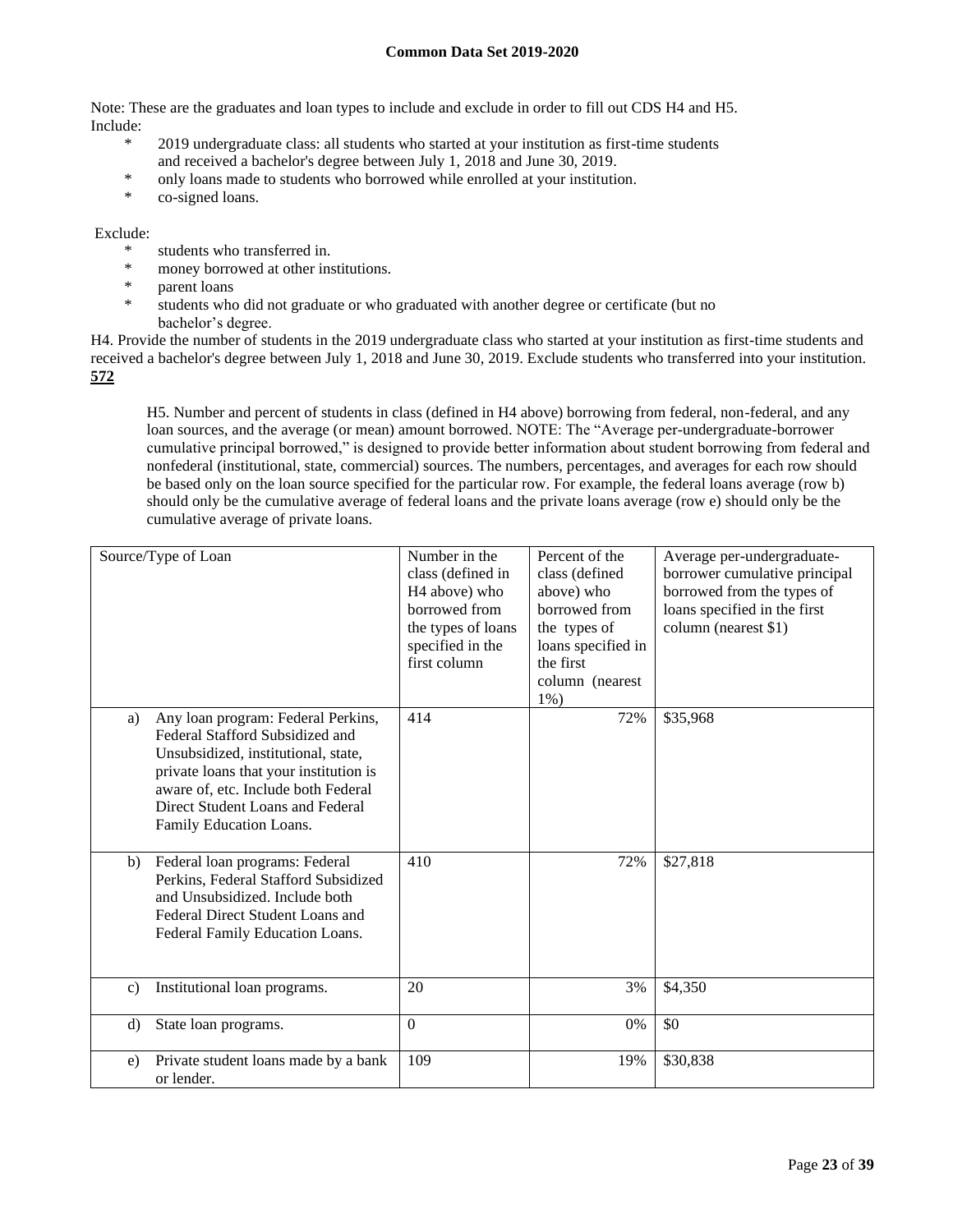**Aid to Undergraduate Degree-seeking Nonresident Aliens** (Note: Report numbers and dollar amounts for the same academic year checked in item H1.)

**H6.** Indicate your institution's policy regarding institutional scholarship and grant aid for undergraduate degree-seeking nonresident aliens:



Institutional need-based scholarship or grant aid is available

Institutional non-need-based scholarship or grant aid is available

Institutional scholarship and grant aid is not available

If institutional financial aid is available for undergraduate degree-seeking nonresident aliens, provide the number of undergraduate degree-seeking nonresident aliens who were awarded need-based or non-need-based aid: **\_\_87\_\_\_\_**

Average dollar amount of institutional financial aid awarded to undergraduate degree-seeking nonresident aliens: \$ **\_24,820\_\_**

Total dollar amount of institutional financial aid awarded to undergraduate degree-seeking nonresident aliens: \$ \_**2,134,536\_\_**

**H7.** Check off all financial aid forms nonresident alien first-year financial aid applicants must submit:

|   | Institution's own financial aid form              |
|---|---------------------------------------------------|
|   | CSS/Financial Aid PROFILE                         |
|   | International Student's Financial Aid Application |
| ⊠ | International Student's Certification of Finances |
|   | Other:                                            |

#### **Process for First-Year/Freshman Students**

**H8.** Check off all financial aid forms domestic first-year (freshman) financial aid applicants must submit:

| <b>FAFSA</b>                         |
|--------------------------------------|
| Institution's own financial aid form |
| CSS/Financial Aid PROFILE            |
| State aid form                       |
| <b>Noncustodial PROFILE</b>          |
| Business/Farm Supplement             |
| Other:                               |

**H9.** Indicate filing dates for first-year (freshman) students:

Priority date for filing required financial aid forms: **03/01** Deadline for filing required financial aid forms: \_ No deadline for filing required forms (applications processed on a rolling basis): \_\_\_\_\_\_\_\_\_\_\_\_\_\_\_\_\_\_\_\_\_\_\_\_\_\_\_

**H10.** Indicate notification dates for first-year (freshman) students (answer a or b):

a.) Students notified on or about (date): \_\_\_\_\_\_\_\_\_\_\_\_\_

b.) Students notified on a rolling basis: **yes**/no If yes, starting date: **01/10**

**H11.** Indicate reply dates:

Students must reply by (date): \_\_\_\_\_\_\_\_\_\_\_\_\_\_\_\_\_\_\_\_ or within \_\_\_\_\_\_\_\_\_\_ weeks of notification.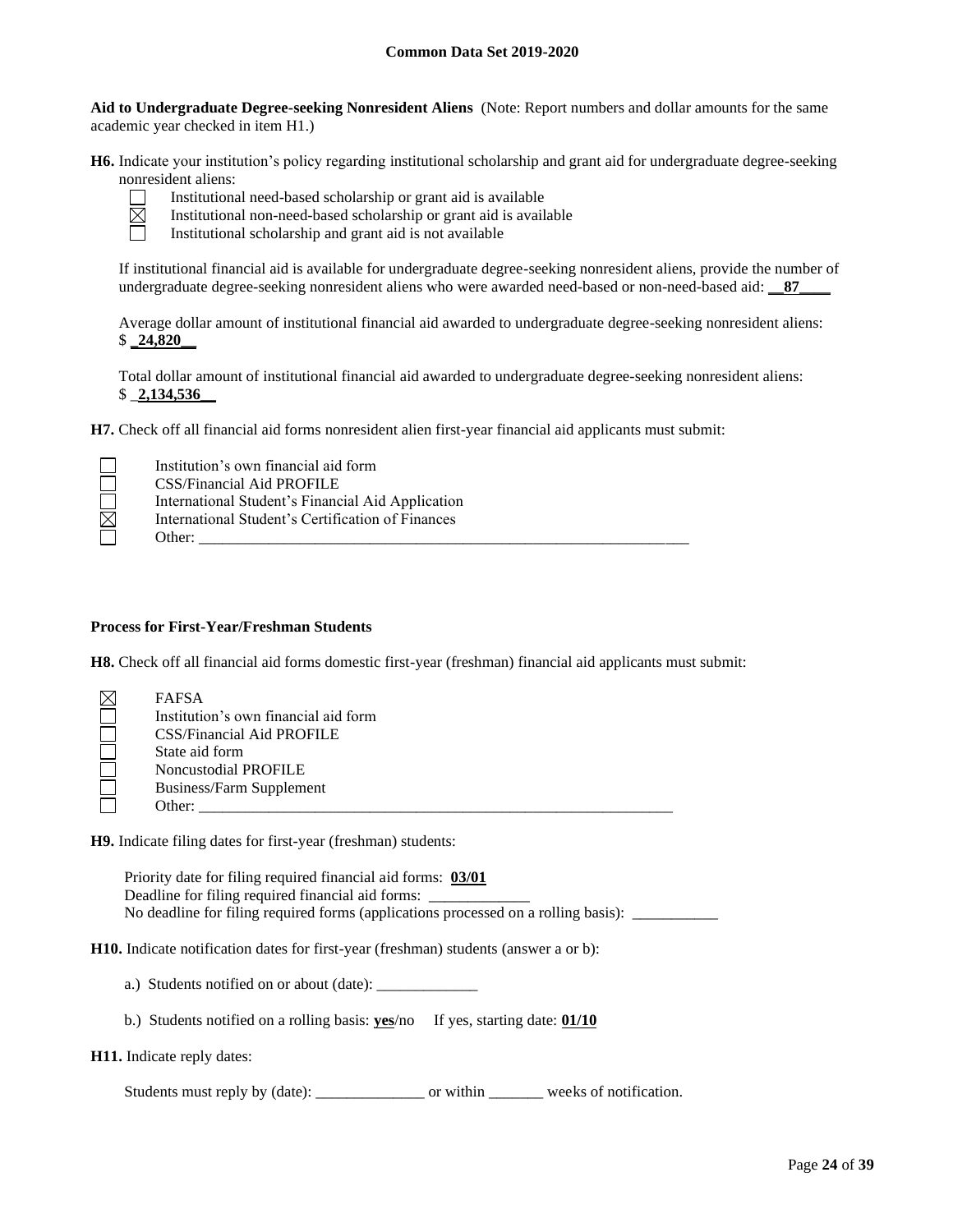## **Types of Aid Available**

Please check off all types of aid available to undergraduates at your institution:

## **H12.** Loans

|              | FEDERAL DIRECT STUDENT LOAN PROGRAM (DIRECT LOAN)                                                                                                                                                                                                                                                                                                                                                                                                                                          |
|--------------|--------------------------------------------------------------------------------------------------------------------------------------------------------------------------------------------------------------------------------------------------------------------------------------------------------------------------------------------------------------------------------------------------------------------------------------------------------------------------------------------|
|              | Direct Subsidized Stafford Loans                                                                                                                                                                                                                                                                                                                                                                                                                                                           |
| X            | Direct Unsubsidized Stafford Loans                                                                                                                                                                                                                                                                                                                                                                                                                                                         |
|              | Direct PLUS Loans                                                                                                                                                                                                                                                                                                                                                                                                                                                                          |
|              | Federal Perkins Loans                                                                                                                                                                                                                                                                                                                                                                                                                                                                      |
| $\mathsf{L}$ | <b>Federal Nursing Loans</b>                                                                                                                                                                                                                                                                                                                                                                                                                                                               |
| $\Box$       | <b>State Loans</b>                                                                                                                                                                                                                                                                                                                                                                                                                                                                         |
| $\boxtimes$  | College/university loans from institutional funds                                                                                                                                                                                                                                                                                                                                                                                                                                          |
|              | Other (specify): Private Alternative Loans                                                                                                                                                                                                                                                                                                                                                                                                                                                 |
|              | $\blacksquare$ $\blacksquare$ $\blacksquare$ $\blacksquare$ $\blacksquare$ $\blacksquare$ $\blacksquare$ $\blacksquare$ $\blacksquare$ $\blacksquare$ $\blacksquare$ $\blacksquare$ $\blacksquare$ $\blacksquare$ $\blacksquare$ $\blacksquare$ $\blacksquare$ $\blacksquare$ $\blacksquare$ $\blacksquare$ $\blacksquare$ $\blacksquare$ $\blacksquare$ $\blacksquare$ $\blacksquare$ $\blacksquare$ $\blacksquare$ $\blacksquare$ $\blacksquare$ $\blacksquare$ $\blacksquare$ $\blacks$ |

**H13.** Scholarships and Grants

|                        | NEED-BASED:                                                          |
|------------------------|----------------------------------------------------------------------|
| $\boxtimes$            | Federal Pell                                                         |
| $\boxtimes$            | <b>SEOG</b>                                                          |
| $\boxtimes$            | State scholarships/grants                                            |
| $\boxtimes$            | Private scholarships                                                 |
| $\overline{\boxtimes}$ | College/university scholarship or grant aid from institutional funds |
|                        | United Negro College Fund                                            |
|                        | Federal Nursing Scholarship                                          |
|                        | Other (specify):                                                     |

**H14.** Check off criteria used in awarding institutional aid. Check all that apply.

| Non-need | <b>Need-based</b> |                    | Non-need | <b>Need-based</b> |                          |
|----------|-------------------|--------------------|----------|-------------------|--------------------------|
| X        |                   | Academics          |          |                   | Leadership               |
| X        |                   | Alumni affiliation |          |                   | Minority status          |
| X        |                   | Art                |          |                   | Music/drama              |
|          |                   | Athletics          |          |                   | Religious affiliation    |
|          |                   | Job skills         |          |                   | State/district residency |
|          |                   | <b>ROTC</b>        |          |                   |                          |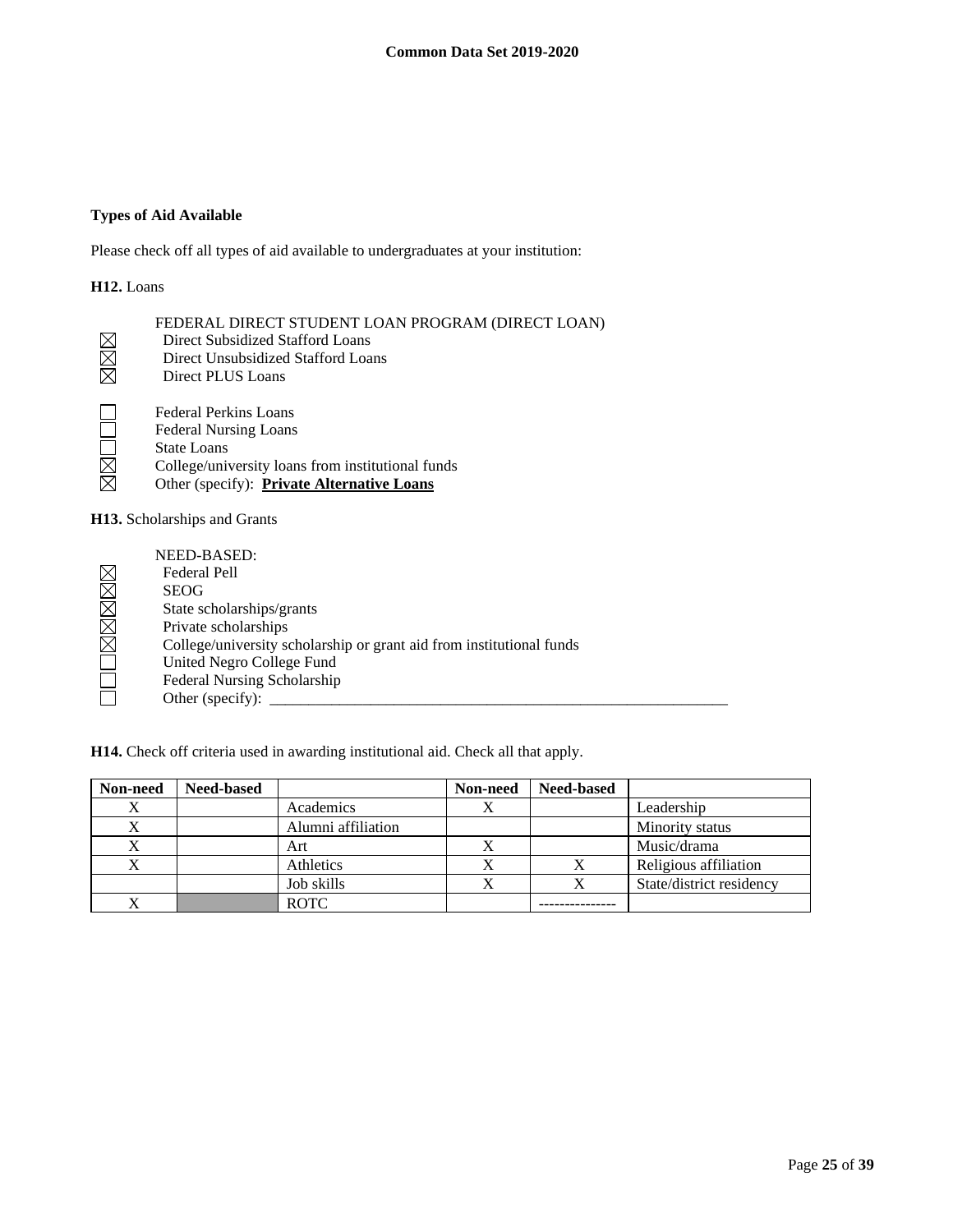**H15**. If your institution has recently implemented any major financial aid policy, program, or initiative to make your institution more affordable to incoming students such as replacing loans with grants, or waiving costs for families below a certain income level please provide details below:

\_\_\_\_\_\_\_\_\_\_\_\_\_\_\_\_\_\_\_\_\_\_\_\_\_\_\_\_\_\_\_\_\_\_\_\_\_\_\_\_\_\_\_\_\_\_\_\_\_\_\_\_\_\_\_\_\_\_\_\_\_\_\_\_\_\_\_\_\_\_\_\_\_\_\_\_\_\_\_\_\_\_

\_\_\_\_\_\_\_\_\_\_\_\_\_\_\_\_\_\_\_\_\_\_\_\_\_\_\_\_\_\_\_\_\_\_\_\_\_\_\_\_\_\_\_\_\_\_\_\_\_\_\_\_\_\_\_\_\_\_\_\_\_\_\_\_\_\_\_\_\_\_\_\_\_\_\_\_\_\_\_\_\_\_\_\_\_\_\_\_\_\_\_\_\_\_\_\_\_\_

 $\_$  ,  $\_$  ,  $\_$  ,  $\_$  ,  $\_$  ,  $\_$  ,  $\_$  ,  $\_$  ,  $\_$  ,  $\_$  ,  $\_$  ,  $\_$  ,  $\_$  ,  $\_$  ,  $\_$  ,  $\_$  ,  $\_$  ,  $\_$  ,  $\_$  ,  $\_$  ,  $\_$  ,  $\_$  ,  $\_$  ,  $\_$  ,  $\_$  ,  $\_$  ,  $\_$  ,  $\_$  ,  $\_$  ,  $\_$  ,  $\_$  ,  $\_$  ,  $\_$  ,  $\_$  ,  $\_$  ,  $\_$  ,  $\_$  ,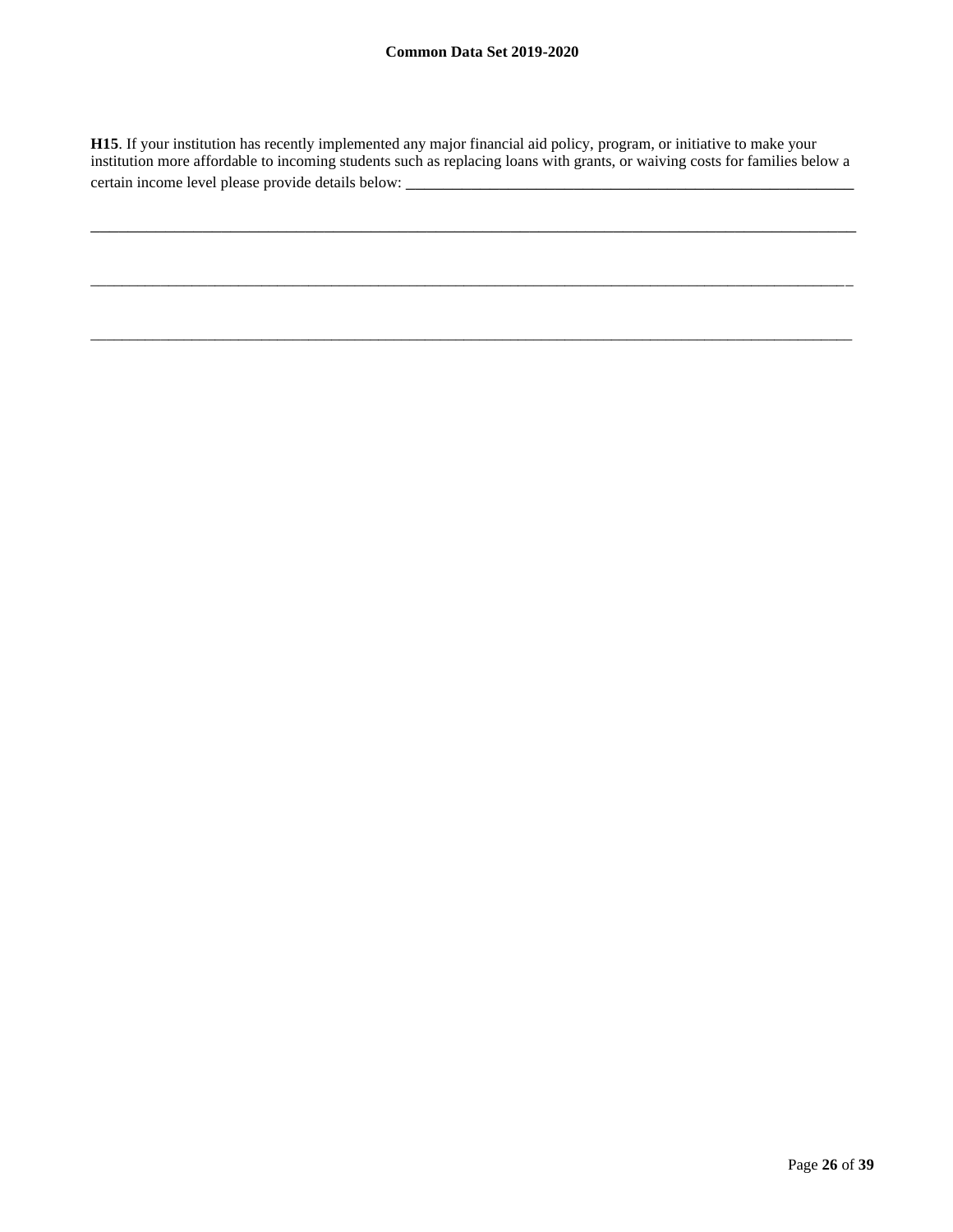# **I. INSTRUCTIONAL FACULTY AND CLASS SIZE**

#### **I-1. Please report the number of instructional faculty members in each category for Fall 2019. Include faculty who are on your institution's payroll on the census date your institution uses for IPEDS/AAUP.**

The following definition of full-time instructional faculty is used by the American Association of University Professors (AAUP) in its annual Faculty Compensation Survey (the part time definitions are not used by AAUP). Instructional Faculty is defined as those members of the instructional-research staff whose major regular assignment is instruction, including those with released time for research. Use the chart below to determine inclusions and exclusions:

|                                                                                                                                                                                                                                             | Full-time | Part-time                                                                   |
|---------------------------------------------------------------------------------------------------------------------------------------------------------------------------------------------------------------------------------------------|-----------|-----------------------------------------------------------------------------|
| (a) instructional faculty in preclinical and clinical medicine, faculty<br>who are not paid (e.g., those who donate their services or are in the<br>military), or research-only faculty, post-doctoral fellows, or pre-<br>doctoral fellows | Exclude   | Include only if<br>they teach one or<br>more non-clinical<br>credit courses |
| (b) administrative officers with titles such as dean of students,<br>librarian, registrar, coach, and the like, even though they may<br>devote part of their time to classroom instruction and may have<br>faculty status                   | Exclude   | Include if they<br>teach one or more<br>non-clinical credit<br>courses      |
| (C) other administrators/staff who teach one or more non-clinical<br>credit courses even though they do not have faculty status                                                                                                             | Exclude   | Include                                                                     |
| (d) undergraduate or graduate students who assist in the instruction<br>of courses, but have titles such as teaching assistant, teaching<br>fellow, and the like                                                                            | Exclude   | Exclude                                                                     |
| (e) faculty on sabbatical or leave with pay                                                                                                                                                                                                 | Include   | Exclude                                                                     |
| (f) faculty on leave without pay                                                                                                                                                                                                            | Exclude   | Exclude                                                                     |
| (g) replacement faculty for faculty on sabbatical leave or leave with<br>pay                                                                                                                                                                | Exclude   | Include                                                                     |

*Full-time instructional faculty:* faculty employed on a full-time basis for instruction (including those with released time for research)

*Part-time instructional faculty:* Adjuncts and other instructors being paid solely for part-time classroom instruction. Also includes full-time faculty teaching less than two semesters, three quarters, two trimesters, or two four-month sessions. Employees who are not considered full-time instruction faculty but who teach one or more non-clinical credit courses may be counted as part-time faculty.

*Minority faculty*: includes faculty who designate themselves as Black, non-Hispanic; American Indian or Alaska Native; Asian, Native Hawaiian or other Pacific Islander, or Hispanic.

*Doctorate*: includes such degrees as Doctor of Philosophy, Doctor of Education, Doctor of Juridical Science, and Doctor of Public Health in any field such as arts, sciences, education, engineering, business, and public administration. Also includes terminal degrees formerly designated as "first professional," including dentistry (DDS or DMD), medicine (MD), optometry (OD), osteopathic medicine (DO), pharmacy (DPharm or BPharm), podiatric medicine (DPM), veterinary medicine (DVM), chiropractic (DC or DCM), or law (JD).

*Terminal master's degree*: a master's degree that is considered the highest degree in a field: example, M. Arch (in architecture) and MFA (master of fine arts in art or theater).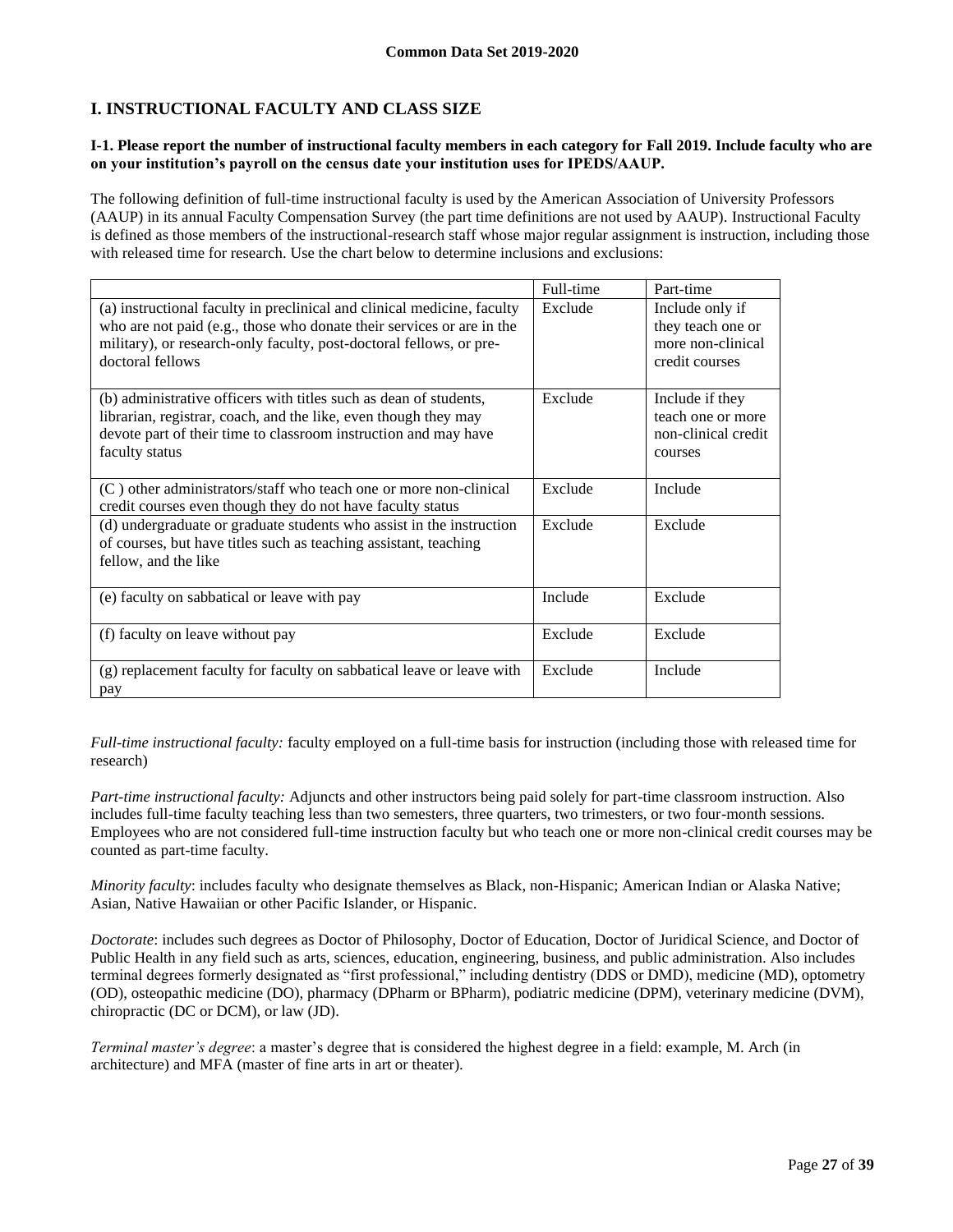|                                                                   | <b>Full-time</b> | <b>Part-time</b> | <b>Total</b> |
|-------------------------------------------------------------------|------------------|------------------|--------------|
| Total number of instructional faculty<br>a.)                      | 290              | 106              | 396          |
| Total number who are members of<br>b.)                            | 27               | 5                | 32           |
| minority groups                                                   |                  |                  |              |
| Total number who are women<br>c.                                  | 130              | 71               | 201          |
| Total number who are men<br>d.                                    | 160              | 35               | 195          |
| Total number who are nonresident aliens<br>e.)<br>(international) | $\overline{7}$   | 1                | 8            |
| $f$ .)<br>Total number with doctorate, or other                   | 260              | N/A              | N/A          |
| terminal degree                                                   |                  |                  |              |
| Total number whose highest degree is a<br>$g_{\cdot}$             | 26               | N/A              | N/A          |
| master's but not a terminal master's                              |                  |                  |              |
| h.) Total number whose highest degree is a                        | $\mathbf{1}$     | N/A              | N/A          |
| bachelor's                                                        |                  |                  |              |
| Total number whose highest degree is<br>i.)                       | $\mathcal{E}$    | N/A              | N/A          |
| unknown or other (Note: Items $f$ , $g$ , $h$ , and               |                  |                  |              |
| <b>i</b> must sum up to item <b>a</b> .)                          |                  |                  |              |
| j.) Total number in stand-alone                                   | 6                | $\overline{4}$   | 10           |
| graduate/professional programs in which                           |                  |                  |              |
| faculty teach virtually only graduate-level                       |                  |                  |              |
| students                                                          |                  |                  |              |

## **I-2. Student to Faculty Ratio**

Report the Fall 2019 ratio of full-time equivalent students (full-time plus 1/3 part time) to full-time equivalent instructional faculty (full time plus 1/3 part time). In the ratio calculations, exclude both faculty and students in stand-alone graduate or professional programs such as medicine, law, veterinary, dentistry, social work, business, or public health in which faculty teach virtually only graduate level students. Do not count undergraduate or graduate student teaching assistants as faculty.

Fall 2019 Student to Faculty ratio: **\_10** to 1 (based on **\_3334\_** students and **318** faculty).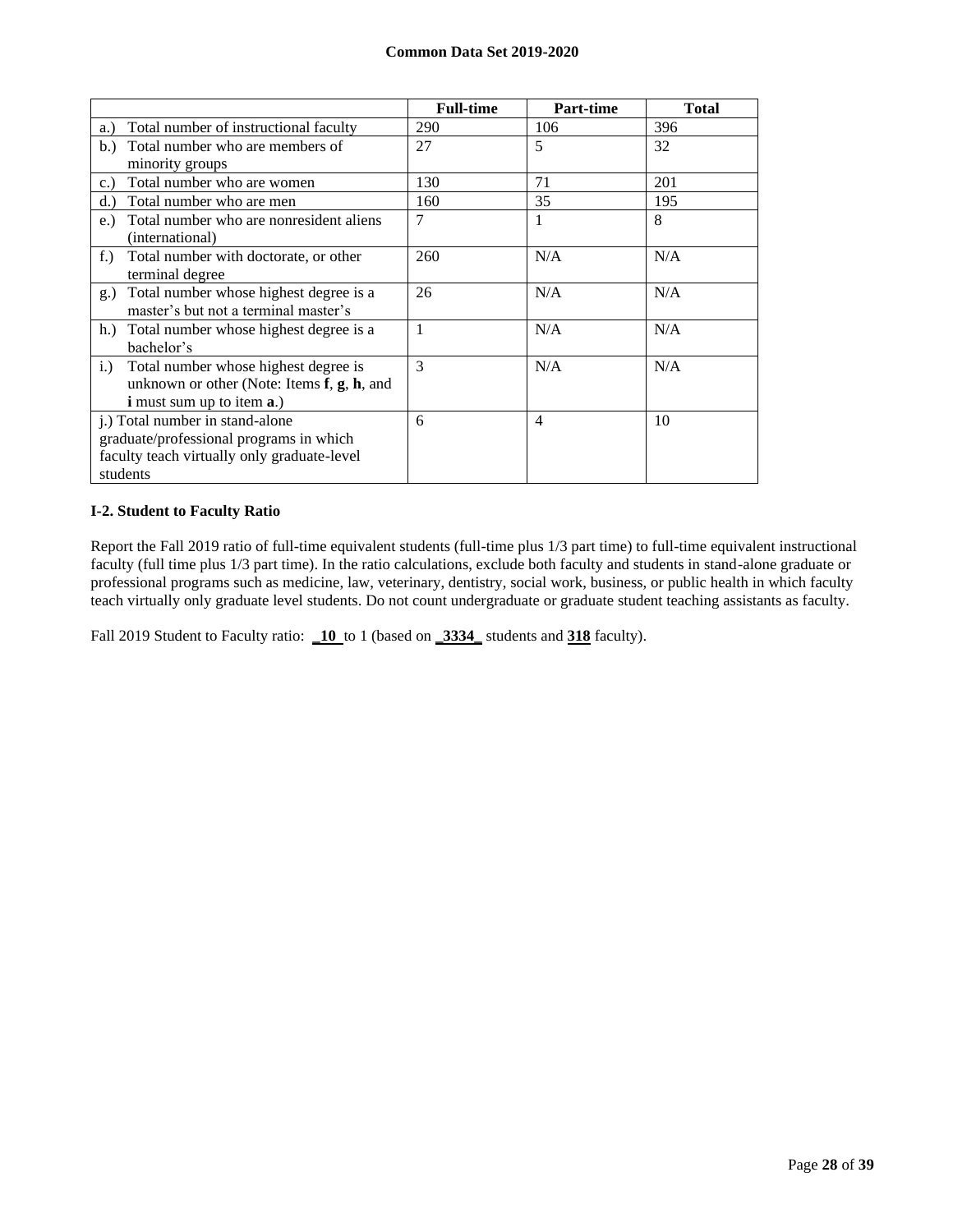## **I-3. Undergraduate Class Size**

In the table below, please use the following definitions to report information about the size of classes and class sections offered in the Fall 2019 term.

*Class Sections:* A class section is an organized course offered for credit, identified by discipline and number, meeting at a stated time or times in a classroom or similar setting, and not a subsection such as a laboratory or discussion session. Undergraduate class sections are defined as any sections in which at least one degree-seeking undergraduate student is enrolled for credit. Exclude distance learning classes and noncredit classes and individual instruction such as dissertation or thesis research, music instruction, or one-to-one readings. Exclude students in independent study, co-operative programs, internships, foreign language taped tutor sessions, practicums, and all students in one-on-one classes. Each class section should be counted only once and should not be duplicated because of course catalog cross-listings.

*Class Subsections:* A class subsection includes any subsection of a course, such as laboratory, recitation, and discussion subsections that are supplementary in nature and are scheduled to meet separately from the lecture portion of the course. Undergraduate subsections are defined as any subsections of courses in which degree-seeking undergraduate students enrolled for credit. As above, exclude noncredit classes and individual instruction such as dissertation or thesis research, music instruction, or one-to-one readings. Each class subsection should be counted only once and should not be duplicated because of cross-listings.

Using the above definitions, please report for each of the following class-size intervals the number of *class sections* and *class subsections* offered in Fall 2019. For example, a lecture class with 800 students who met at another time in 40 separate labs with 20 students should be counted once in the "100+" column in the class section column and 40 times under the "20-29" column of the class subsections table.

| Undergraduate Class Size (provide numbers) |       |         |         |         |       |       |        |       |
|--------------------------------------------|-------|---------|---------|---------|-------|-------|--------|-------|
|                                            | $2-9$ | $10-19$ | $20-29$ | 30-39   | 40-49 | 50-99 | $100+$ | Total |
| <b>CLASS</b><br><b>SECTIONS</b>            | 135   | 260     | 196     | 77      | 16    | 28    |        | 717   |
|                                            |       |         |         |         |       |       |        |       |
|                                            | $2-9$ | $10-19$ | $20-29$ | $30-39$ | 40-49 | 50-99 | $100+$ | Total |
| <b>CLASS SUB-</b><br><b>SECTIONS</b>       | Q     | 73      | 48      |         | --    |       | $-$    | 135   |

#### **Number of Class Sections with Undergraduates Enrolled**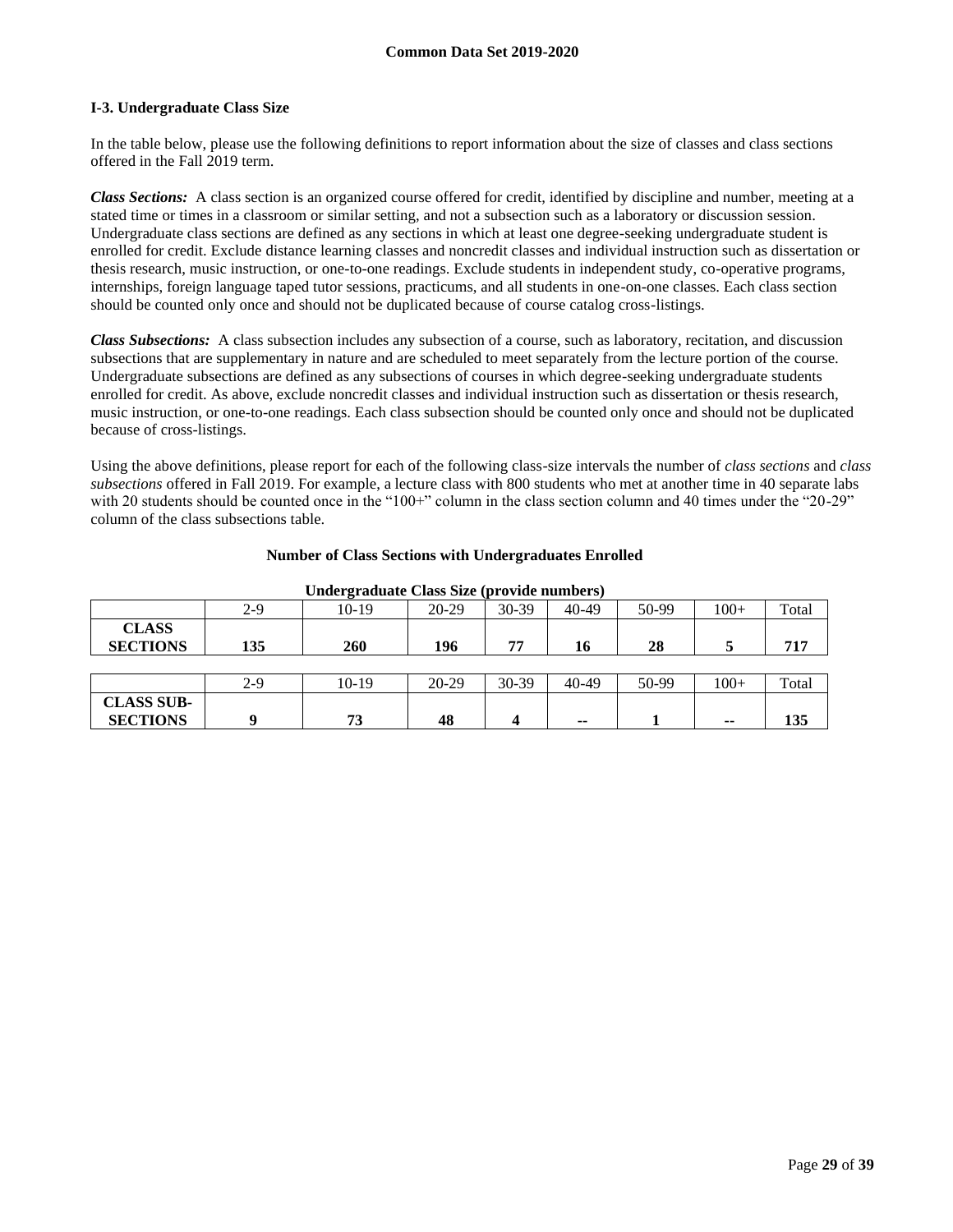## **J. Disciplinary areas of DEGREES CONFERRED**

#### **Degrees conferred between July 1, 2018 and June 30, 2019**

For each of the following discipline areas, provide the percentage of diplomas/certificates, associate, and bachelor's degrees awarded. To determine the percentage, use majors, not headcount (e.g., students with one degree but a double major will be represented twice). Calculate the percentage from your institution's IPEDS Completions by using the sum of 1<sup>st</sup> and 2<sup>nd</sup> majors for each CIP code as the numerator and the sum of the Grand Total by 1st Majors and the Grand Total by  $2<sup>nd</sup>$  major as the denominator. If you prefer, you can compute the percentages using 1<sup>st</sup> majors only.

| Category                            | Diploma/            | <b>Associate</b> | <b>Bachelor's</b> | <b>CIP 2010</b>                        |
|-------------------------------------|---------------------|------------------|-------------------|----------------------------------------|
|                                     | <b>Certificates</b> |                  |                   | <b>Categories to</b><br><b>Include</b> |
| Agriculture                         |                     |                  |                   | 1                                      |
| Natural resources and               |                     |                  | 0.8               | 3                                      |
| conservation                        |                     |                  |                   |                                        |
| Architecture                        |                     |                  |                   | $\overline{4}$                         |
| Area, ethnic, and gender studies    |                     |                  | 0.3               | 5                                      |
| Communication/journalism            |                     |                  | 4.8               | 9                                      |
| Communication technologies          |                     |                  |                   | 10                                     |
| Computer and information            |                     |                  | 3.2               | 11                                     |
| sciences                            |                     |                  |                   |                                        |
| Personal and culinary services      |                     |                  |                   | 12                                     |
| Education                           |                     |                  | 5.5               | 13                                     |
| Engineering                         |                     |                  | 14.3              | 14                                     |
| Engineering technologies            |                     |                  |                   | 15                                     |
| Foreign languages, literatures, and |                     |                  | 2.5               | 16                                     |
| linguistics                         |                     |                  |                   |                                        |
| Family and consumer sciences        |                     |                  |                   | 19                                     |
| Law/legal studies                   |                     |                  |                   | 22                                     |
| English                             |                     |                  | 1.7               | 23                                     |
| Liberal arts/general studies        |                     |                  | 1.1               | 24                                     |
| Library science                     |                     |                  |                   | 25                                     |
| Biological/life sciences            |                     |                  | 3.1               | 26                                     |
| Mathematics and statistics          |                     |                  | 1.5               | 27                                     |
| Military science and military       |                     |                  |                   | 28 and 29                              |
| technologies                        |                     |                  |                   |                                        |
| Interdisciplinary studies           |                     | 100              | 1.5               | 30                                     |
| Parks and recreation                |                     |                  | 2.2               | 31                                     |
| Philosophy and religious studies    |                     |                  |                   | 38                                     |
| Theology and religious vocations    |                     |                  | 0.7               | 39                                     |
| Physical sciences                   |                     |                  | 5.1               | 40                                     |
| Science technologies                |                     |                  |                   | 41                                     |
| Psychology                          |                     |                  | 4.7               | 42                                     |
| Homeland Security, law              |                     |                  |                   | 43                                     |
| enforcement, firefighting, and      |                     |                  |                   |                                        |
| protective services                 |                     |                  |                   |                                        |
| Public administration and social    |                     |                  | 1.8               | 44                                     |
| services                            |                     |                  |                   |                                        |
| Social sciences                     |                     |                  | 6.4               | 45                                     |
| Construction trades                 |                     |                  |                   | 46                                     |
| Mechanic and repair technologies    |                     |                  |                   | 47                                     |
| Precision production                |                     |                  |                   | 48                                     |
| Transportation and materials        |                     |                  |                   | 49                                     |
| moving                              |                     |                  |                   |                                        |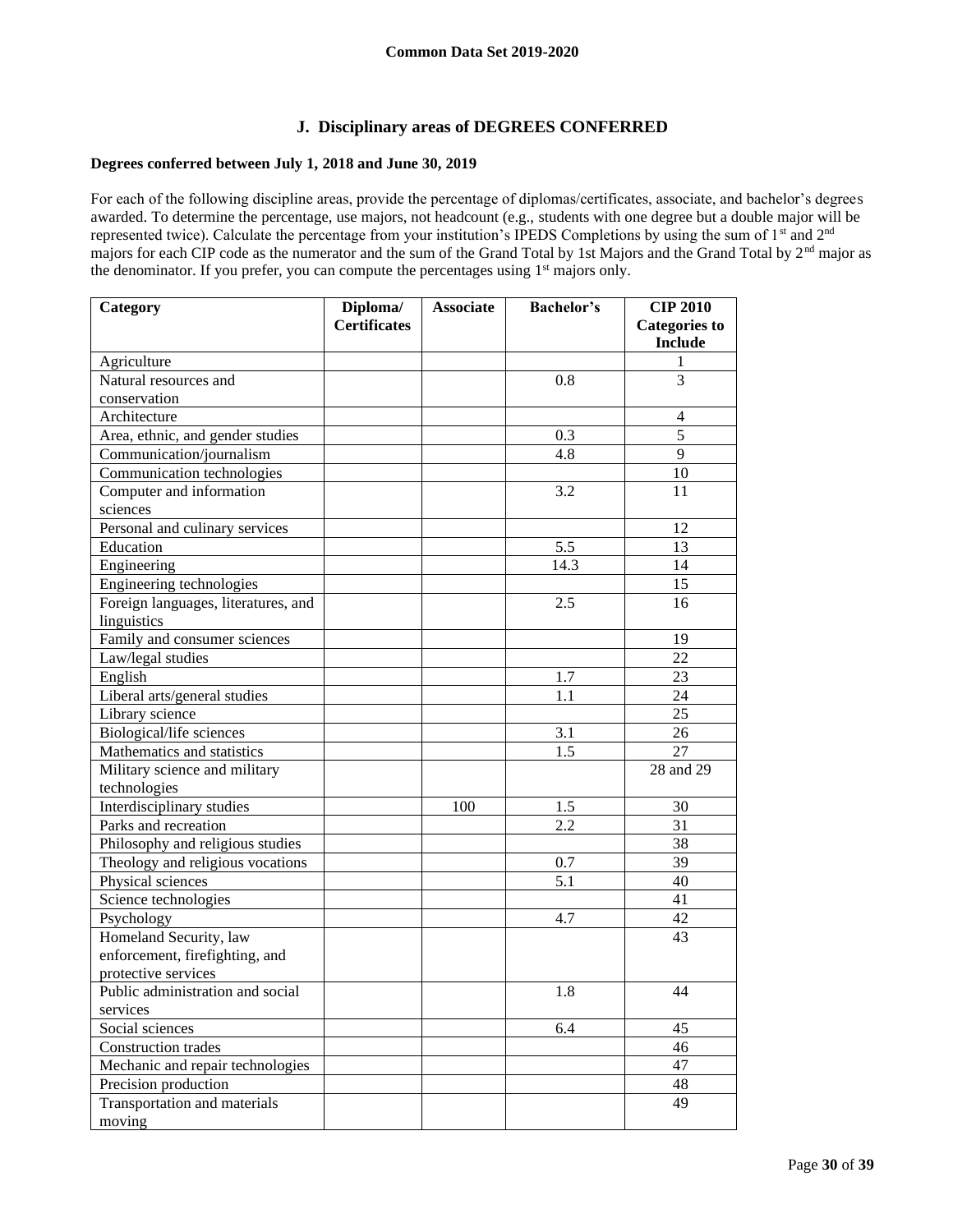| Visual and performing arts                 |      |      | 2.2  | 50 |
|--------------------------------------------|------|------|------|----|
| Health professions and related<br>programs |      |      | 21.1 |    |
| Business/marketing                         |      |      | 14.2 | 52 |
| History                                    |      |      | 1.3  | 54 |
| <b>Other</b>                               |      |      |      |    |
| <b>TOTAL</b>                               | 100% | 100% | 100% |    |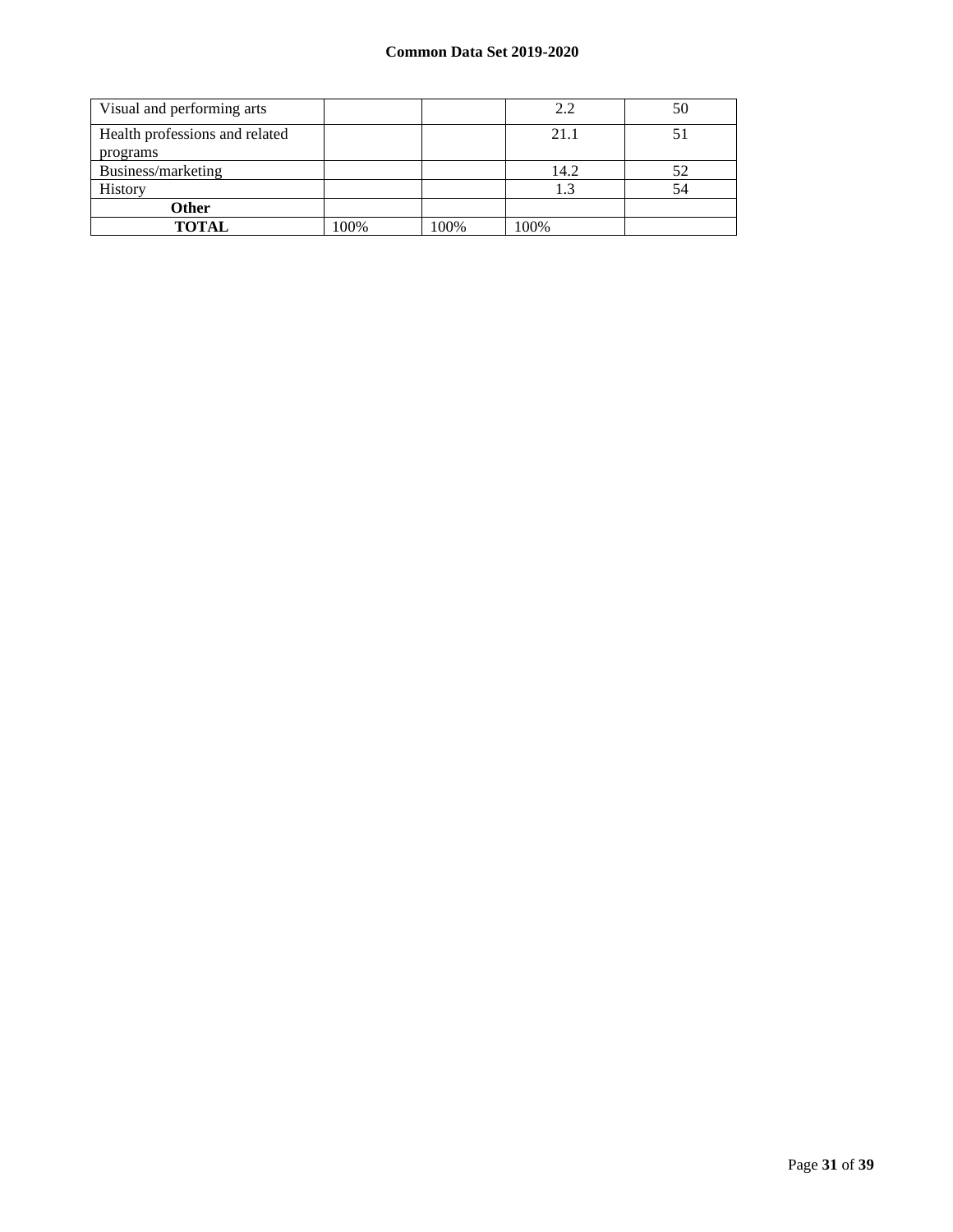## **Common Data Set Definitions**

#### **All definitions related to the financial aid section appear at the end of the Definitions document.**

 $\bullet$  Items preceded by an asterisk (\*) represent definitions agreed to among publishers which do not appear on the CDS document but may be present on individual publishers' surveys.

**\*Academic advisement:** Plan under which each student is assigned to a faculty member or a trained adviser, who, through regular meetings, helps the student plan and implement immediate and long-term academic and vocational goals.

**Accelerated program:** Completion of a college program of study in fewer than the usual number of years, most often by attending summer sessions and carrying extra courses during the regular academic term**.**

**Admitted student:** Applicant who is offered admission to a degree-granting program at your institution.

**\*Adult student services:** Admission assistance, support, orientation, and other services expressly for adults who have started college for the first time, or who are re-entering after a lapse of a few years.

**American Indian or Alaska Native:** A person having origins in any of the original peoples of North and South America (including Central America) and maintaining tribal affiliation or community attachment.

**Applicant (first-time, first year):** An individual who has fulfilled the institution's requirements to be considered for admission (including payment or waiving of the application fee, if any) and who has been notified of one of the following actions: admission, nonadmission, placement on waiting list, or application withdrawn (by applicant or institution).

**Application fee:** That amount of money that an institution charges for processing a student's application for acceptance. This amount is *not* creditable toward tuition and required fees, nor is it refundable if the student is not admitted to the institution.

**Asian:** A person having origins in any of the original peoples of the Far East, Southeast Asia, or the Indian subcontinent, including, for example, Cambodia, China, India, Japan, Korea, Malaysia, Pakistan, the Philippine Islands, Thailand, and Vietnam.

**Associate degree:** An award that normally requires at least two but less than four years of full-time equivalent college work.

**Bachelor's degree:** An award (baccalaureate or equivalent degree, as determined by the Secretary of the U.S. Department of Education) that normally requires at least four years but *not* more than five years of full-time equivalent college-level work. This includes ALL bachelor's degrees conferred in a five-year cooperative (work-study plan) program. (A cooperative plan provides for alternate class attendance and employment in business, industry, or government; thus, it allows students to combine actual work experience with their college studies.) Also, it includes bachelor's degrees in which the normal four years of work are completed in three years.

**Black or African American***:* A person having origins in any of the black racial groups of Africa.

**Board (charges):** Assume average cost for 19 meals per week or the maximum meal plan.

**Books and supplies (costs):** Average cost of books and supplies. Do not include unusual costs for special groups of students (e.g., engineering or art majors), unless they constitute the majority of students at your institution.

**Calendar system:** The method by which an institution structures most of its courses for the academic year.

**Campus Ministry:** Religious student organizations (denominational or nondenominational) devoted to fostering religious life on college campuses. May also refer to Campus Crusade for Christ, an interdenominational Christian organization.

**\*Career and placement services:** A range of services, including (often) the following: coordination of visits of employers to campus; aptitude and vocational testing; interest inventories, personal counseling; help in resume writing, interviewing, launching the job search; listings for those students desiring employment and those seeking permanent positions; establishment of a permanent reference folder; career resource materials.

**Carnegie units:** One year of study or the equivalent in a secondary school subject.

**Certificate:** See **Postsecondary award, certificate, or diploma.**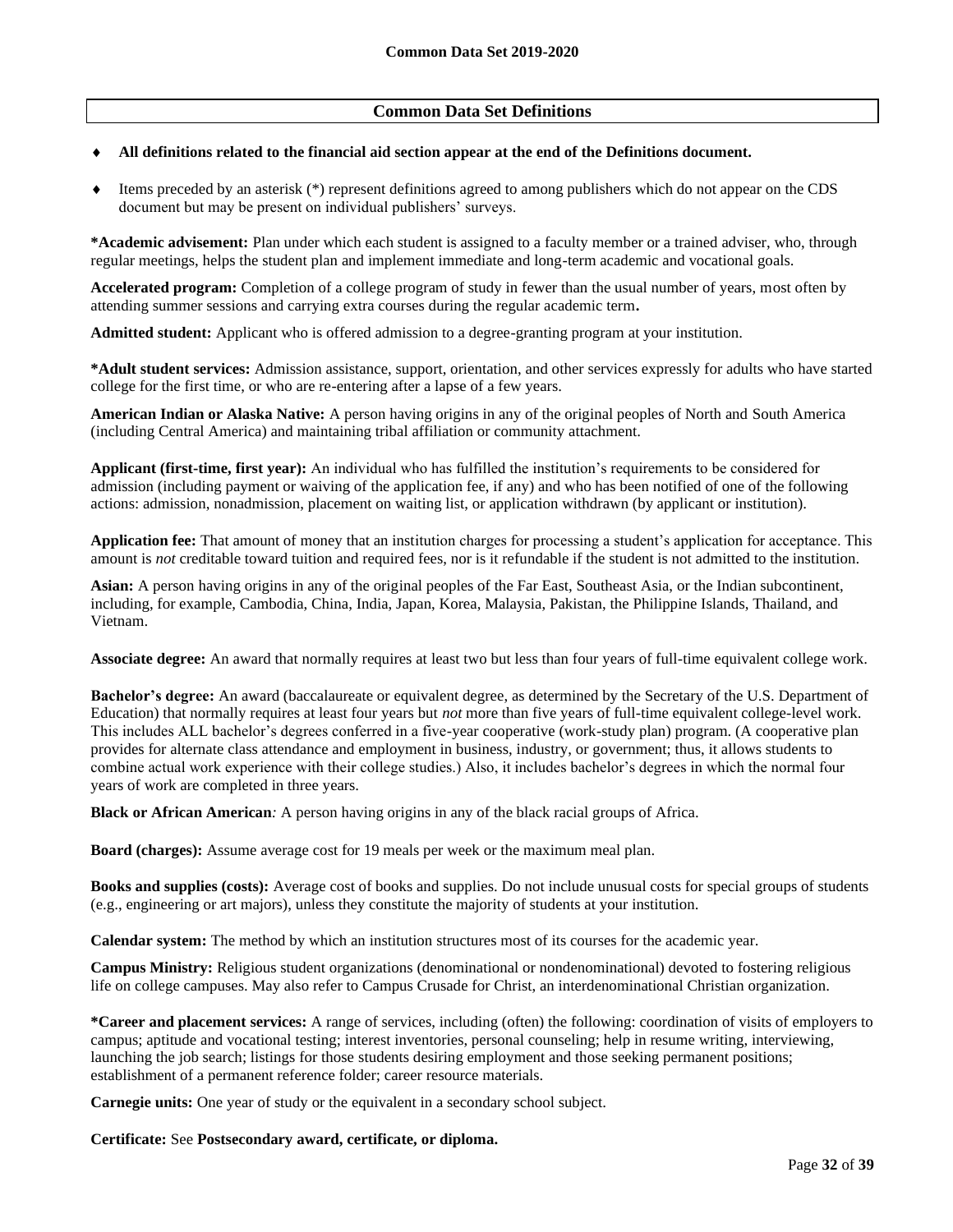**Class rank:** The relative numerical position of a student in his or her graduating class, calculated by the high school on the basis of grade-point average, whether weighted or unweighted.

**College-preparatory program:** Courses in academic subjects (English, history and social studies, foreign languages, mathematics, science, and the arts) that stress preparation for college or university study.

**Common Application:** The standard application form distributed by the National Association of Secondary School Principals for a large number of private colleges who are members of the Common Application Group.

**\*Community service program:** Referral center for students wishing to perform volunteer work in the community or participate in volunteer activities coordinated by academic departments.

**Commuter:** A student who lives off campus in housing that is not owned by, operated by, or affiliated with the college. This category includes students who commute from home and students who have moved to the area to attend college.

**Clock hour:** A unit of measure that represents an hour of scheduled instruction given to students. Also referred to as contact hour.

**Continuous basis (for program enrollment):** A calendar system classification that is used by institutions that enroll students at any time during the academic year. For example, a cosmetology school or a word processing school might allow students to enroll and begin studies at various times, with no requirement that classes begin on a certain date.

**Cooperative education program:** A program that provides for alternate class attendance and employment in business, industry, or government.

**Cooperative housing:** College-owned, -operated, or -affiliated housing in which students share room and board expenses and participate in household chores to reduce living expenses.

**\*Counseling service:** Activities designed to assist students in making plans and decisions related to their education, career, or personal development.

**Credit:** Recognition of attendance or performance in an instructional activity (course or program) that can be applied by a recipient toward the requirements for a degree, diploma, certificate, or recognized postsecondary credential.

**Credit course:** A course that, if successfully completed, can be applied toward the number of courses required for achieving a degree, diploma, certificate, or other recognized postsecondary credential.

**Credit hour:** A unit of measure representing an hour (50 minutes) of instruction over a 15-week period in a semester or trimester system or a 10-week period in a quarter system. It is applied toward the total number of hours needed for completing the requirements of a degree, diploma, certificate, or recognized postsecondary credential.

**Cross-registration:** A system whereby students enrolled at one institution may take courses at another institution without having to apply to the second institution.

**Deferred admission:** The practice of permitting admitted students to postpone enrollment, usually for a period of one academic term or one year.

**Degree:** An award conferred by a college, university, or other postsecondary education institution as official recognition for the successful completion of a program of studies.

**Degree-seeking students:** Students enrolled in courses for credit who are recognized by the institution as seeking a degree or recognized postsecondary credential. At the undergraduate level, this is intended to include students enrolled in vocational or occupational programs.

**Differs by program (calendar system):** A calendar system classification that is used by institutions that have occupational/vocational programs of varying length. These schools may enroll students at specific times depending on the program desired. For example, a school might offer a two-month program in January, March, May, September, and November; and a three-month program in January, April, and October.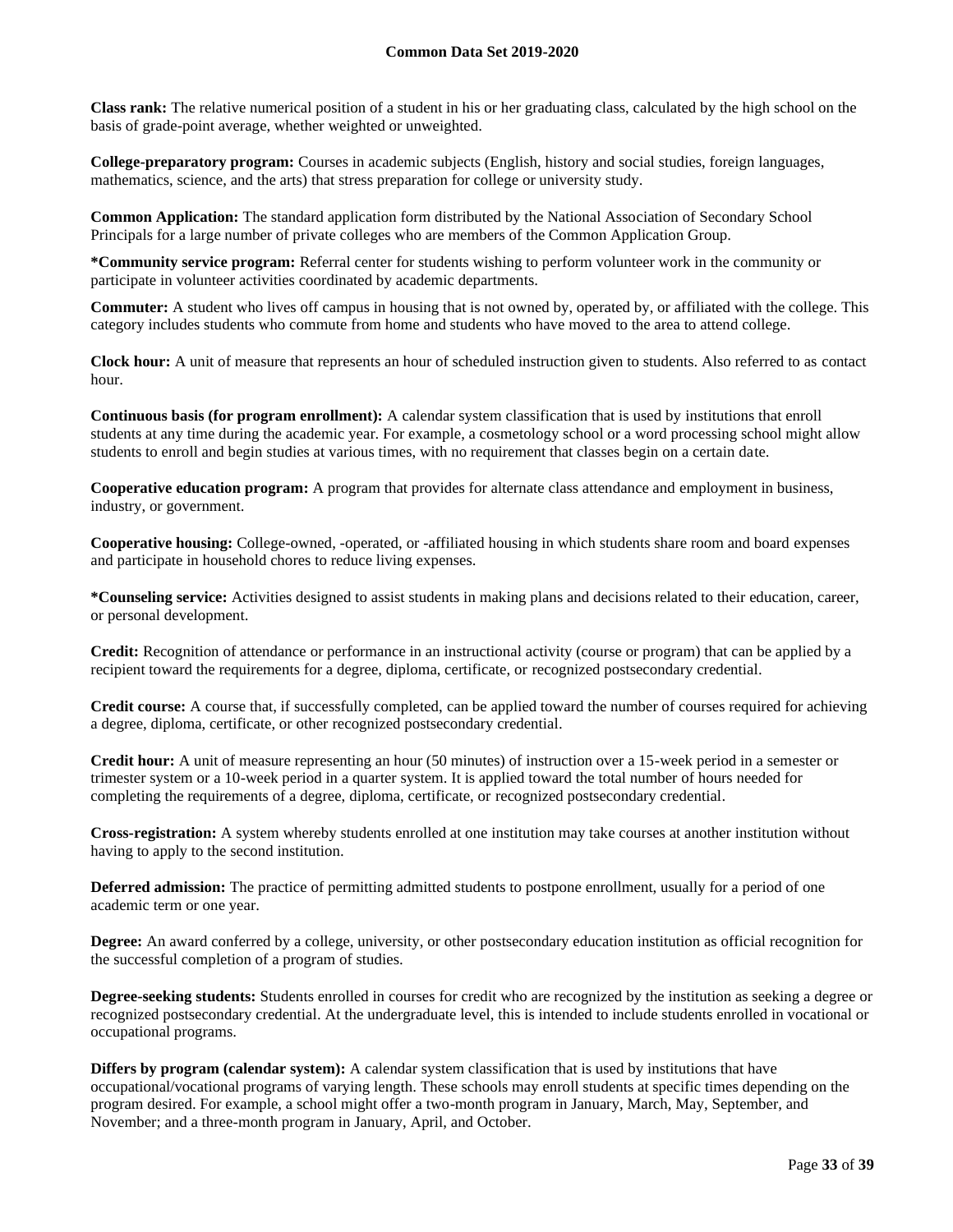#### **Diploma:** See **Postsecondary award, certificate, or diploma.**

**Distance learning:** An option for earning course credit at off-campus locations via cable television, internet, satellite classes, videotapes, correspondence courses, or other means.

**Doctor's degree-research/scholarship**: A Ph.D. or other doctor's degree that requires advanced work beyond the master's level, including the preparation and defense of a dissertation based on original research, or the planning and execution of an original project demonstrating substantial artistic or scholarly achievement. Some examples of this type of degree may include Ed.D., D.M.A., D.B.A., D.Sc., D.A., or D.M, and others, as designated by the awarding institution.

**Doctor's degree-professional practice**: A doctor's degree that is conferred upon completion of a program providing the knowledge and skills for the recognition, credential, or license required for professional practice. The degree is awarded after a period of study such that the total time to the degree, including both pre-professional and professional preparation, equals at least six full-time equivalent academic years. Some of these degrees were formerly classified as "first-professional" and may include: Chiropractic (D.C. or D.C.M.); Dentistry (D.D.S. or D.M.D.); Law (L.L.B. or J.D.); Medicine (M.D.); Optometry (O.D.); Osteopathic Medicine (D.O); Pharmacy (Pharm.D.); Podiatry (D.P.M., Pod.D., D.P.); or, Veterinary Medicine (D.V.M.), and others, as designated by the awarding institution.

**Doctor's degree-other**: A doctor's degree that does not meet the definition of a doctor's degree - research/scholarship or a doctor's degree - professional practice.

**Double major:** Program in which students may complete two undergraduate programs of study simultaneously.

**Dual enrollment:** A program through which high school students may enroll in college courses while still enrolled in high school. Students are not required to apply for admission to the college in order to participate.

**Early action plan:** An admission plan that allows students to apply and be notified of an admission decision well in advance of the regular notification dates. If admitted, the candidate is not committed to enroll; the student may reply to the offer under the college's regular reply policy.

**Early admission:** A policy under which students who have not completed high school are admitted and enroll full time in college, usually after completion of their junior year.

**Early decision plan:** A plan that permits students to apply and be notified of an admission decision (and financial aid offer if applicable) well in advance of the regular notification date. Applicants agree to accept an offer of admission and, if admitted, to withdraw their applications from other colleges. There are three possible decisions for early decision applicants: admitted, denied, or not admitted but forwarded for consideration with the regular applicant pool, without prejudice.

**English as a Second Language (ESL):** A course of study designed specifically for students whose native language is not English.

**Exchange student program-domestic:** Any arrangement between a student and a college that permits study for a semester or more at another college **in the United States** without extending the amount of time required for a degree. **See also Study abroad**.

**External degree program:** A program of study in which students earn credits toward a degree through independent study, college courses, proficiency examinations, and personal experience. External degree programs require minimal or no classroom attendance.

**Extracurricular activities (as admission factor):** Special consideration in the admissions process given for participation in both school and nonschool-related activities of interest to the college, such as clubs, hobbies, student government, athletics, performing arts, etc.

**First-time student:** A student attending any institution for the first time at the level enrolled. Includes students enrolled in the fall term who attended a postsecondary institution for the first time at the same level in the prior summer term. Also includes students who entered with advanced standing (college credit earned before graduation from high school).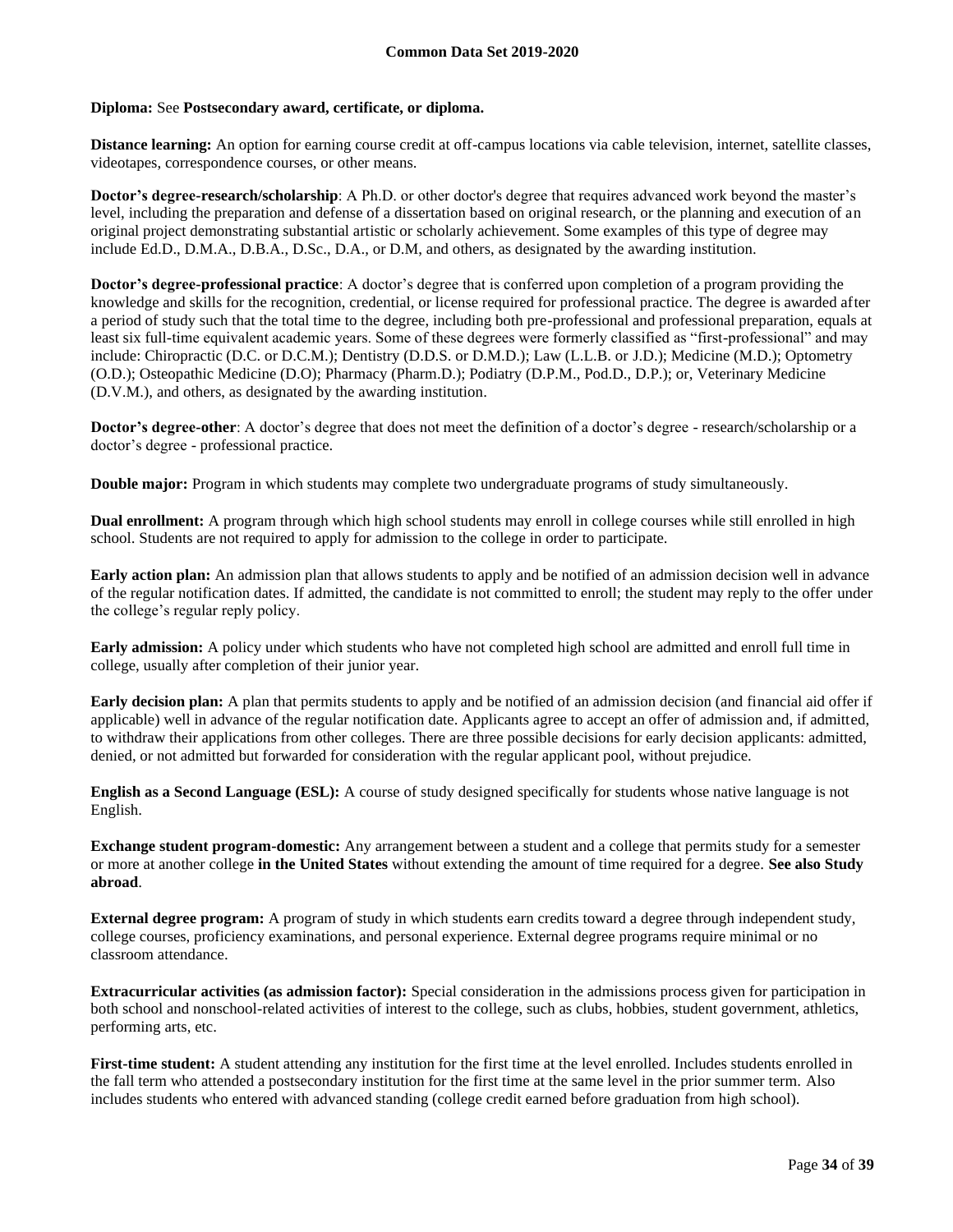**First-time, first-year (freshman) student:** A student attending any institution for the first time at the undergraduate level. Includes students enrolled in the fall term who attended college for the first time in the prior summer term. Also includes students who entered with advanced standing (college credits earned before graduation from high school).

**First-year student:** A student who has completed less than the equivalent of 1 full year of undergraduate work; that is, less than 30 semester hours (in a 120-hour degree program) or less than 900 clock hours.

**Freshman:** A first-year undergraduate student.

**\*Freshman/new student orientation:** Orientation addressing the academic, social, emotional, and intellectual issues involved in beginning college. May be a few hours or a few days in length; at some colleges, there is a fee.

**Full-time student (undergraduate):** A student enrolled for 12 or more semester credits, 12 or more quarter credits, or 24 or more clock hours a week each term.

**Geographical residence (as admission factor):** Special consideration in the admission process given to students from a particular region, state, or country of residence.

**Grade-point average (academic high school GPA):** The sum of grade points a student has earned in secondary school divided by the number of courses taken. The most common system of assigning numbers to grades counts four points for an A, three points for a B, two points for a C, one point for a D, and no points for an E or F. Unweighted GPA's assign the same weight to each course. Weighting gives students additional points for their grades in advanced or honors courses.

**Graduate student:** A student who holds a bachelor's or equivalent, and is taking courses at the post-baccalaureate level.

**\*Health services:** Free or low cost on-campus primary and preventive health care available to students.

**High school diploma or recognized equivalent:** A document certifying the successful completion of a prescribed secondary school program of studies, or the attainment of satisfactory scores on the Tests of General Educational Development (GED), or another state-specified examination.

**Hispanic or Latino:** A person of Mexican, Puerto Rican, Cuban, South or Central American, or other Spanish culture or origin, regardless of race.

**Honors program:** Any special program for very able students offering the opportunity for educational enrichment, independent study, acceleration, or some combination of these.

**Independent study:** Academic work chosen or designed by the student with the approval of the department concerned, under an instructor's supervision, and usually undertaken outside of the regular classroom structure.

**In-state tuition:** The tuition charged by institutions to those students who meet the state's or institution's residency requirements.

#### **International student:** See **Nonresident alien.**

**International student group:** Student groups that facilitate cultural dialogue, support a diverse campus, assist international students in acclimation and creating a social network.

**Internship:** Any short-term, supervised work experience usually related to a student's major field, for which the student earns academic credit. The work can be full- or part-time, on- or off-campus, paid or unpaid.

**\*Learning center:** Center offering assistance through tutors, workshops, computer programs, or audiovisual equipment in reading, writing, math, and skills such as taking notes, managing time, taking tests.

**\*Legal services:** Free or low cost legal advice for a range of issues (personal and other).

**Liberal arts/career combination:** Program in which a student earns undergraduate degrees in two separate fields, one in a liberal arts major and the other in a professional or specialized major, whether on campus or through cross-registration.

**Master's degree**: An award that requires the successful completion of a program of study of generally one or two full-time equivalent academic years of work beyond the bachelor's degree. Some of these degrees, such as those in Theology (M.Div., M.H.L./Rav) that were formerly classified as "first-professional", may require more than two full-time equivalent academic years of work.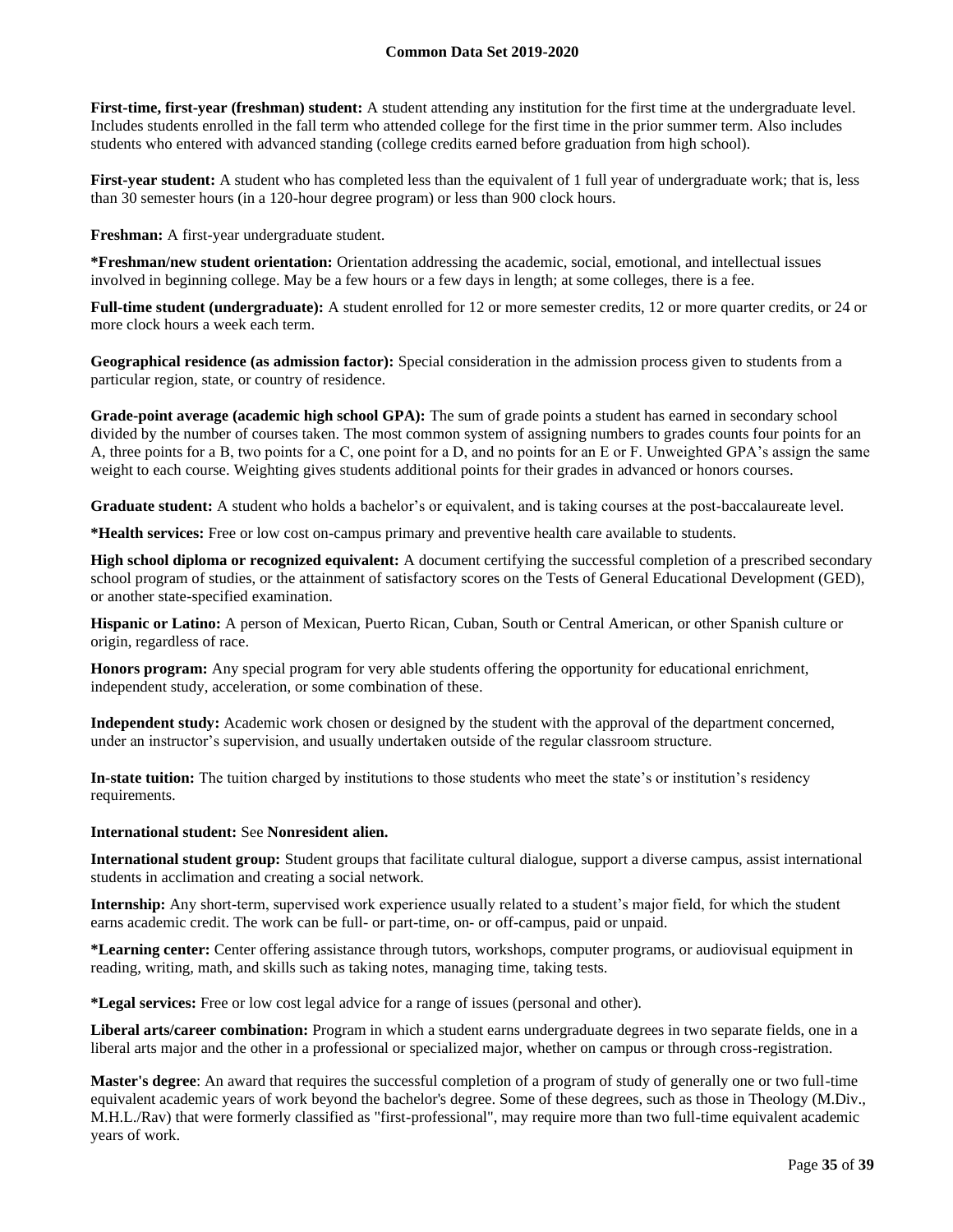**Minority affiliation (as admission factor):** Special consideration in the admission process for members of designated racial/ethnic minority groups.

**\*Minority student center:** Center with programs, activities, and/or services intended to enhance the college experience of students of color.

**Model United Nations:** A simulation activity focusing on conflict resolution, globalization, and diplomacy. Assuming roles as foreign ambassadors and "delegates," students conduct research, engage in debate, draft resolutions, and may participate in a national Model UN conference.

**Native Hawaiian or Other Pacific Islander:** A person having origins in any of the original peoples of Hawaii, Guam, Samoa, or other Pacific Islands.

**Nonresident alien:** A person who is not a citizen or national of the United States and who is in this country on a visa or temporary basis and does not have the right to remain indefinitely.

**\*On-campus day care:** Licensed day care for students' children (usually age 3 and up); usually for a fee.

**Open admission:** Admission policy under which virtually all secondary school graduates or students with GED equivalency diplomas are admitted without regard to academic record, test scores, or other qualifications.

**Other expenses (costs):** Include average costs for clothing, laundry, entertainment, medical (if not a required fee), and furnishings.

**Out-of-state tuition:** The tuition charged by institutions to those students who do not meet the institution's or state's residency requirements.

**Part-time student (undergraduate):** A student enrolled for fewer than 12 credits per semester or quarter, or fewer than 24 clock hours a week each term.

**\*Personal counseling**: One-on-one or group counseling with trained professionals for students who want to explore personal, educational, or vocational issues.

**Post-baccalaureate certificate:** An award that requires completion of an organized program of study requiring 18 credit hours beyond the bachelor's; designed for persons who have completed a baccalaureate degree but do not meet the requirements of academic degrees carrying the title of master.

**Post-master's certificate:** An award that requires completion of an organized program of study of 24 credit hours beyond the master's degree but does not meet the requirements of academic degrees at the doctoral level.

**Postsecondary award, certificate, or diploma:** Includes the following three IPEDS definitions for postsecondary awards, certificates, and diplomas of varying durations and credit/contact/clock hour requirements—

*Less Than 1 Academic Year:* Requires completion of an organized program of study at the postsecondary level (below the baccalaureate degree) in less than 1 academic year (2 semesters or 3 quarters) or in less than 900 clock hours by a student enrolled full-time.

*At Least 1 But Less Than 2 Academic Years:* Requires completion of an organized program of study at the postsecondary level (below the baccalaureate degree) in at least 1 but less than 2 full-time equivalent academic years, or designed for completion in at least 30 but less than 60 credit hours, or in at least 900 but less than 1,800 clock hours.

*At Least 2 But Less Than 4 Academic Years:* Requires completion of an organized program of study at the postsecondary level (below the baccalaureate degree) in at least 2 but less than 4 full-time equivalent academic years, or designed for completion in at least 60 but less than 120 credit hours, or in at least 1,800 but less than 3,600 clock hours.

**Private institution:** An educational institution controlled by a private individual(s) or by a nongovernmental agency, usually supported primarily by other than public funds, and operated by other than publicly elected or appointed officials.

**Private for-profit institution:** A private institution in which the individual(s) or agency in control receives compensation, other than wages, rent, or other expenses for the assumption of risk.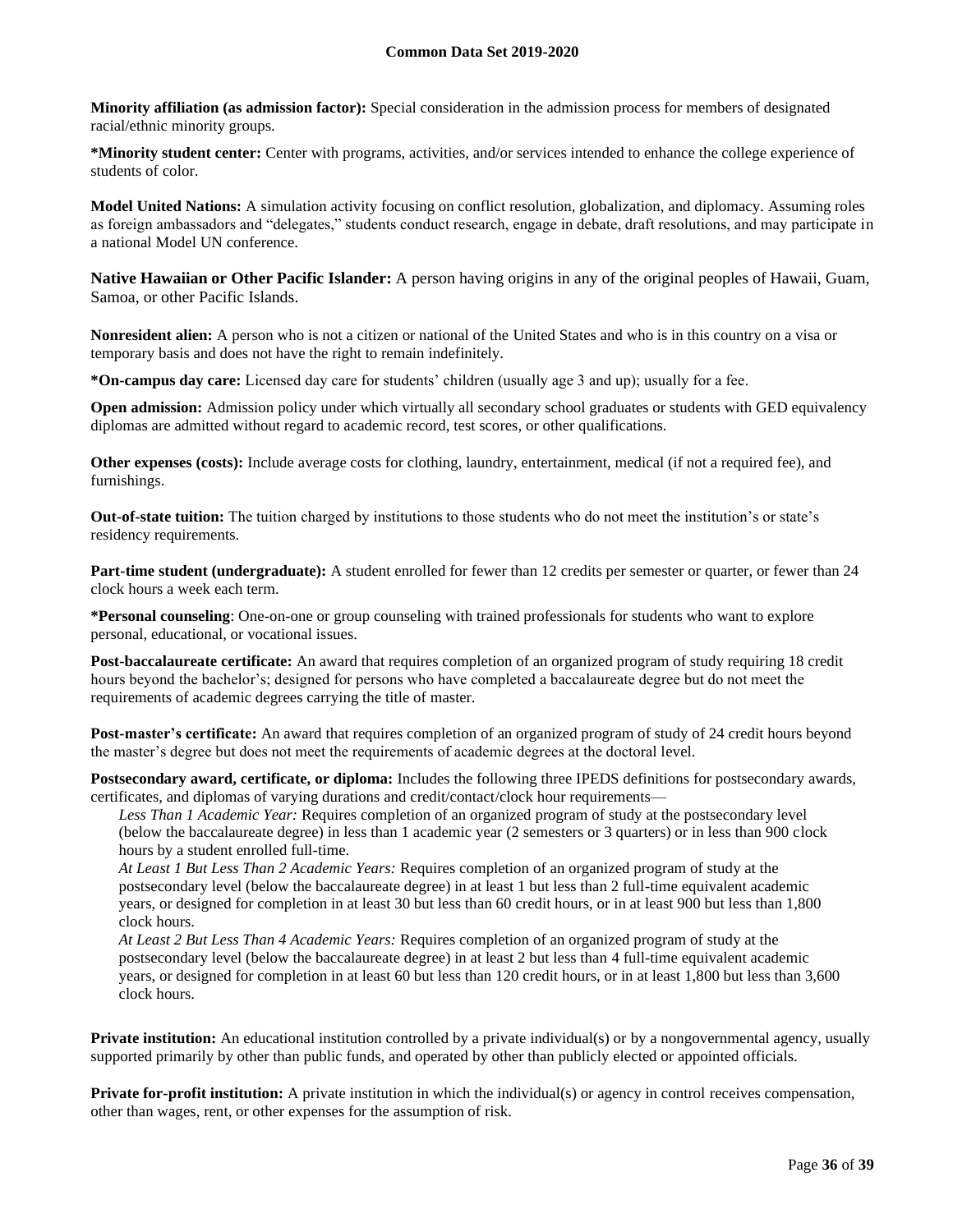**Private nonprofit institution:** A private institution in which the individual(s) or agency in control receives no compensation, other than wages, rent, or other expenses for the assumption of risk. These include both independent nonprofit schools and those affiliated with a religious organization.

#### **Proprietary institution:** See **Private for-profit institution.**

**Public institution:** An educational institution whose programs and activities are operated by publicly elected or appointed school officials, and which is supported primarily by public funds.

**Quarter calendar system:** A calendar system in which the academic year consists of three sessions called quarters of about 12 weeks each. The range may be from 10 to 15 weeks. There may be an additional quarter in the summer.

**Race/ethnicity:** Category used to describe groups to which individuals belong, identify with, or belong in the eyes of the community. The categories do not denote scientific definitions of anthropological origins. A person may be counted in only one group.

**Race/ethnicity unknown:** Category used to classify students or employees whose race/ethnicity is not known and whom institutions are unable to place in one of the specified racial/ethnic categories.

**Recognized Postsecondary Credential:** Includes both Title IV eligible degrees, certificates, and other recognized postsecondary credentials. Any credential that is received after completion of a program that is eligible for Title IV federal student aid. Credentials that are awarded to recognize an individual's attainment of measurable technical or industry/occupational skills necessary to obtain employment or advance within an industry occupation. (Generally based on standards developed or endorsed by employers or industry associations).

**Religious affiliation/commitment (as admission factor):** Special consideration given in the admission process for affiliation with a certain church or faith/religion, commitment to a religious vocation, or observance of certain religious tenets/lifestyle.

**\*Religious counseling:** One-on-one or group counseling with trained professionals for students who want to explore religious problems or issues.

**\*Remedial services:** Instructional courses designed for students deficient in the general competencies necessary for a regular postsecondary curriculum and educational setting.

**Required fees:** Fixed sum charged to students for items not covered by tuition and required of such a large proportion of all students that the student who does NOT pay is the exception. Do not include application fees or optional fees such as lab fees or parking fees.

**Resident alien or other eligible non-citizen:** A person who is not a citizen or national of the United States and who has been admitted as a legal immigrant for the purpose of obtaining permanent resident alien status (and who holds either an alien registration card [Form I-551 or I-151], a Temporary Resident Card [Form I-688], or an Arrival-Departure Record [Form I-94] with a notation that conveys legal immigrant status, such as Section 207 Refugee, Section 208 Asylee, Conditional Entrant Parolee or Cuban-Haitian).

**Room and board (charges)—on campus:** Assume double occupancy in institutional housing and 19 meals per week (or maximum meal plan).

**Secondary school record (as admission factor):** Information maintained by the secondary school that may include such things as the student's high school transcript, class rank, GPA, and teacher and counselor recommendations.

**Semester calendar system:** A calendar system that consists of two semesters during the academic year with about 16 weeks for each semester of instruction. There may be an additional summer session.

**Student-designed major:** A program of study based on individual interests, designed with the assistance of an adviser.

**Study abroad:** Any arrangement by which a student completes part of the college program studying in another country. Can be at a campus abroad or through a cooperative agreement with some other U.S. college or an institution of another country.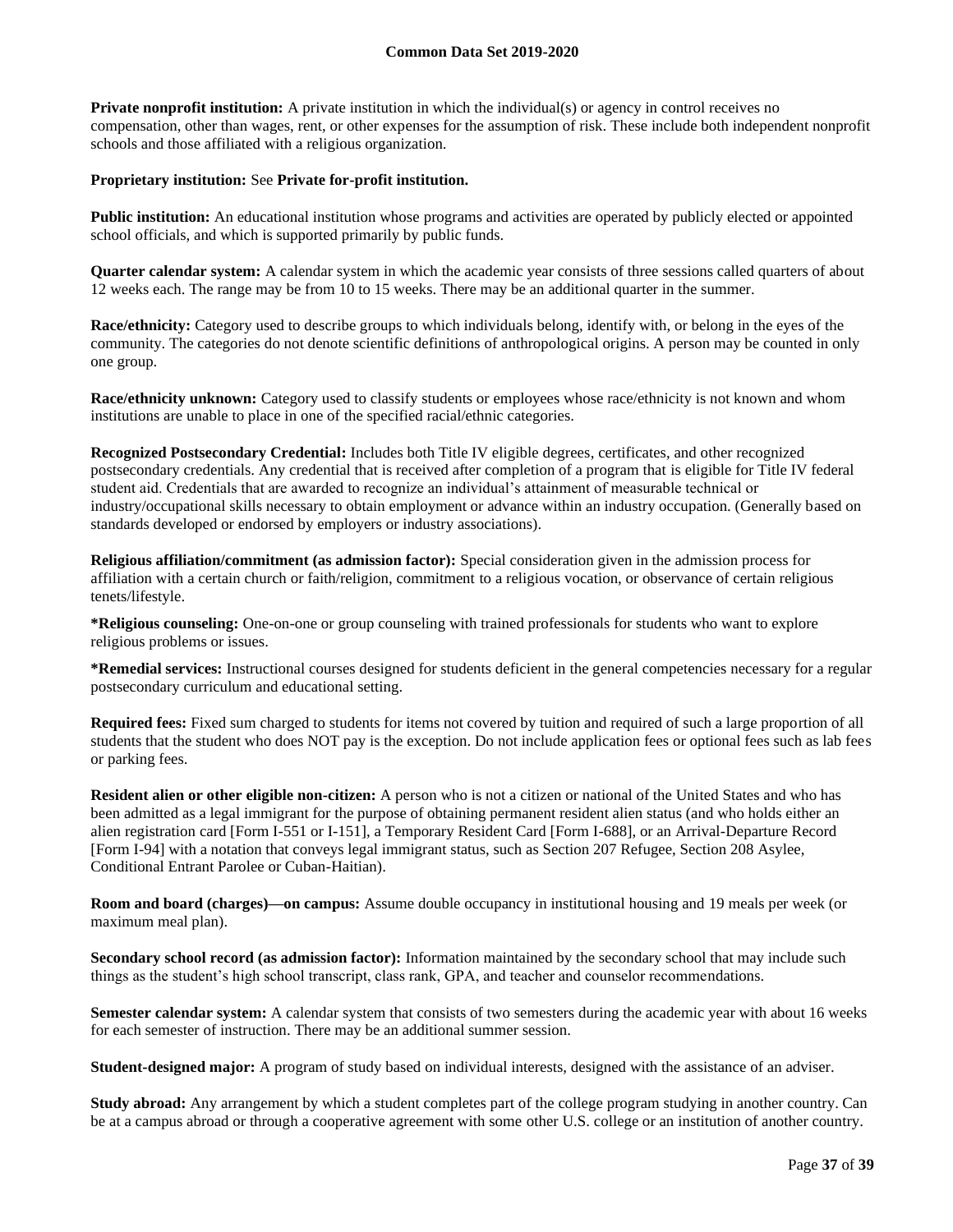**\*Summer session:** A summer session is shorter than a regular semester and not considered part of the academic year. It is not the third term of an institution operating on a trimester system or the fourth term of an institution operating on a quarter calendar system. The institution may have 2 or more sessions occurring in the summer months. Some schools, such as vocational and beauty schools, have year-round classes with no separate summer session.

**Talent/ability (as admission factor):** Special consideration given to students with demonstrated talent/abilities in areas of interest to the institution (e.g., sports, the arts, languages, etc.).

**Teacher certification program:** Program designed to prepare students to meet the requirements for certification as teachers in elementary, middle/junior high, and secondary schools.

**Transfer applicant:** An individual who has fulfilled the institution's requirements to be considered for admission (including payment or waiving of the application fee, if any) and who has previously attended another college or university and earned college-level credit.

**Transfer student:** A student entering the institution for the first time but known to have previously attended a postsecondary institution at the same level (e.g., undergraduate). The student may transfer with or without credit.

**Transportation (costs):** Assume two round trips to student's hometown per year for students in institutional housing or daily travel to and from your institution for commuter students.

**Trimester calendar system:** An academic year consisting of 3 terms of about 15 weeks each.

**Tuition:** Amount of money charged to students for instructional services. Tuition may be charged per term, per course, or per credit.

**\*Tutoring:** May range from one-on-one tutoring in specific subjects to tutoring in an area such as math, reading, or writing. Most tutors are college students; at some colleges, they are specially trained and certified.

**Unit:** a standard of measurement representing hours of academic instruction (e.g., semester credit, quarter credit, clock hour).

**Undergraduate:** A student enrolled in a four- or five-year bachelor's degree program, an associate degree program, or a vocational or technical program below the baccalaureate.

**\*Veteran's counseling:** Helps veterans and their dependents obtain benefits for their selected program and provides certifications to the Veteran's Administration. May also provide personal counseling on the transition from the military to a civilian life.

**\*Visually impaired:** Any person whose sight loss is not correctable and is sufficiently severe as to adversely affect educational performance.

**Volunteer work (as admission factor):** Special consideration given to students for activity done on a volunteer basis (e.g., tutoring, hospital care, working with the elderly or disabled) as a service to the community or the public in general.

Wait list: List of students who meet the admission requirements but will only be offered a place in the class if space becomes available.

**Weekend college:** A program that allows students to take a complete course of study and attend classes only on weekends.

**White:** A person having origins in any of the original peoples of Europe, the Middle East, or North Africa.

**\*Women's center:** Center with programs, academic activities, and/or services intended to promote an understanding of the evolving roles of women.

**Work experience (as admission factor):** Special consideration given to students who have been employed prior to application, whether for relevance to major, demonstration of employment-related skills, or as explanation of student's academic and extracurricular record.